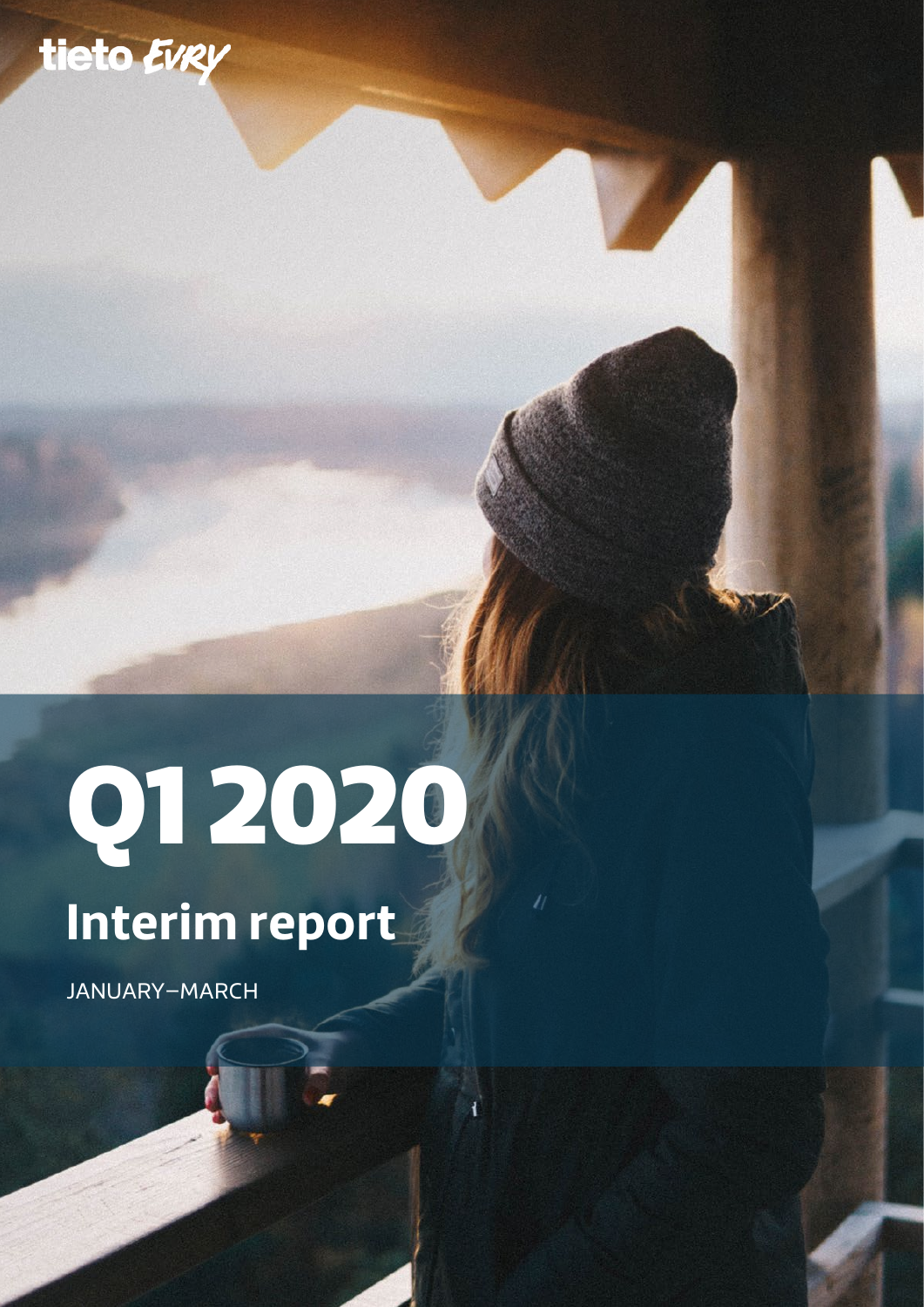# **Contents**

| Key figures for the first quarter           | $\mathbf{2}$   | <b>Financial calendar 2020</b>                   | 14 |
|---------------------------------------------|----------------|--------------------------------------------------|----|
| Full-year outlook for 2020                  | $\overline{2}$ | <b>Auditing</b>                                  | 14 |
| <b>CEO's comment</b>                        | 3              | <b>Consolidated interim financial statements</b> | 16 |
| TietoEVRY's quarter in brief                | 4              | Income statement                                 | 16 |
| Comparable financial information for        |                | Statement of other comprehensive income          | 16 |
| illustrative purposes                       | 5              | Statement of financial position                  | 17 |
| IT market development                       | 6              | Statement of changes in shareholders' equity     | 18 |
| Strategy to further enhance competitiveness | 6              | Statement of cash flows                          | 19 |
| Performance in 2020                         | 8              | Notes to the interim financial statements        | 20 |
| Financial performance in January-March      | 9              | Segment information                              | 21 |
| Cash flow and financing                     | 10             | Net working capital in the                       |    |
| Order backlog                               | 10             | statement of financial position                  | 24 |
| Major agreements in January-December        | 11             | Derivatives                                      | 25 |
| <b>Changes in Group structure</b>           | 12             | Commitments and contingencies                    | 26 |
| <b>Personnel</b>                            | 12             | Number of shares                                 | 26 |
| <b>Shareholders' Meetings</b>               | 12             |                                                  |    |
| <b>Management</b>                           | 12             | Alternative performance measures                 | 27 |
| <b>Shares</b>                               | 13             | <b>Quarterly figures</b>                         | 30 |
| <b>Dividend</b>                             | 13             | <b>Quarterly figures by segments</b>             | 32 |
| Significant risks and uncertainties         | 13             | <b>Major shareholders</b>                        | 33 |
| Full-year outlook for 2020                  | 14             |                                                  |    |
| <b>Events after the period</b>              | 14             |                                                  |    |

# **About this report**

Tieto's and EVRY's merger was concluded on 5 December 2019. This report is based on the official financial figures of TietoEVRY, with EVRY being consolidated as one reporting segment of TietoEVRY as from 5 December 2019. Comparative figures have not been restated.

#### **COMPARABLE FINANCIAL INFORMATION** for illustrative purposes (**pages [2](#page-2-0) and [5](#page-5-0)**).

This was the first full quarter for TietoEVRY as a combined company. As additional information, the report includes comparable financial information with comparison figures for the EVRY reporting segment and businesses for the full period. EVRY's financial information until 5 December 2019 is prepared in accordance with its accounting policies. There are no material differences between EVRY's and TietoEVRY's accounting policies.

TietoEVRY will adopt a new reporting structure as from the second quarter of 2020 and release comparison figures prior to the publication of the respective interim report.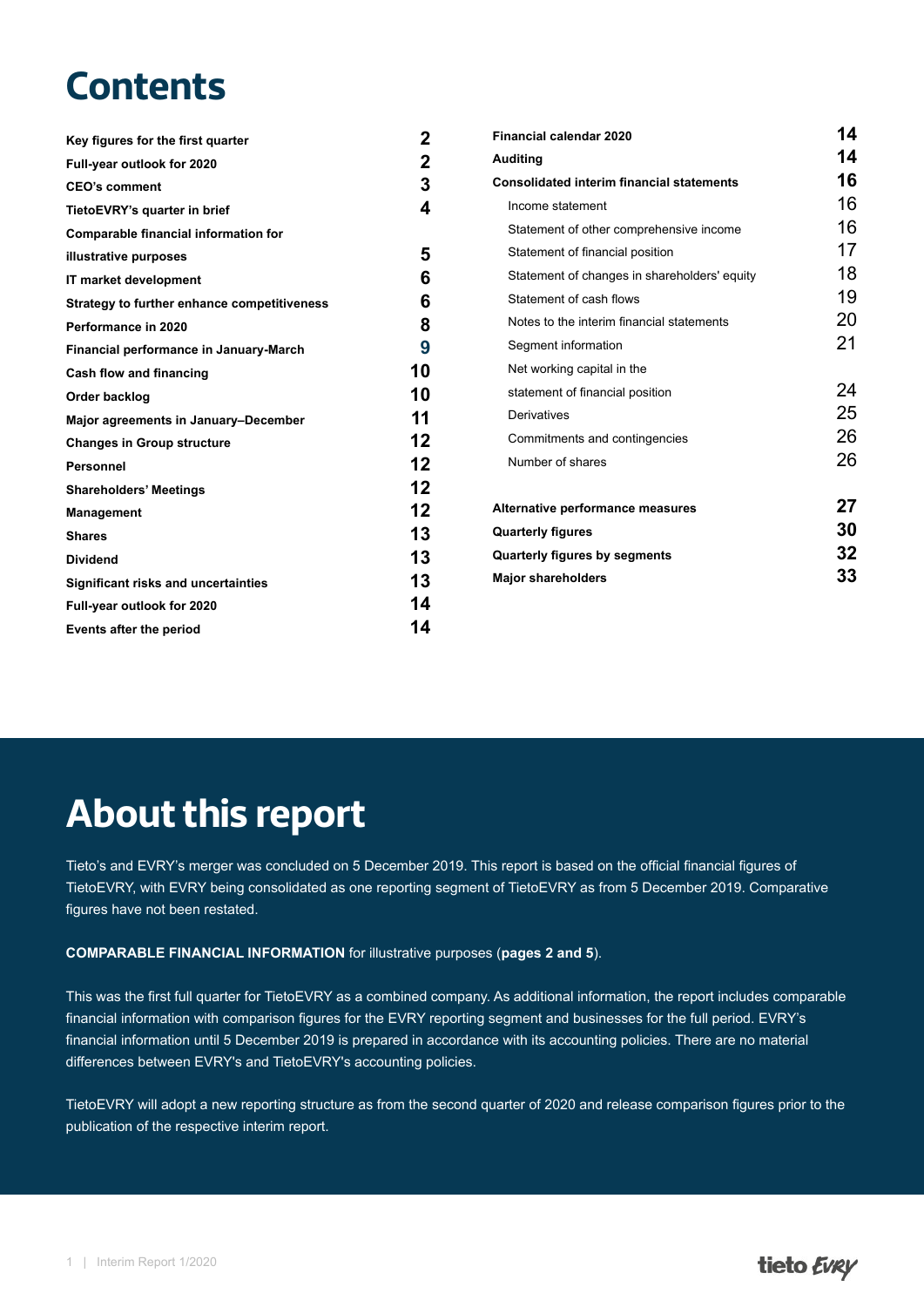# <span id="page-2-0"></span>**Solid performance - integration on schedule**

- Organic growth of 3% driven by software business and cloud services
- Adjusted operating margin improved to 10.5%, driven especially by cloud and infrastructure business
- Measures in place to mitigate potential Covid-19 impact
- Integration proceeding well and end-of-year synergy run-rate increased from EUR 30-40 million to EUR 45-55 million

# **Key figures for the first quarter**

**(Comparable financial information for illustrative purposes)**

- Revenue increased organically<sup>1)</sup> by 2.7%
- Adjusted operating profit<sup>2</sup> amounted to EUR 78.2 (74.7) million, 10.5% (10.0) of revenue

|                                                             | $1 - 3/2020$ | $1 - 3/2019$ |
|-------------------------------------------------------------|--------------|--------------|
| Revenue, EUR million                                        | 744.2        | 749.2        |
| Change, %                                                   | $-0.7$       |              |
| Organic growth <sup>1)</sup> , %                            | 2.7          |              |
| Adjusted <sup>2)</sup> operating profit (EBIT), EUR million | 78.2         | 74.7         |
| Adjusted <sup>2)</sup> operating margin (EBIT), %           | 10.5         | 10.0         |
| Order backlog                                               | 3 3 5 3      |              |
| Net debt/EBITDA3)                                           | 2.7          |              |

<sup>1)</sup> Adjusted for currency effects and impact from acquisitions and divestments

2) Adjusted for amortization of acquisition-related intangible assets, restructuring costs, capital gains/losses, goodwill impairment charges and other items affecting comparability.

3) EBITDA is 12-month average including the full period for both Tieto and EVRY. This is in line with the additional debt due to the merger being included in net debt

# **Full-year outlook for 2020 withdrawn**

Due to the Covid-19 pandemic, the current economic outlook in TietoEVRY's main markets involves significant uncertainties. Given the uncertainties in the market outlook, it is not possible to estimate the potential impact of the pandemic on the company's profitability. Hence the full-year guidance was withdrawn on 27 March. Further guidance will be issued as soon as visibility to the market outlook has improved and significant uncertainties are cleared.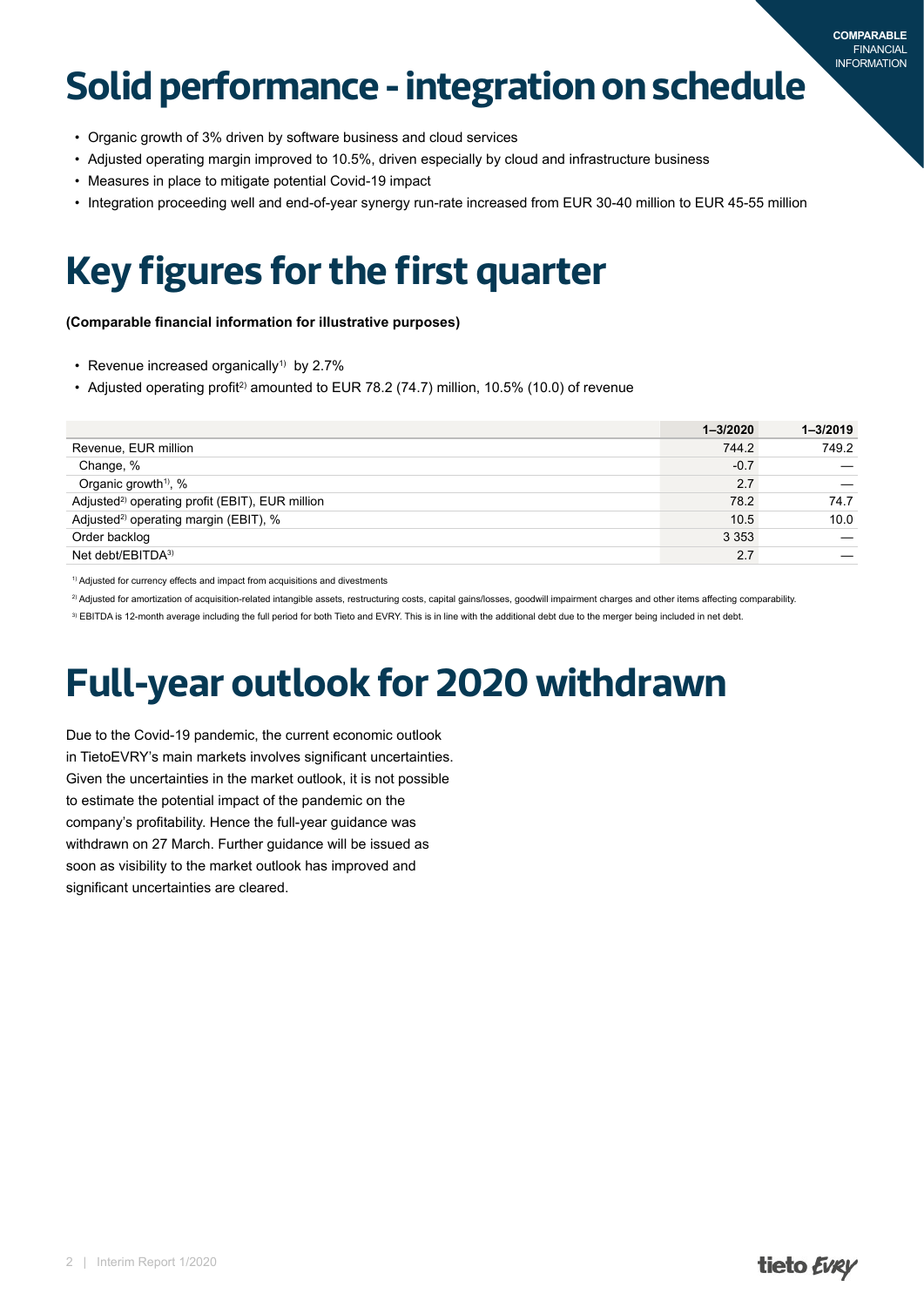# <span id="page-3-0"></span>**CEO's comment**

### Comment regarding the interim report by Kimmo Alkio, President and CEO:

"The quarter was characterized by significant integration milestones and our measures to cope with the initial implications of the Covid-19 outbreak. However, we achieved a good start for 2020 and our first post-merger quarter. I thank our employees for their continued commitment and attention to delivering business-critical services for many sectors across society.

Financially, the first quarter was solid, with organic growth of 3% and margin improvement to over 10%. The main growth drivers were our cloud services, a number of software businesses and digital consulting business in Norway. Profitability improvement was supported by continued attention on the company's cost structure and strong volume development in the cloud and infrastructure business.

The TietoEVRY merger and operational integration continues to proceed well and on schedule. Very importantly, we have been able to keep our attention focused on customer engagement and pursue important digitalization projects for the benefit of our customers. During the quarter, a new aligned organization and operating model was implemented - supported by extensive leadership appointments across all businesses and functions. The integration process has achieved several important milestones in combining the two companies into one new structure. To continue our efficiency improvement, we have recently also announced new employee consultations. Given the current pace of integration and continued pursuit of a competitive cost structure, we are increasing our anticipated end-of-year outlook for cost synergies.

The Covid-19 pandemic is affecting businesses and individual lives in many ways. Our priority is to safeguard the well-being of our employees and to protect services for our customers. This enables us to best contribute to the functioning of society during this period of uncertainty. We are pleased to have had the opportunity to join a consortium of companies to support the doubling of Covid-19 testing capacity in Finland. As the pandemic creates short-term uncertainties in demand, we have already initiated a number of short-term cost-saving activities to ensure cost competitiveness and financial health. It is our strong belief that once the pandemic has been overcome, our industry will be a growth sector and TietoEVRY will play an important part in the creation of the modern data-rich Nordic societies. With this in mind, our longerterm outlook remains positive with the ambition of continued performance improvement.

During these times of uncertainty, it is of utmost importance to emphasize and rely on our strong values of openness, trust and diversity. We need to emphasize humility and care in individual interactions more than ever before to compensate for global uncertainties. We have a strong belief that with this mindset we will come out of this era of uncertainty stronger both in terms of values and attractiveness in the market."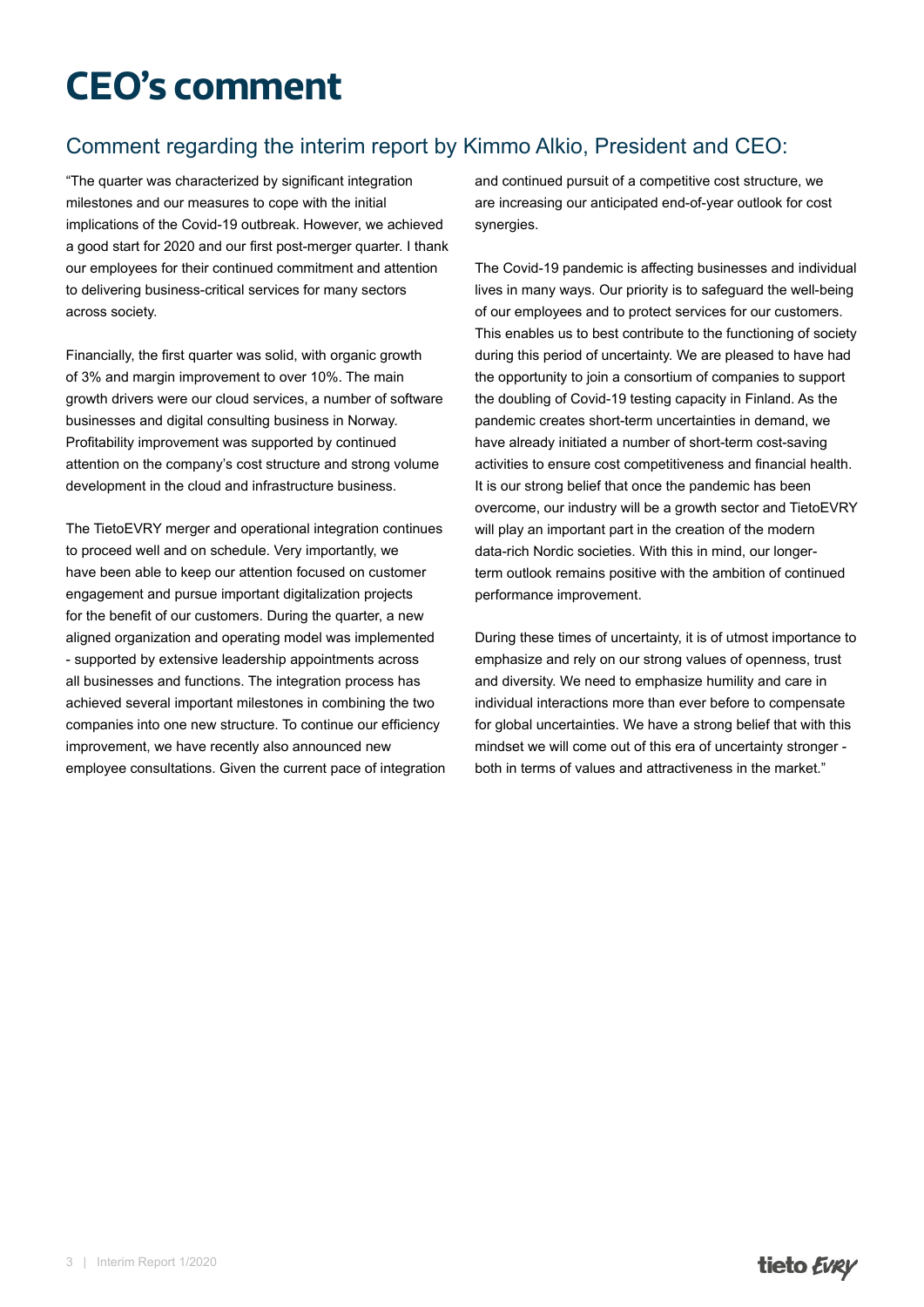# <span id="page-4-0"></span>**TietoEVRY's quarter in brief**

**(Comparable financial information for illustrative purposes)**

### **Growth of 3%**

Organic growth totalled 3%. Software business contributed to growth, especially in the areas of Payments, Oil&Gas and Healthcare and Welfare – as did the continued strong development of cloud services. Negative currency effects had an impact of 3 percentage points on growth.

### **Improved performance**

Adjusted operating margin improved from the previous year's corresponding level and was 10.5%. The improvement was primarily driven by strong volume development in the cloud and infrastructure business and the efficiency improvement programme initiated in 2019.

### **Prepared for the impact of Covid-19**

While the impact of the Covid-19 pandemic was limited in the first quarter, it is expected that customers will delay some IT investments; the greatest business impact will be felt in the digital consulting business. TietoEVRY has initiated measures to secure the health and safety of employees and ensure critical services to customers as well as to minimize the financial impact of the pandemic. The company is prepared to dynamically resize its cost base.

### **Drive for merger-related efficiencies**

A unified organization has now been established and the next step involves the drive for merger-related efficiencies. Employee consultation processes to ensure optimized operations and reduce overlaps have been initiated. Mergerrelated cost synergies are ahead of schedule and the company has increased its expectations for the run-rate of cost synergies from EUR 30-40 million to EUR 45-55 million by the end of 2020.

### **Prominent partner for customers**

#### **Supporting development of self-services**

Geldmaat extended its collaboration with TietoEVRY on the delivery of the Sealbag service across the Netherlands. The service allows customers to make self-serviced deposits and drops of notes. The notes are packed in self-locking bags and dropped in safes operated via a sealbag processing mechanism.

#### **Business modernization for globally leading companies**

Ahlstrom-Munksjö, a global leader in fibre-based materials, extended its collaboration with TietoEVRY. The company's renewal, based on TietoEVRY's Integrated Paper Solution (TIPS), continues to drive its business modernization at over 40 plants and will convert units globally. The new system automates Ahlstrom-Munksjö's key business processes and improves internal agility. Digitalization also enhances customer experience and enables new business models and digital business.

#### **Cloud services for the public sector in Sweden**

TietoEVRY and Statens Service Center in Sweden agreed on a new service to deliver a comprehensive HR and payroll service Primula to 35 governmental authorities.

#### **Partnership to accelerate digital transformation**

Telenor extended its agreement with TietoEVRY on IT infrastructure and cloud services for four more years. The renewed partnership will ensure that Telenor will be able to accelerate its digital transformation, and simultaneously provides a high level of focus on security, agility and stability. The areas covered by the agreement include dynamic infrastructure (IaaS), application and database operations, storage services, enduser and data centre services. TietoEVRY will also participate in Telenor's cloud journey as well as modernization and automation of business support tools.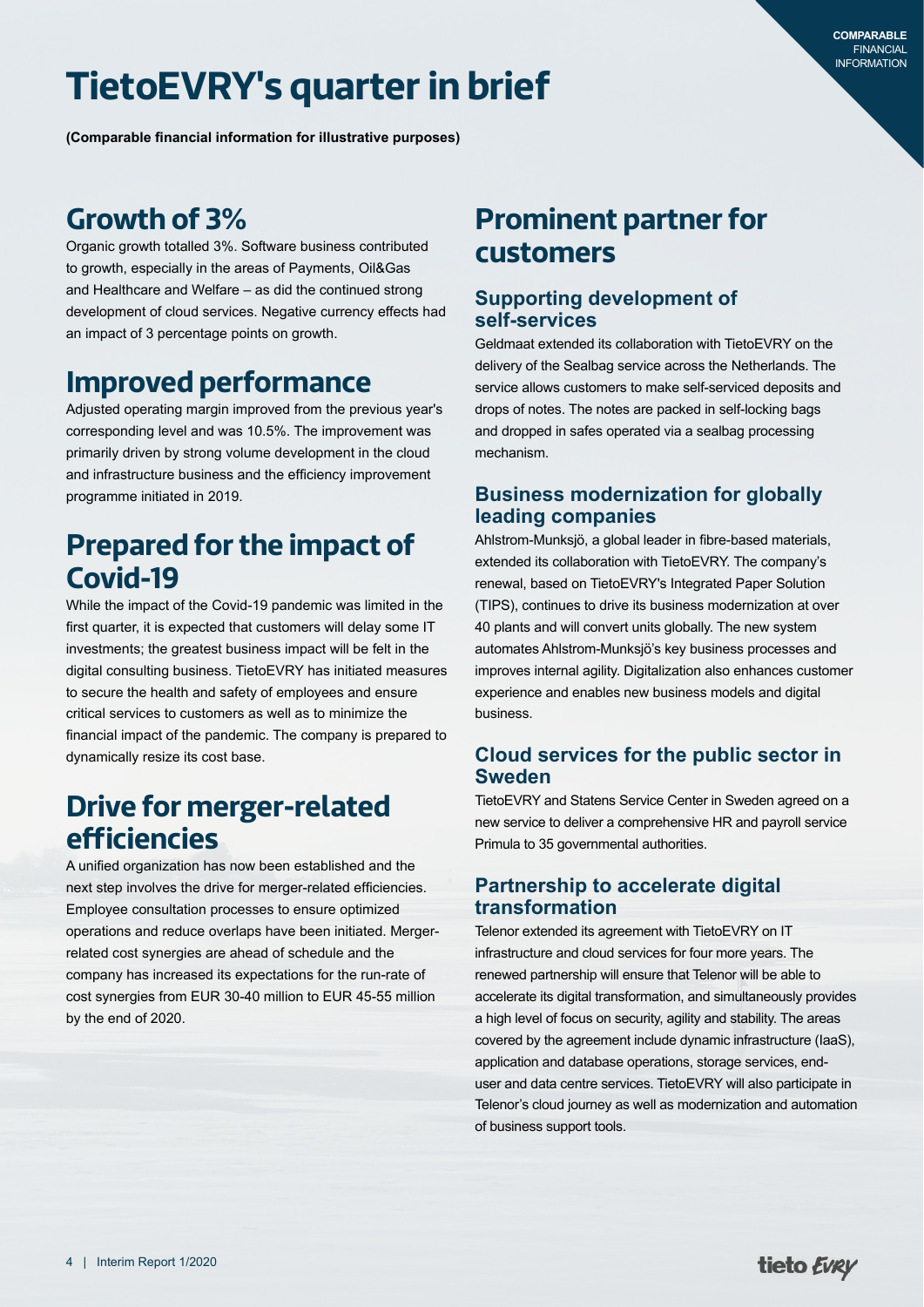# <span id="page-5-0"></span>**Comparable financial information for illustrative purposes**

This section includes comparable financial information with comparison figures for the EVRY reporting segment for the full period.

#### **Financial performance**

|                                 | Revenue.<br>$1 - 3/2020$ | Revenue,<br><b>EUR million EUR million</b><br>$1 - 3/2019$ | Growth, % | Organic<br>growth, $\frac{9}{2}$ | Adjusted $1$<br>operating<br>profit, EUR<br>million<br>$1 - 3/2020$ | Adiusted <sup>1</sup><br>operating<br>profit, EUR<br>million<br>$1 - 3/2019$ | Adjusted $\frac{1}{2}$<br>operating<br>margin, %<br>$1 - 3/2020$ | Adjusted <sup>1)</sup><br>operating<br>margin, %<br>$1 - 3/2019$ |
|---------------------------------|--------------------------|------------------------------------------------------------|-----------|----------------------------------|---------------------------------------------------------------------|------------------------------------------------------------------------------|------------------------------------------------------------------|------------------------------------------------------------------|
| <b>Digital Experience</b>       | 123.4                    | 129.7                                                      | -5        | -4                               | 15.6                                                                | 19.3                                                                         | 12.6                                                             | 14.9                                                             |
| Hybrid Infra                    | 134.7                    | 129.0                                                      | 4         | 6                                | 16.0                                                                | 8.9                                                                          | 11.8                                                             | 6.9                                                              |
| <b>Industry Software</b>        | 117.1                    | 112.7                                                      | 4         | 7                                | 12.1                                                                | 14.0                                                                         | 10.3                                                             | 12.5                                                             |
| Product Development<br>Services | 37.8                     | 36.8                                                       | 3         | 5                                | 4.6                                                                 | 4.5                                                                          | 12.1                                                             | 12.3                                                             |
| <b>EVRY</b>                     | 331.2                    | 340.8                                                      | $-3$      | 3                                | 34.8                                                                | 33.8                                                                         | 10.5                                                             | 9.9                                                              |
| <b>Financial Services</b>       | 86.7                     | 91.0                                                       | $-5$      | 1                                | 7.0                                                                 | 9.7                                                                          | 8.1                                                              | 10.6                                                             |
| Sweden                          | 77.9                     | 82.8                                                       | -6        | $-4$                             | 3.9                                                                 | 3.1                                                                          | 5.0                                                              | 3.8                                                              |
| Norway                          | 154.4                    | 154.1                                                      | 0         | 8                                | 17.9                                                                | 16.1                                                                         | 11.6                                                             | 10.4                                                             |
| Other                           | 12.2                     | 12.9                                                       |           |                                  | 5.9                                                                 | 5.0                                                                          | —                                                                |                                                                  |
| Segments total                  | 744.2                    | 748.9                                                      | $-1$      | 3                                | 83.0                                                                | 80.6                                                                         | 11.2                                                             | 10.8                                                             |
| Other operations                | 0.0                      | 0.3                                                        | $-100$    |                                  | $-4.9$                                                              | $-5.8$                                                                       |                                                                  |                                                                  |
| Total                           | 744.2                    | 749.2                                                      | $-1$      | 3                                | 78.2                                                                | 74.7                                                                         | 10.5                                                             | 10.0                                                             |

1) Adjusted for amortization of acquisition-related intangible assets, restructuring costs, capital gains/losses, goodwill impairment charges and other items affecting comparability

<sup>2)</sup> Adjusted for currency effects and impact from acquisitions and divestments

In **Digital Experience**, revenue was organically down by 4%. Revenue was impacted by one large-scale customer insourcing in application services, concluded in the first half of 2019, as well as a contract transfer to a joint venture which had a negative impact of over 1%-point on growth. Adjusted operating margin of 12.6% (14.9) was affected by the decline in sales and continued over-run in one large project.

In **Hybrid Infra**, organic revenue growth of 6% was driven by infrastructure cloud<sup>2</sup>, up by 19%. Security Services' revenue increased by 22% during the quarter. Deceleration of the decline in traditional infrastructure services continued and revenue remained at the previous year's level. Adjusted operating margin improved clearly from the previous year's level to 11.8% (6.9), supported by strong growth and the company's efficiency measures.

2) Infrastructure as a Service and Platform as a Service

In **Industry Software**, revenue was organically up by 7%. The Payments solutions and the solution for the oil&gas sector were the main drivers of growth, with both experiencing growth of over 20%. Good growth in healthcare and welfare solutions continued, up by around 6%. The ongoing technological renewal of SmartUtilities continued to impact profitability. Adjusted operating margin amounted to 10.3% (12.5).

In **Product Development Services**, organic revenue growth amounted to 5%. Strong volume development with the largest key customers focused on radio and 5G technologies. Good development also continued in the automotive segment with new key customers. Adjusted operating margin was at the previous year's level at 12.1% (12.3).

Organic growth for the **EVRY** reporting segment totalled 3%. The strongest development was seen in Norway, where revenue adjusted for currency impact and acquisitions was up by 8%, driven by healthy growth in digital consulting. Growth in the quarter was also supported by the trend in Fulfilment Services, which carried out a number of large customer deliveries. Financial Services' revenue was up by 1%, while revenue in Sweden was down, mainly due to lower revenues within infrastructure services. Adjusted operating margin was 10.5%, an increase from 9.9% in the first quarter of 2019. Both Norway and Sweden reported improved operating margin. Financial Services reported lower operating margin, mainly due to lower volumes within the Card Business area, impacted by the Covid-19 pandemic.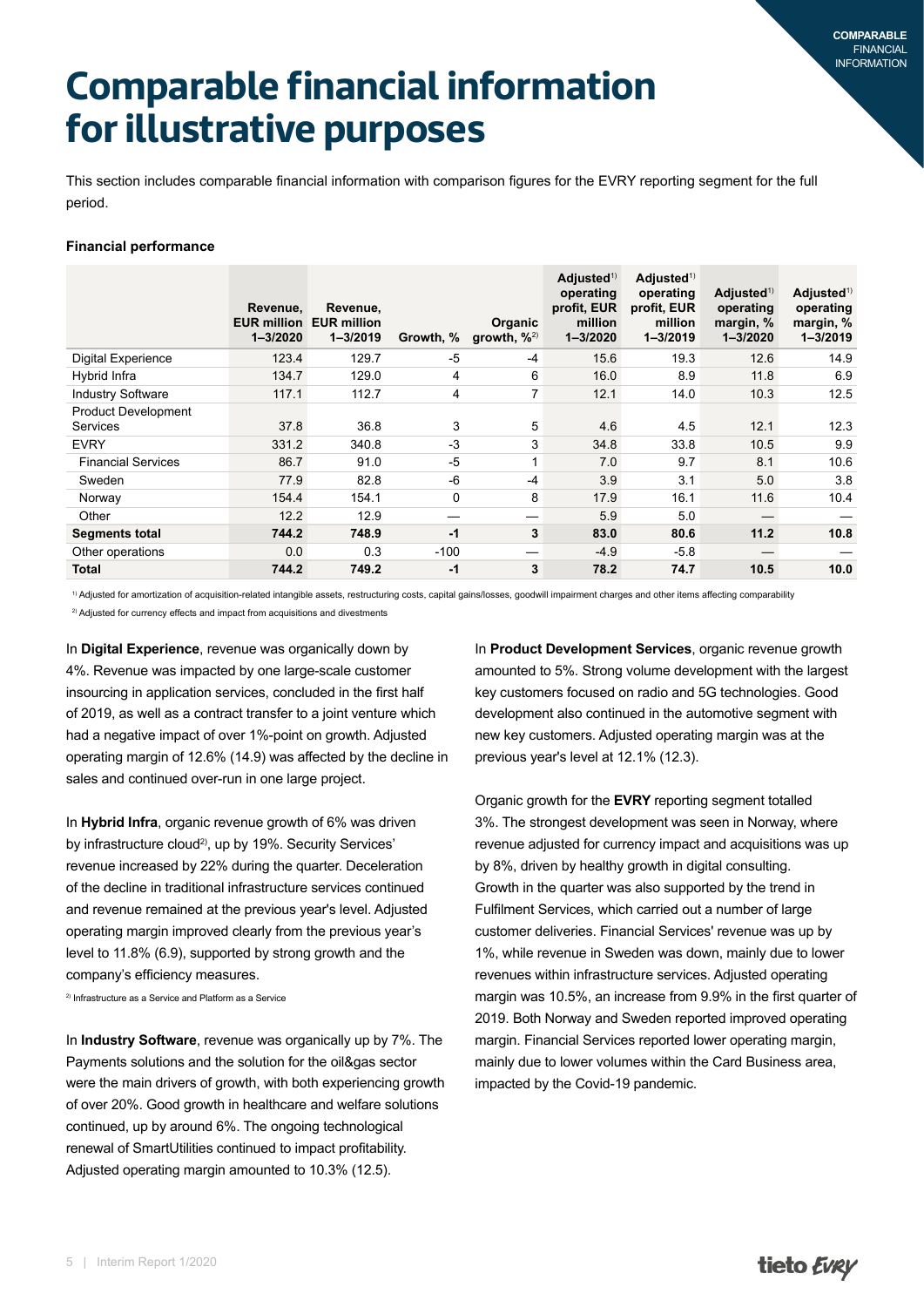# <span id="page-6-0"></span>**IT market development**

- The current economic outlook in TietoEVRY's main markets involves uncertainties and the company anticipates that the Covid-19 pandemic will have a negative impact on the IT market in 2020.
- Digital transformation continues. Customers aim to improve agility to adapt to rapid market changes.
- Business continuity and cost optimization continue to be a driver for investments. At the same time, innovations focus on driving superior experiences to customers.

Customers' investments focus on new digital services, business continuity and cost optimization. Cloud adoption, multi-cloud management and automation are anticipated to see double-digit growth over the next few years. In parallel, spending on traditional infrastructure services continues to decline. Development of new services may be affected by lower spending on IT in the wake of the weaker

macroeconomic outlook. Industry analysts currently anticipate the IT market to decline in 2020, with estimates ranging from -3% to -7%.

In the longer term, a significant part of technology spend in consulting services is driven by solutions deriving value from data. Customers will continue to build their business around design, data and cloud-native applications. Customers are aiming to enhance their operational agility to continuously adapt to the dynamic market – and to deliver superior experiences to their customers through innovation. These form the core of customers' digital agenda as rapidly developing technologies, ecosystems and advanced analytics are enabling growth and efficiency improvement. The global market for product development services continues to develop favourably as the demand for advanced software engineering is expected to increase across several industry sectors.

# **Strategy to further enhance competitiveness**

The change towards a more personalized and real-time world is accelerating and data is the key enabler of this development. TietoEVRY will continue to invest in competence development and offerings, thereby creating digital advantage for its clients and enhancing competitiveness further.

With deep insight into strategic and business drivers, TietoEVRY provides fit-for-purpose solutions for customers to increase their business agility, growth and innovation. The company's strengths include leading customer experience capabilities as well as stable, scalable and secure multi-cloud services driving adoption of public cloud technologies while ensuring business continuity, quality and efficiency. Furthermore, standout software that helps clients modernize core processes across the financial services, healthcare, public services, manufacturing and energy sectors is an asset for TietoEVRY.

#### **Services to accelerate customers' digital agenda**

TietoEVRY has chosen to focus on services enabling customers' competitiveness and providing TietoEVRY with the strongest growth potential. The company supports clients in their digital transformation through the design of differentiating service experiences, smart use of data and hybrid cloud solutions. The related services range from consulting to implementation and running the solutions. Strategic choices include:

- Focus on Nordic companies and public sector, building on deep customer knowledge
- Services and global capabilities to accelerate customers' digital agendas – Digital Consulting, Cloud & Infrastructure, Industry Software, Financial Services Solutions and Product Development Services
- International expansion enabled by selected Industry Software products, Financial Services and Product Development Services
- Healthy investments driving future competitiveness

#### **Investments in scalable industry software continue**

In addition to capabilities in digital consulting, TietoEVRY continues to invest in scalable industry software businesses and drive international expansion of selected globally competitive businesses. With strong capabilities and leading industry software, TietoEVRY is well positioned to deliver value for customers' business-critical processes.

With its active investments in end-to-end automation covering business processes, applications and technology infrastructure, TietoEVRY is well positioned to accelerate speed and agility in customers' operations.

#### **Operating model to ensure faster time to market**

TietoEVRY's operating model is designed to drive customer value across markets and technologies. The operating

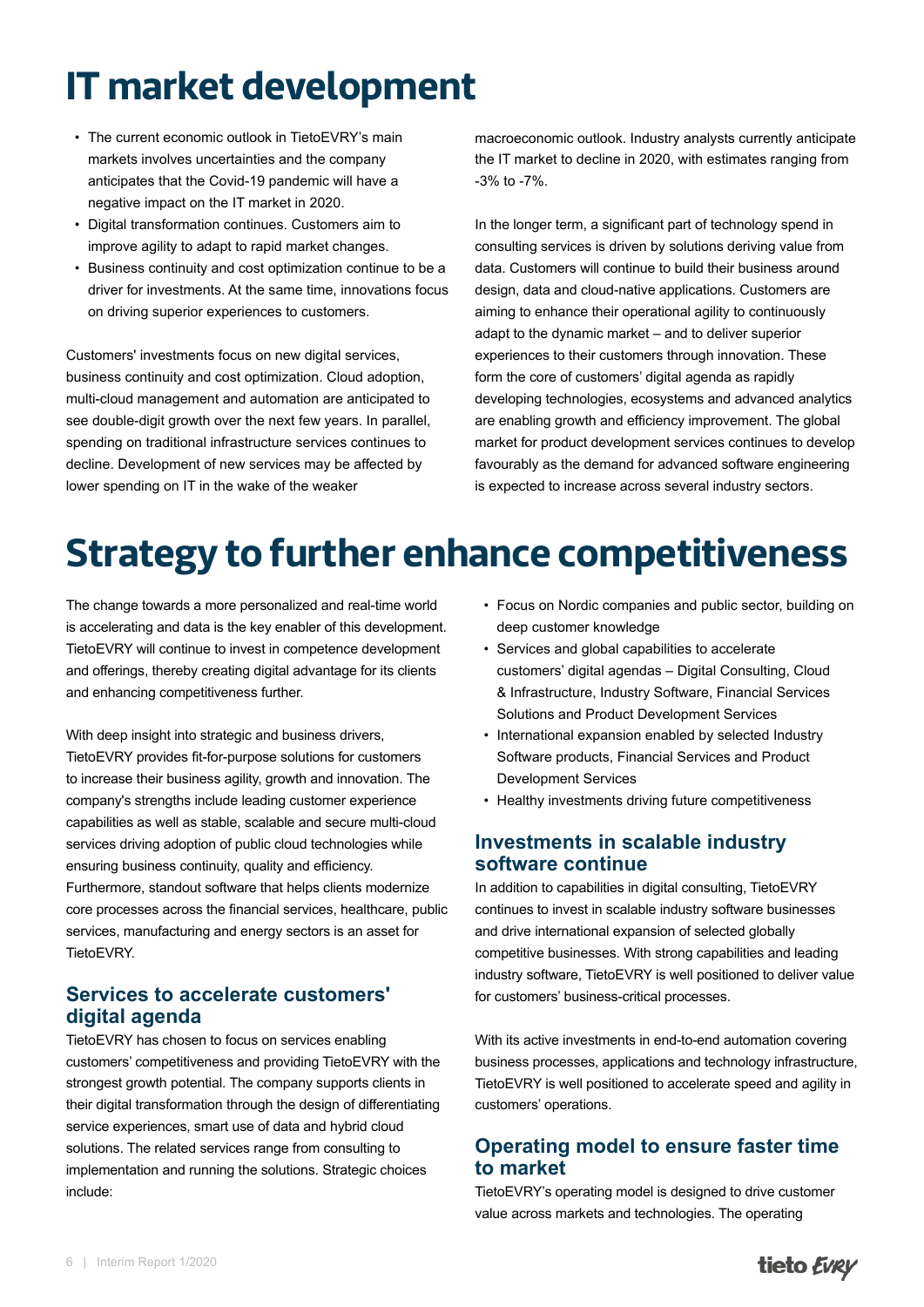model consists of Country Teams, Service Lines and Support Functions. In addition, Product Development Services, providing advanced software R&D services, operates as a separate unit, serving their customers globally.

The Country Teams comprise the full capability of TietoEVRY and drive customer experience, quality and growth in that country. Service Lines are designed to bring competitive and scalable services to our customers and make all the capabilities available for each of the countries. TietoEVRY has four distinct Service Lines:

- Digital Consulting
- Cloud & Infra
- Industry Software and
- Financial Services Solutions.
- Product Development Services is led independently of the Country Teams and Service Lines.

#### **Integration proceeding as planned increased target for cost synergies**

The merger of Tieto and EVRY, completed on 5 December 2019, is anticipated to create one of the most competitive digital services and software companies in the Nordics. With combined revenue of close to EUR 3 billion and 24 000 professionals, the combined company is well positioned to create digital advantage for enterprises and society. The

transaction is highly complementary from a geographical, offering and customer perspective.

A unified organization has now been established and the next step involves the drive for merger-related efficiencies. Planning and implementation of these efficiencies will proceed throughout the integration.

The company has set itself the target of achieving EUR 75 million in cost synergies in the following synergy areas:

- **Services and go-to-market:** EUR 30-40 million levers include consolidated managerial, sales and administrative roles, adoption of global delivery model and common processes, rationalization of offering portfolio and scale in combined investments
- **Support functions:** EUR 20-30 million levers include consolidated managerial and administrative roles, harmonized applications and processes, optimized use of shared service centres
- **External costs:** EUR 20-30 million levers include efficiency related to external purchases, consolidated supplier base, consolidated facilities in common locations.

The company has increased its expectation for the run-rate of cost synergies to EUR 45-55 million at the end of 2020, up from the previous expectation of EUR 30-40 million. Nonrecurring implementation costs are anticipated to materialize by 2022 and amount to EUR 120-140 million.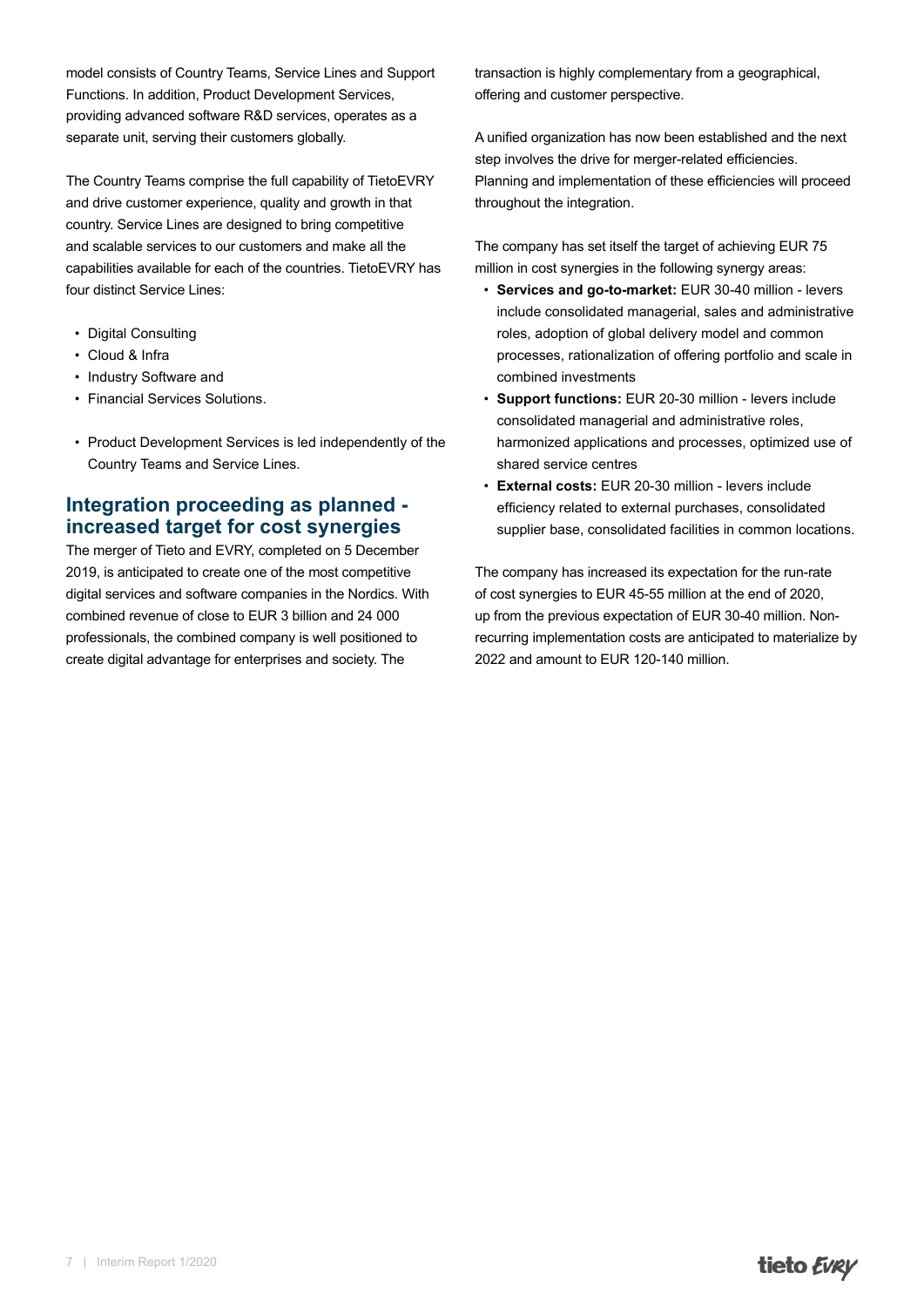# <span id="page-8-0"></span>**Performance in 2020**

Due to the Covid-19 pandemic, the current economic outlook in main markets involves uncertainties and the company anticipates that performance in 2020 will be affected by the pandemic.

#### **Prepared for the impact of Covid-19**

Customers are anticipated to delay some of their IT investments while resilience is anticipated to vary by business due to different contractual structures:

- Digital consulting: primarily short-term contracts while relationships with customers are long - application services with long-term agreements represent approximately 20% of consulting revenue
- Product development services: short contracts within long-term commitments contributing to customers' core development roadmaps - stability due to TietoEVRY's role in customers' key development areas
- Infrastructure services: primarily long-term commitments of 3-5 years - fluctuations in demand in some services in the short term, e.g. increase in network capacity while some onsite installations postponed
- Industry software, incl. Financial Services Solutions: primarily long-term contractual periods of up to 5-7 years, with customer relationships lasting much longer

TietoEVRY has initiated measures to secure the health and safety of employees and ensure continuity of critical services to customers, as well as measures to minimize the financial impact of the pandemic. Savings actions include measures such as restrictions on external purchases, travelling and salary increases as well as streamlining of recruitments. Furthermore, the CEO and Group Leadership members have agreed on temporary salary cuts of 15% for a three-month period.

The company has also carried out employee consultation processes concerning temporary layoffs to be able to flexibly adjust operations. Negotiations have been concluded in Sweden, Norway, Finland and the Czech Republic. The

number of affected employees amounts to approximately 400 and will be carried out partly as part-time temporary layoffs. Temporary layoff processes are iterative and the need for temporary leaves is assessed on a regular basis, subject to the magnitude and duration of weakened market conditions.

#### **Financial impact of the Covid-19 pandemic**

TietoEVRY will actively drive measures to mitigate the potential negative impact of the Covid-19 pandemic and to accelerate merger-related efficiencies.

Current market indicators imply a negative 2-5% full-year revenue impact due to the Covid-19 pandemic on TietoEVRY, depending on the IT market development. The market situation will be continuously monitored and estimations are updated in accordance with improved visibility.

#### **Merger-related efficiencies**

The company has initiated consultation processes to ensure optimized operations and reduce overlaps. It is estimated that the measures will affect globally up to 570 roles in total, including up to 260 in Sweden, 160 in Norway, 80 in Finland and 70 in other countries. The consultation processes are expected to be concluded by the end of the second quarter 2020.

The company anticipates that it will reach a run-rate of EUR 45-55 million in merger-related efficiencies by the year end. Integration costs are estimated to amount to EUR 50-60 million in 2020, up from EUR 40-50 million.

#### **Currency impact**

Consolidated revenue and operating profit are sensitive to volatility in exchange rates, especially that of the Swedish Krona and Norwegian Krona. The company currently estimates that based on March-average exchange rates, the currency impact on revenue will be around EUR 50 million in the second quarter and over EUR 150 million in the full year.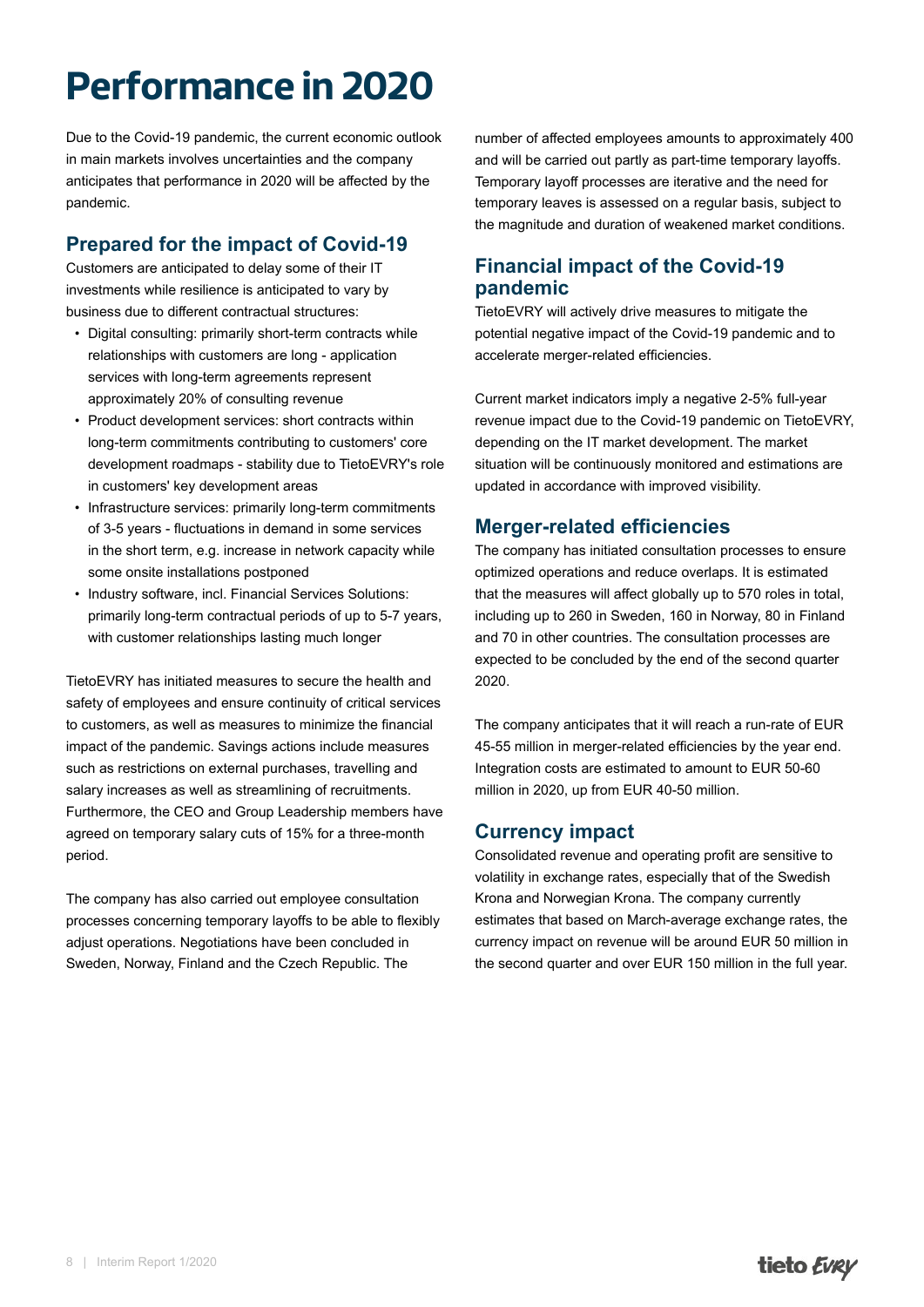# <span id="page-9-0"></span>**Financial performance in January–March**

|                                                             | $1 - 3/2020$ | $1 - 3/2019$ |
|-------------------------------------------------------------|--------------|--------------|
| Revenue, EUR million                                        | 744.2        | 408.4        |
| Change, %                                                   | 82.2         | 0.5          |
| Operating profit (EBIT), EUR million                        | 51.4         | 36.8         |
| Operating margin (EBIT), %                                  | 6.9          | 9.0          |
| Adjusted <sup>1)</sup> operating profit (EBIT), EUR million | 78.2         | 40.9         |
| Adjusted <sup>1)</sup> operating margin (EBIT), %           | 10.5         | 10.0         |
| Profit after taxes, EUR million                             | 36.2         | 27.1         |
| EPS, EUR                                                    | 0.31         | 0.37         |
| Net cash flow from operations, EUR million                  | 30.7         | 43.3         |
| Return on equity, 12-month rolling, %                       | 9.3          | 30.4         |
| Return on capital employed, 12-month rolling, %             | 7.9          | 22.3         |
| Capital expenditure, EUR million                            | 24.6         | 9.4          |
| Order backlog                                               | 3 3 5 3 .0   | 1 7 1 7 .0   |
| Acquisitions, EUR million                                   |              | 0.7          |
| Interest-bearing net debt, EUR million                      | 1 0 4 1 .4   | 273.2        |
| Personnel on 31 March                                       | 24 344       | 15 275       |

First-quarter revenue increased by 82.2% to EUR 744.2 (408.4) million. EVRY was consolidated into TietoEVRY for the full quarter, having a positive impact of EUR 331.2 million on revenue and EUR 15.6 million on operating profit.

First-quarter operating profit (EBIT) amounted to EUR 51.4 (36.8) million, representing a margin of 6.9% (9.0). Additionally, operating profit includes EUR 26.8 (4.1) million in adjusted items, mainly related to the amortization of acquisition‑related intangible assets, integration costs and other income and expenses related to the agreement with IBM. Adjusted<sup>1)</sup> operating profit stood at EUR 78.2 (40.9) million, or 10.5% (10.0) of net sales. Further details on first- quarter adjusted items are available in the Alternative [Performance](#page-27-0) [Measures](#page-27-0) paragraph. Currency changes had a negative impact of around EUR 4 million on operating profit.

Depreciation and amortization amounted to EUR 44.4 (24.2) million, including EUR 19.0 (11.4) million in depreciation of right of use assets (IFRS 16 impact) and EUR 10.2 (1.1) million in amortization of acquisition-related intangible assets. Net financial expenses stood at EUR 5.6 (2.7) million. Net interest expenses were EUR 5.0 (2.4) million and net gains from foreign exchange transactions EUR 0.1 (losses 0.3) million. Other financial income and expenses amounted to EUR -0.7 (-0.2) million.

Earnings per share (EPS) totalled EUR 0.31 (0.37). Adjusted<sup>1)</sup> earnings per share amounted to EUR 0.48 (0.41).

<sup>1)</sup> Adjusted for amortization of acquisition-related intangible assets, restructuring costs, capital gains/losses, goodwill impairment charges and other items affecting comparability.

#### **Financial performance by segment**

| <b>EUR million</b>                  | Revenue<br>$1 - 3/2020$ | Revenue<br>$1 - 3/2019$ | Change % | Operating<br>profit<br>$1 - 3/2020$ | Operating<br>profit<br>$1 - 3/2019$ |
|-------------------------------------|-------------------------|-------------------------|----------|-------------------------------------|-------------------------------------|
| <b>Digital Experience</b>           | 123.4                   | 129.7                   | -5       | 14.6                                | 18.0                                |
| Hybrid Infra                        | 134.7                   | 129.0                   | 4        | 16.0                                | 8.2                                 |
| <b>Industry Software</b>            | 117.1                   | 112.7                   | 4        | 11.4                                | 13.8                                |
| <b>Product Development Services</b> | 37.8                    | 36.8                    | 3        | 4.6                                 | 4.5                                 |
| <b>EVRY</b>                         | 331.2                   |                         | 100      | 15.6                                |                                     |
| Segments total                      | 744.2                   | 408.1                   | 82       | 62.1                                | 44.5                                |
| Other operations                    | 0.0                     | 0.3                     | $-100$   | $-10.8$                             | $-7.7$                              |
| Group total                         | 744.2                   | 408.4                   | 82       | 51.4                                | 36.8                                |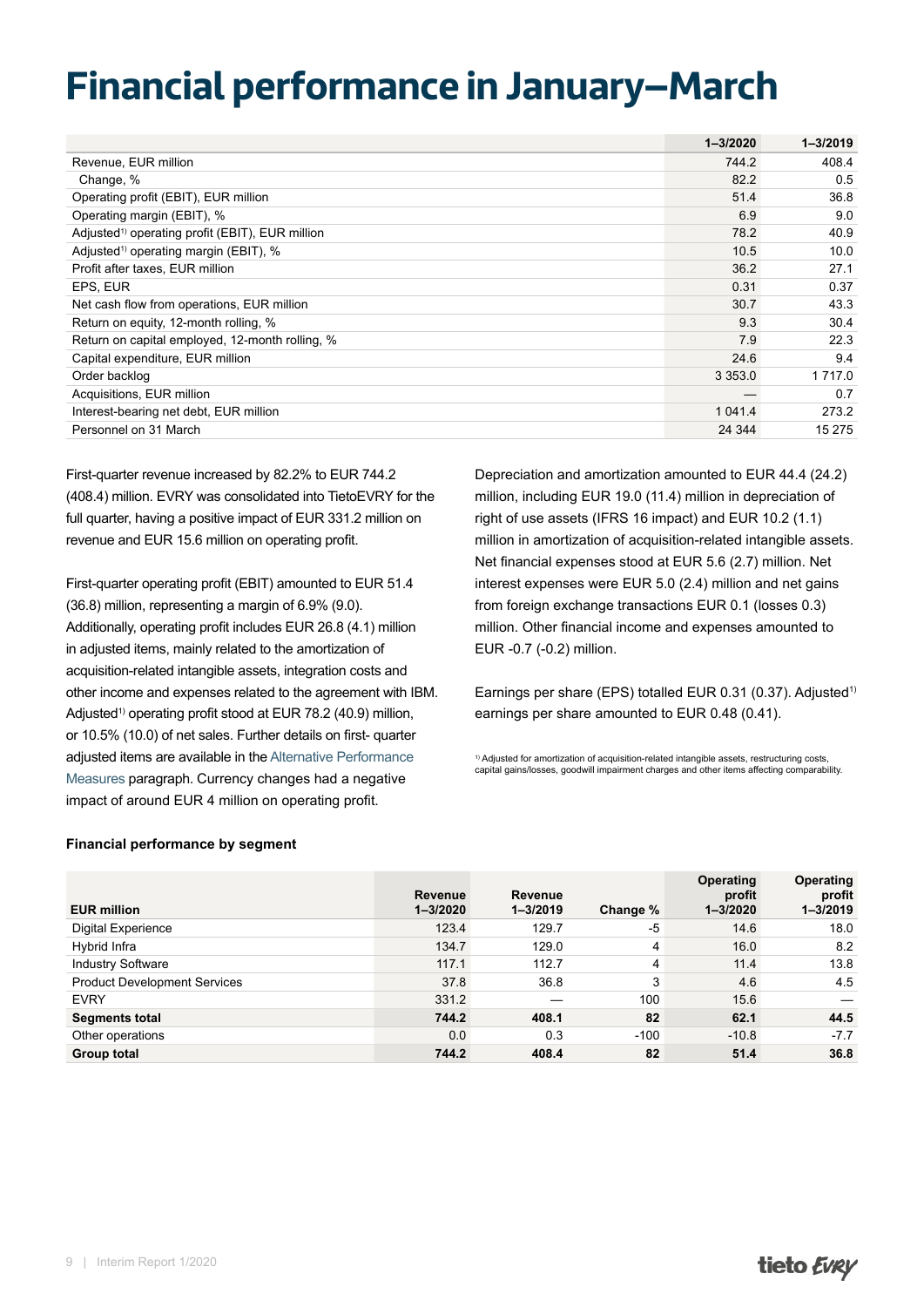#### <span id="page-10-0"></span>**Operating margin by segment**

| %                                   | Operating<br>margin<br>$1 - 3/2020$ | Operating<br>margin<br>$1 - 3/2019$ | Adjusted <sup>1)</sup><br>operating<br>margin<br>$1 - 3/2020$ | Adjusted <sup>1)</sup><br>operating<br>margin<br>$1 - 3/2019$ |
|-------------------------------------|-------------------------------------|-------------------------------------|---------------------------------------------------------------|---------------------------------------------------------------|
| <b>Digital Experience</b>           | 11.8                                | 13.9                                | 12.6                                                          | 14.9                                                          |
| Hybrid Infra                        | 11.9                                | 6.4                                 | 11.8                                                          | 6.9                                                           |
| <b>Industry Software</b>            | 9.7                                 | 12.2                                | 10.3                                                          | 12.5                                                          |
| <b>Product Development Services</b> | 12.1                                | 12.3                                | 12.1                                                          | 12.3                                                          |
| <b>EVRY</b>                         | 4.7                                 |                                     | 10.5                                                          |                                                               |
| <b>Total</b>                        | 6.9                                 | 9.0                                 | 10.5                                                          | 10.0                                                          |

1) Adjusted for amortization of acquisition-related intangible assets, restructuring costs, capital gains/losses, goodwill impairment charges and other items affecting comparability.

For a comprehensive set of segment figures, see the [tables](#page-15-0) [section.](#page-15-0)

Performance of all reporting segments is described in the [Comparable](#page-5-0) financial information for illustrative purposes section.

# **Cash flow and financing**

First-quarter net cash flow from operations amounted to EUR 30.7 (43.3) million, including an increase of EUR 40.2 (2.8) million in net working capital. Payments for restructuring amounted to EUR 5.3 (2.3) million.

First-quarter tax payments were EUR 11.7 (12.4) million.

Capital expenditure totalled EUR 24.6 (9.4) million and included EUR 16.7 (2.0) million in capitalized costs for the development of TietoEVRY's industry software. Capital expenditure represented 3.3% (2.3) of net sales.

The equity ratio was 43.1% (29.7). Gearing increased to 70.1% (67.9). Interest-bearing net debt totalled EUR 1 041.4 (273.2) million, including EUR 973.1 (303.8) million in interest-bearing debt, EUR 266.8 (157.5) million in lease liabilities, EUR 5.5 (1.3) million in finance lease receivables,

EUR 21.3 (0.5) million in other interest-bearing receivables and EUR 171.7 (186.3) million in cash and cash equivalents.

Interest-bearing long-term loans amounted to EUR 787.7 (298.7) million at the end of March, consisting primarily of a EUR 100 million bond, a EUR 85 million loan from the European Investment Bank, EUR 400 million in long-term loans from financial institutions and EUR 196.5 million in lease liabilities. The bond of EUR 100 million will mature in September 2024.

Interest-bearing short-term loans amounted to EUR 452.2 (162.6) million, mainly related to bridge loans, commercial papers, leasing liabilities and joint venture cash pool balances. The syndicated revolving credit facility of EUR 250 million expiring in September 2024 was not in use at the end of March.

### **Order backlog**

The significance of traditional measures for the order backlog is impacted by the shift from traditional large outsourcing agreements towards agile methods and consumption-based business models. Additionally, traditional development programmes are cut into smaller projects. While this change in customer behaviour affects the order backlog levels, it is not expected to have any significant impact on TietoEVRY's market opportunity and business outlook.

TietoEVRY's order backlog amounted to EUR 3 353 (1 717) million at the end of March. Of the backlog, 42% (47) is expected to be invoiced during 2020. The order backlog includes all signed customer orders that have not been recognized as revenue, including estimates of the value of consumption-based contracts.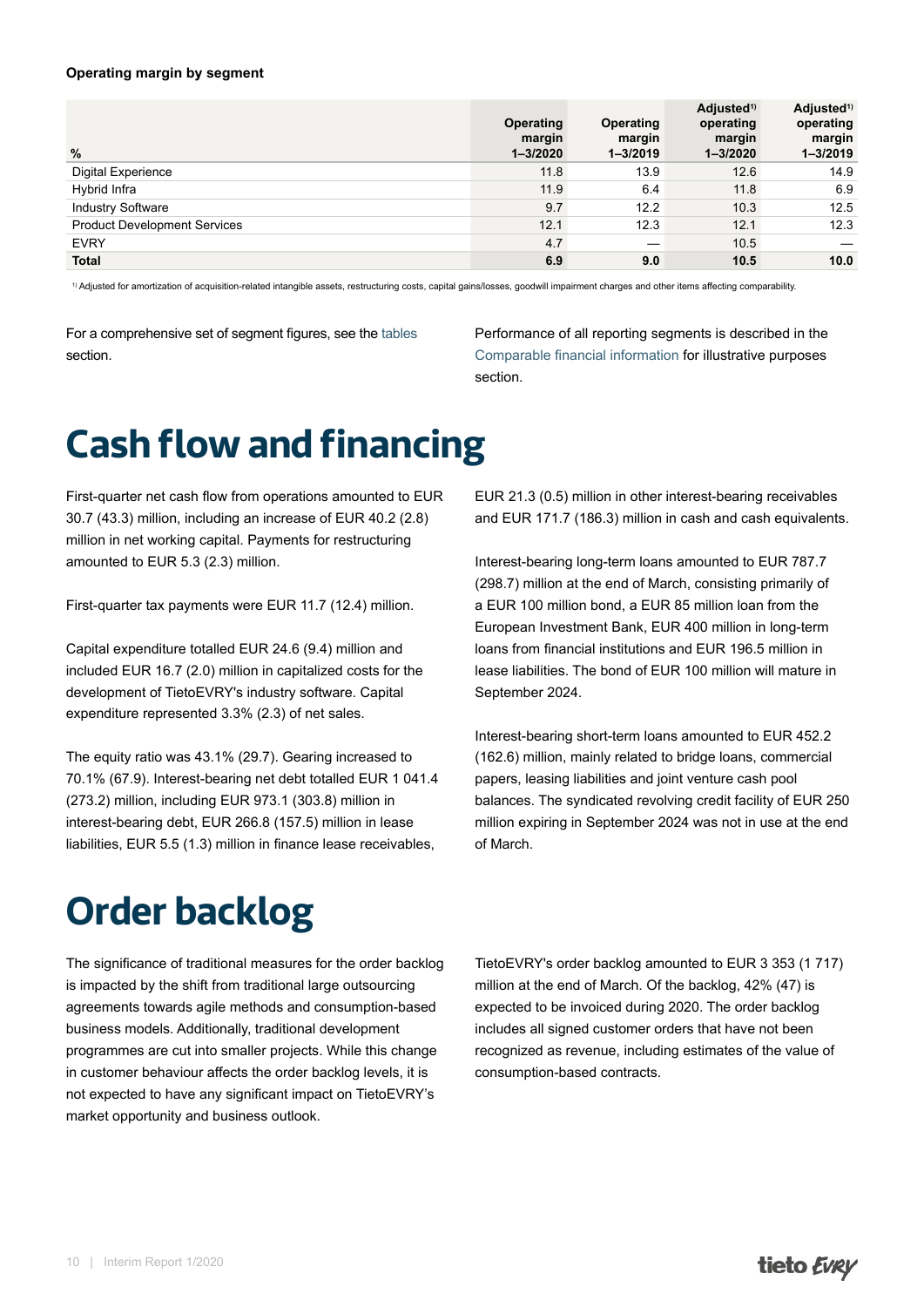# <span id="page-11-0"></span>**Major agreements in January–March**

TietoEVRY has signed a number of new agreements during the period with customers across all the businesses. However, according to the terms and conditions of these agreements, TietoEVRY is not able to disclose most of the contracts.

In January, EasyUse signed an agreement with TietoEVRY within the Card business area. This is a five-year agreement for the delivery of a Prepaid closed loop service within the ferry and cruise shipping segment. The cards will be used onboard the ships and at partner merchants like hotels and shops.

In February, Telenor extended its agreement with TietoEVRY on IT infrastructure and cloud services for four more years. The renewed partnership will ensure that Telenor will be able to accelerate its digital transformation, and simultaneously provides a high level of focus on security, agility and stability. The areas covered by the agreement include dynamic infrastructure (IaaS), application and database operations, storage services, end-user and data centre services. TietoEVRY will also participate in Telenor's cloud journey as well as the modernization and automation of business support tools.

In February, Ahlstrom-Munksjö, a global leader in fibre-based materials, extended its collaboration with TietoEVRY. The company's renewal, based on the Tieto Integrated Paper Solution (TIPS), continues to drive business modernization at over 40 plants and will convert units globally. The new system automates Ahlstrom-Munksjö's key business processes and improves internal agility. Digitalization also enhances customer experience and enables new business models and digital business.

In February, Fjellinjen, a company responsible for the collection of road tolls on the Oslo toll ring and the most important financial contributor to road construction in the region, entered into an agreement with TietoEVRY on the delivery of multichannel invoice distribution and master data services. The solution will ensure more efficient invoicing and mailing processes, better control and optimized distribution processes as well as reduced print, material and postage costs by increasing the volume of digital distribution in a simple, secure and cost-effective way.

In February, Geldmaat extended its collaboration with TietoEVRY on the delivery of the Sealbag service, which allows customers to make self-serviced deposits and drops of notes. The notes are packed in self-locking bags and dropped in safes operated via a sealbag processing mechanism. TietoEVRY delivers the central platform with additional managed services according to the master service agreement with the customer. The related machines and services will be provided all across the Netherlands. This service was an option to the master service agreement, signed with the customer back in 2018.

In February, Asfinag, an Austrian publicly owned corporation that plans, finances, builds and maintains Austrian autobahns and handles their toll collection, extended its agreement with TietoEVRY on IT service delivery, containing, for example, services for SAP and software development. As the main full- service IT partner for Asfinag, Tieto will contribute to sustainable improvement and increase efficiency in the customer's processes. The extension has an estimated value of over EUR 5 million.

In March, Mayr-Melnhof extended its development partnership for the new Manufacturing Execution System for 37 plants in the Packaging division. The agreement is an extension for the delivery of the Rough and Fine Planning system agreed in 2019.

In March, Malaysian Newsprint Industries Sdn Bhd (MNI), one of the leading manufacturers and suppliers of paper across South East Asia, selected TietoEVRY as their business transformation partner. The modernization of MNI's key business processes will improve quality of paper and On Time In Full Delivery Service (OTIF). It will also enable visibility of real-time data and Key Performance Indicators (KPI). The renewal covers various key processes, for example, order to cash, advanced planning and trimming, reporting and analytics, warehouse management and logistics, invoicing and integration into the existing ERP system. The renewal is based on the Tieto Integrated Paper Solution (TIPS) for the pulp, paper, board, packaging, tissue and non-woven industries.

In March, Skatteetaten and TietoEVRY extended their collaboration related to Workspace services. Skatteetaten is planning to carry out a personnel transfer and take on 1 250 new employees, formerly employed as local tax collectors in Norwegian municipalities. TietoEVRY will supply the new employees with equipment, including laptops, PC screens and mobile phones.

In March, TietoEVRY and Statens Service Center agreed on a new service to deliver a comprehensive HR and payroll service Primula to 35 governmental authorities. At

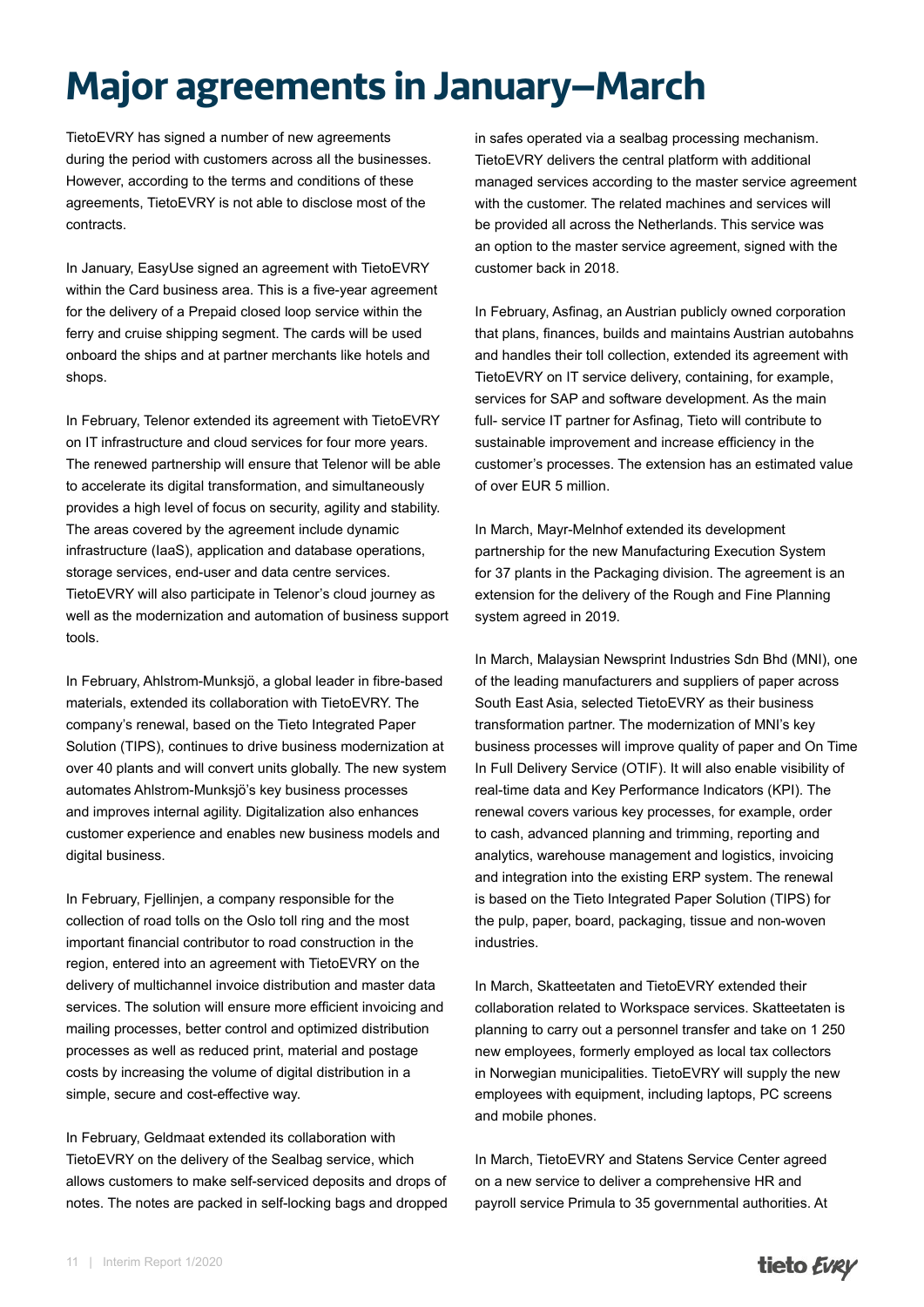<span id="page-12-0"></span>the moment, the set up in a common cloud environment in TietoEVRY's data center in Kista is ongoing. The related cloud service will support all processes within the area of HR and payroll. In addition, the contract includes a major investment by the customer in the development of the product that will meet the future needs of users. Total value of the 7-year agreement is SEK 27 million.

In March, TietoEVRY signed an agreement with Deutsche Bank for Virtual Account Management (VAM) software. Deutsche Bank will leverage TietoEVRY's VAM platform as a complementary technology solution that can seamlessly integrate with its award-winning Cash, Trade and FX platform, thus further enhance its cash management offering to the benefit of its corporate clients.

# **Changes in Group structure**

The competition clearance from the Norwegian Competition Authority, related to the merger of Tieto and EVRY, was contingent on the divestment of case management and archiving systems for the public sector in Norway, formerly held by EVRY. The divestment was concluded in February.

### **Personnel**

The number of full-time employees amounted to 24 344 (15 275) at the end of March. The number of full-time employees in the global delivery centres totalled 11 551 (7 769), or 47.4% (50.9) of all personnel.

In the first quarter, the number of full-time employees was up by a net amount of 21.

The 12-month rolling employee turnover stood at 12.2% (12.4) at the end of March. Group-level salary inflation is expected to decrease to less than 2% on average in 2020 as some salary increases are being postponed due to the weakened macroeconomic outlook. Furthermore, salary inflation is partly offset by price increases in some services areas, offshoring and management of the competence pyramid.

## **Shareholders' Meeting**

The Annual General Meeting of Tieto Corporation was set to be held on 26 March. However, due to the Covid-19 pandemic and measures to ensure the safety and wellbeing of employees and other stakeholders, the Board of Directors decided to cancel the Annual General Meeting and arrange a new meeting later.

On 8 April, TietoEVRY notified shareholders that the Annual General Meeting will be held on 29 April 2020. Further information at [www.tietoevry.com/agm](http://www.tietoevry.com/agm).

### **Management**

In January, Wiljar Nesse, Head of Financial Services decided to pursue new opportunities outside the company. Christian Segersven took on the role of Head of Financial Services, in addition to his role as Head of Industry Software.

In March, Tom Leskinen, Head of Product Development Services decided to pursue new opportunities outside TietoEVRY. He will take on his new position during August 2020.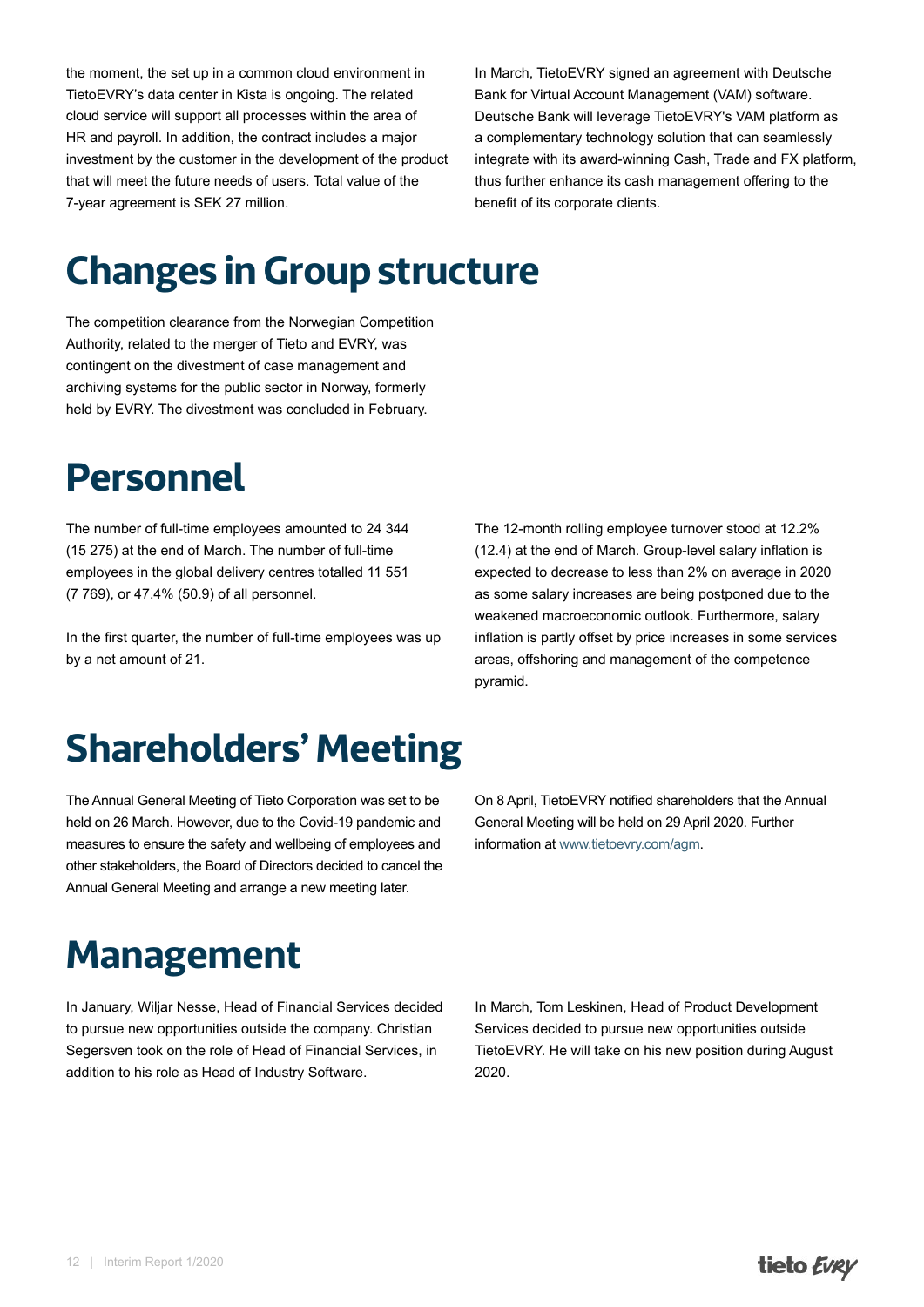# <span id="page-13-0"></span>**Shares**

The number of TietoEVRY shares amounted to 118 460 771 at the end of March. On 11 March, TietoEVRY assigned a total of 190 404 treasury shares to key employees as a reward payment for the 2017-2019 earnings period and partial vesting of the EVRY interim long-term incentive plans. After the transfer, the company held a total of 16 841 own shares, representing 0.01% of the total number of shares and voting rights. The number of outstanding shares, excluding the treasury shares, was 118 443 930 at the end of the period.

# **Dividend**

It is proposed to the Annual General Meeting to be held on 29 April that the Board of Directors will be authorized to decide at its discretion on the distribution of dividend in one or several instalments up to the aggregate maximum amount of EUR 1.27 per share from the distributable funds of the company for the financial year that ended on 31 December 2019 at a later stage.

## **Significant risks and uncertainties**

Consolidated revenue and operating profit are sensitive to volatility in exchange rates, especially that of the Swedish Krona and Norwegian Krona. Sales in Sweden and Norway represent around two thirds of the Group's sales.

Due to the ongoing Covid-19 pandemic, the current market outlook in TietoEVRY's main markets involves significant uncertainties. The pandemic is expected to lead to an economic downturn while sensitivity to macroeconomic uncertainty varies by business. The company's portfolio comprises services based on multi-year agreements in infrastructure and application services as well as in industryspecific software businesses. The digital consulting business has shorter contractual periods and is likely to be more affected during times of economic uncertainty.TietoEVRY operates in multiple countries, balancing workforce availability. The company has already taken strict measures, including savings actions and temporary layoffs, to mitigate the potential financial impact of the pandemic and to secure the health and safety of employees and ensure critical services to customers.

The merger integration and related transformation of the company will continue to affect performance in the short term and may result in temporarily lower productivity.

TietoEVRY's ability to perform its obligations to customers can be affected by a failure by any significant supplier or partner to fulfil its obligations. Such failure may expose TietoEVRY to liabilities and impact the profitability of the company. The company has, for example, outsourced certain infrastructure operations to IBM, and a potential failure in deliveries by IBM under this agreement could lead to such consequences. In June 2019, IBM submitted a brief notice of arbitration to TietoEVRY, stating that the agreement is unbalanced and should be revised by the arbitrators. In October 2019, TietoEVRY submitted notices of arbitration against IBM in relation to a claim for reimbursement of disputed payments made by the company to IBM, as well as general failure by IBM to deliver its services in accordance with the terms of the Master Services Agreement. There is contact between the parties in respect of potential solutions to the challenges.

New disruptive technologies, such as cloud computing, drive customer demand towards standardized and less labour‑intensive solutions where automation plays an important role. These changes may result in the need for restructuring.

The company's development is relatively sensitive to changes in the demand from large customers as TietoEVRY's top 10 customers currently account for around 16% of its revenue, with Product Development Services having the highest customer concentration in the company.

Typical risks faced by the IT service industry relate to the development and implementation of new technologies and software. In TietoEVRY's case these relate to both own software development, the scope in related project deliveries and integration of third-party software. Furthermore, additional technology licence fees and both the quality and

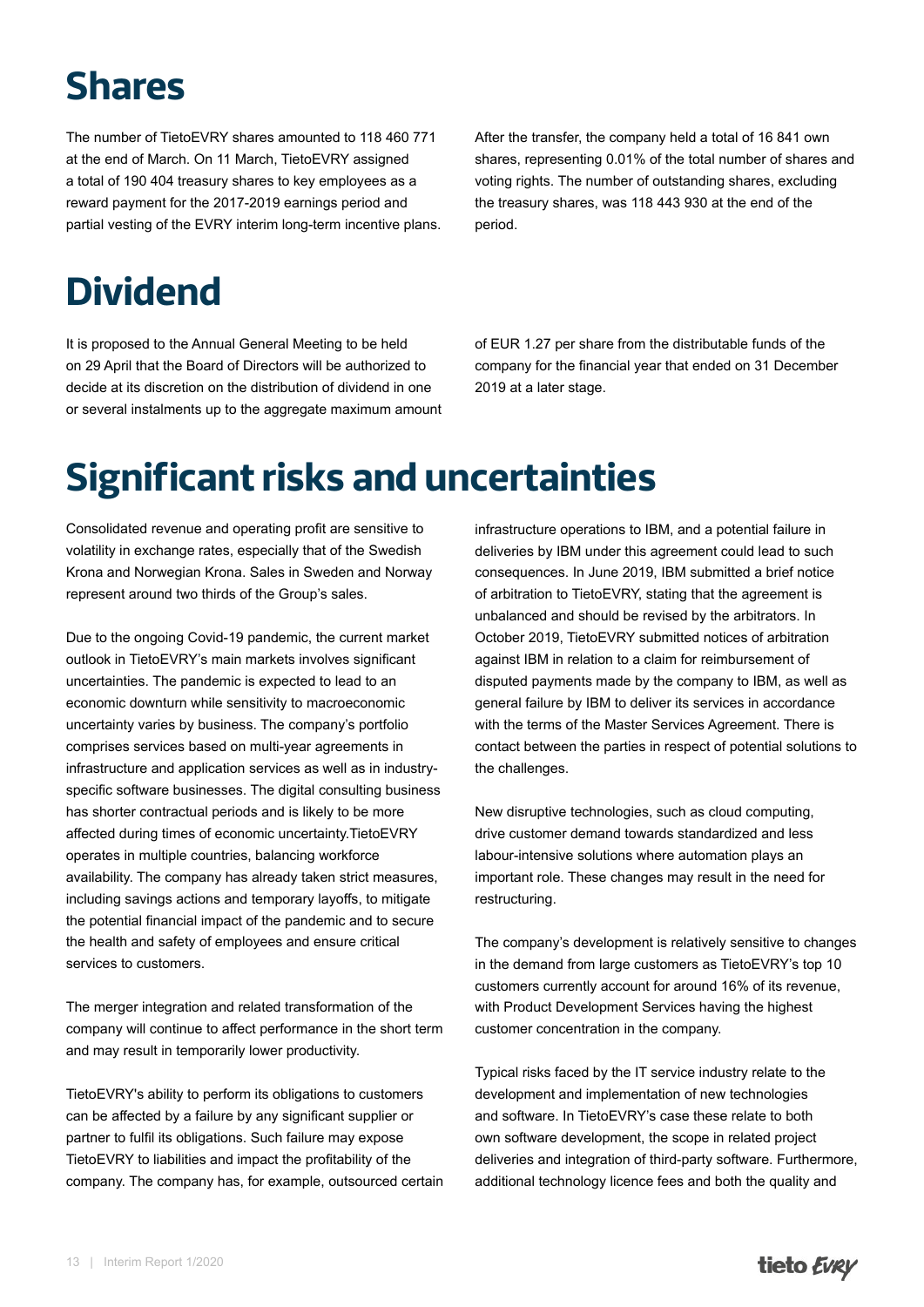14 | Interim Report 1/2020

<span id="page-14-0"></span>timeliness of deliveries pose potential risks – and due to the nature of the business, IT service providers are vulnerable to disturbances, such as cybersecurity breaches.

The new EU General Data Protection Regulation took effect in May 2018. TietoEVRY is well prepared for the GDPR although there is still uncertainty with regards to how the authorities will interpret the regulation and impose fines in case of personal data breaches. In addition to fulfilling its regulatory and contractual obligations, TietoEVRY can tap

into opportunities by helping customers in businesses through its security and application services.

Companies around the world are facing new risks arising from tax audits and some countries may introduce new regulation. Additionally, changes in the tax authorities' interpretations could have unfavourable impacts on taxpayers.

Risks and risk management are described in more detail in the Corporate Governance Statement 2019.

### **Full-year outlook for 2020 withdrawn**

Due to the Covid-19 pandemic, the current economic outlook pandemic on the company's profitability. Hence the full-year in TietoEVRY's main markets involves significant guidance was withdrawn on 27 March. Further guidance will uncertainties. Given the uncertainties in the market outlook, it be issued as soon as visibility to the market outlook has is not possible to estimate the potential impact of the improved and significant uncertainties are cleared.

# **Events after the period**

TietoEVRY is taking the next step in the integration and on 16 April, the company announced that it has initiated employee consultation processes with labour unions to ensure optimized operations and reduce overlaps. It is estimated that the measures to optimize functions and roles will affect globally up to 570 roles in total, including up to

260 in Sweden, 160 in Norway, 80 in Finland and 70 in other countries. The consultation processes will be conducted according to the legislation and practices in each country and are expected to be concluded by the end of the second quarter 2020.

# **Financial calendar 2020**

29 April **Annual General Meeting** 

| TietoEVRY will publish three interim reports in 2020: |                                     |  |  |  |  |  |
|-------------------------------------------------------|-------------------------------------|--|--|--|--|--|
| 28 April                                              | Interim report 1/2020 (8:00 am EET) |  |  |  |  |  |
| 24 July                                               | Interim report 2/2020 (8:00 am EET) |  |  |  |  |  |
| 27 October                                            | Interim report 3/2020 (8:00 am EET) |  |  |  |  |  |

# **Auditing**

This interim report is unaudited.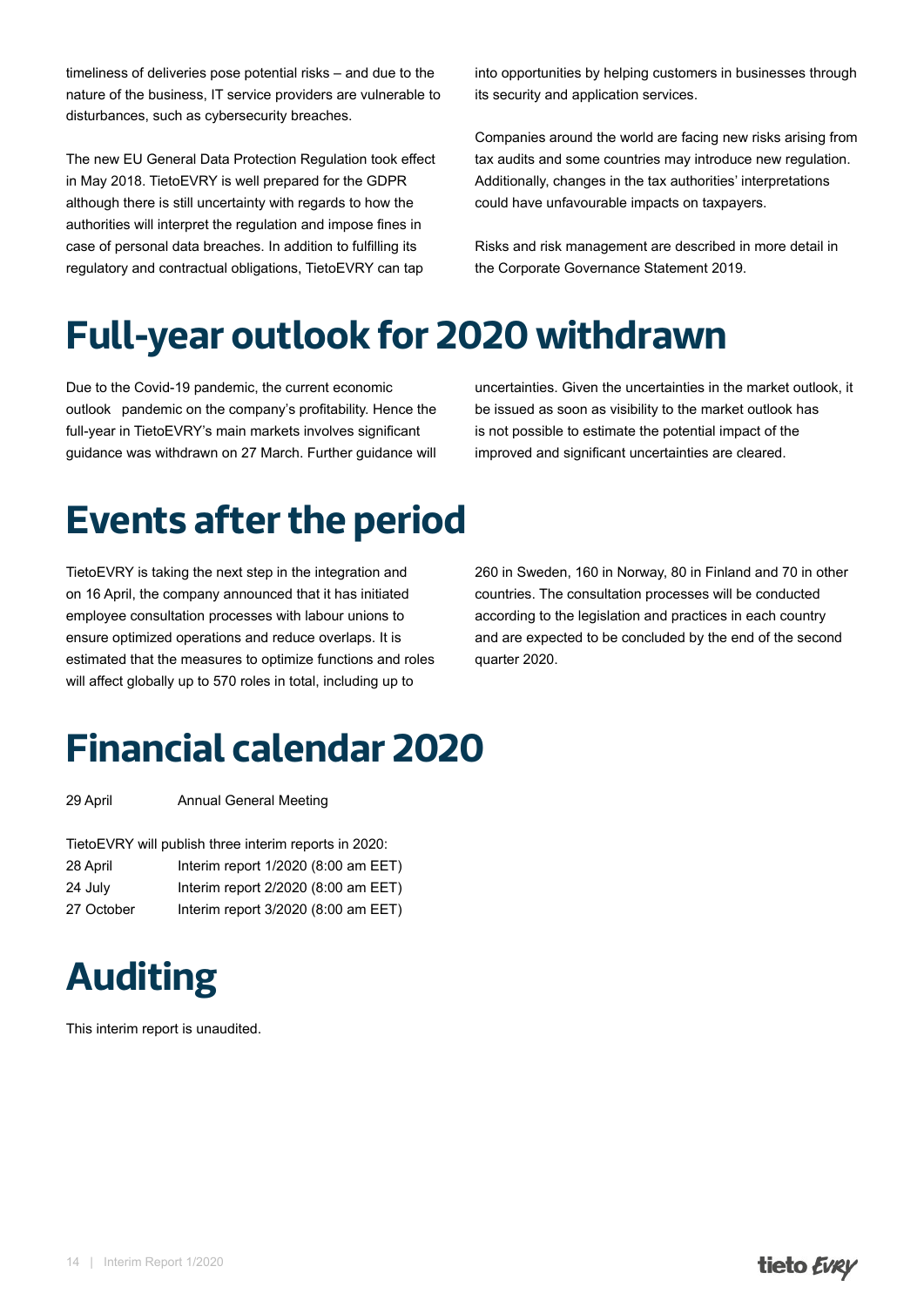<span id="page-15-0"></span>

# **Consolidated interim financial statements**

15 | Interim Report 1/2020

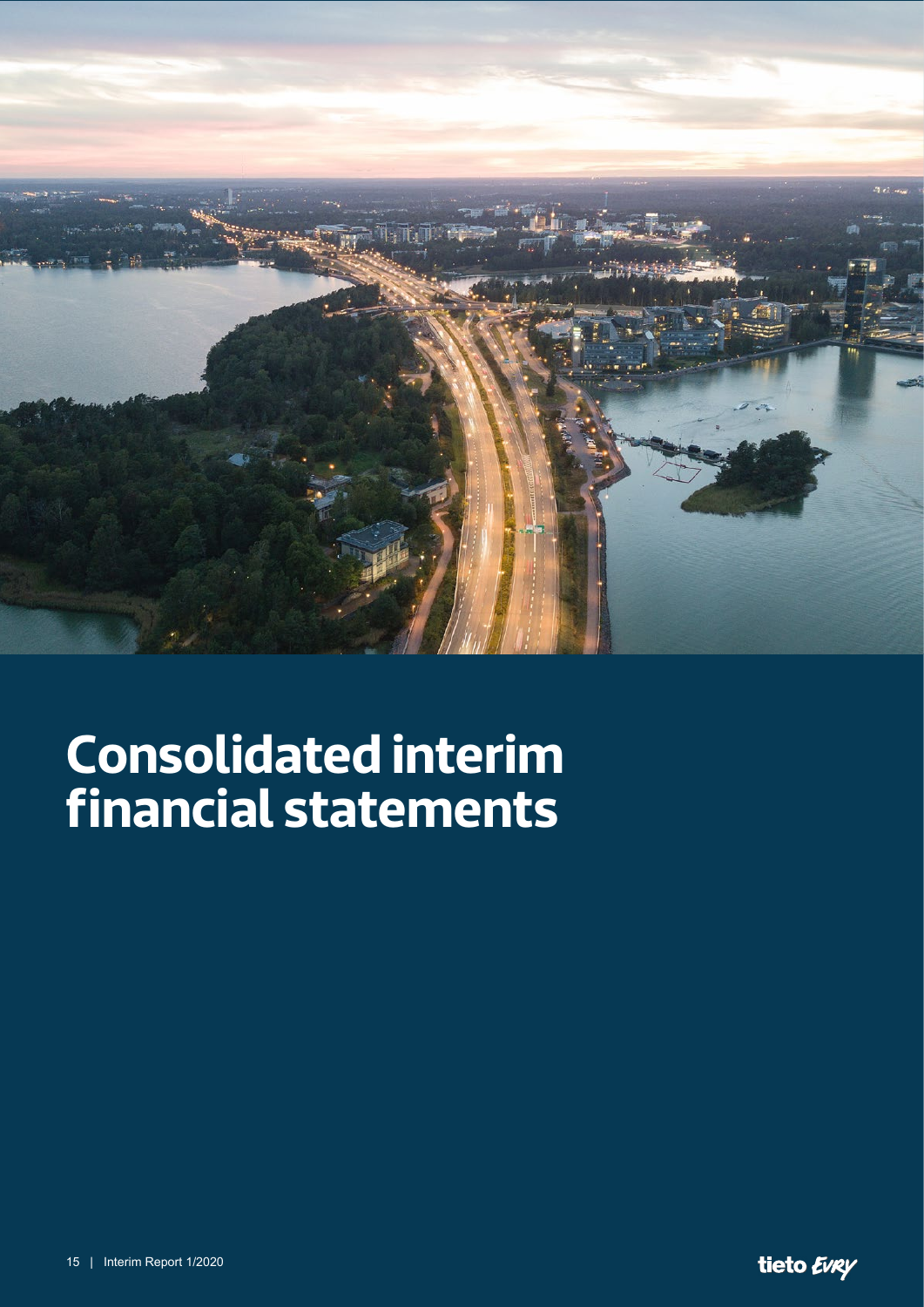### <span id="page-16-0"></span>**Income statement**

|                                                                                          | 2020     | 2019     | Change        | 2019      |
|------------------------------------------------------------------------------------------|----------|----------|---------------|-----------|
| <b>EUR million</b>                                                                       | $1 - 3$  | $1 - 3$  | $\frac{0}{0}$ | $1 - 12$  |
| Revenue                                                                                  | 744.2    | 408.4    | 82            | 1 7 3 4 0 |
| Other operating income                                                                   | 2.7      | 5.5      | $-51$         | 16.9      |
| Materials and services                                                                   | $-176.5$ | $-59.1$  | >100          | $-298.1$  |
| Employee benefit expenses                                                                | $-397.1$ | $-241.3$ | 65            | $-989.7$  |
| Depreciation and amortization                                                            | $-44.4$  | $-24.2$  | 83            | $-106.1$  |
| Impairment losses                                                                        | $-0.7$   |          | >100          | $-3.1$    |
| Other operating expenses                                                                 | $-78.7$  | $-54.0$  | 46            | $-235.4$  |
| Share of results in joint ventures                                                       | 1.9      | 1.4      | 30            | 5.7       |
| <b>Operating profit (EBIT)</b>                                                           | 51.4     | 36.8     | 40            | 124.2     |
| Interest and other financial income                                                      | 0.6      | 0.6      | 16            | 2.3       |
| Interest and other financial expenses                                                    | $-6.4$   | $-3.0$   | >100          | $-15.3$   |
| Net foreign exchange gains/losses                                                        | 0.1      | $-0.3$   | >100          | $-10.0$   |
| <b>Profit before taxes</b>                                                               | 45.7     | 34.1     | 34            | 101.2     |
| Income taxes                                                                             | $-9.5$   | $-6.9$   | 37            | $-22.1$   |
| Net profit for the period                                                                | 36.2     | 27.1     | 34            | 79.1      |
|                                                                                          |          |          |               |           |
| Net profit for the period attributable to                                                |          |          |               |           |
| Owners of the Parent company                                                             | 36.2     | 27.1     | 33            | 79.0      |
| Non-controlling interest                                                                 | 0.0      | 0.0      |               | 0.0       |
|                                                                                          | 36.2     | 27.1     | 34            | 79.1      |
|                                                                                          |          |          |               |           |
| Earnings per share attributable to owners of the Parent company,<br><b>EUR per share</b> |          |          |               |           |
| Basic                                                                                    | 0.31     | 0.37     | $-100$        | 1.02      |
| <b>Diluted</b>                                                                           | 0.31     | 0.37     | $-100$        | 1.02      |

### **Statement of other comprehensive income**

|                                                                    | 2020     | 2019    | Change        | 2019     |
|--------------------------------------------------------------------|----------|---------|---------------|----------|
| <b>EUR million</b>                                                 | $1 - 3$  | $1 - 3$ | $\frac{9}{6}$ | $1 - 12$ |
| Net profit for the period                                          | 36.2     | 27.1    | 34            | 79.1     |
| Items that may be reclassified subsequently to profit or loss      |          |         |               |          |
| Translation differences                                            | $-246.9$ | 1.5     | >100          | 48.9     |
| Items that will not be reclassified subsequently to profit or loss |          |         |               |          |
| Remeasurements of the defined benefit plans, net of tax            | 7.2      | 0.2     | >100          | $-9.0$   |
| Total comprehensive income                                         | $-203.5$ | 28.8    | >100          | 119.0    |
| Total comprehensive income attributable to                         |          |         |               |          |
| Owners of the Parent company                                       | $-203.5$ | 28.8    | >100          | 119.0    |
| Non-controlling interest                                           | 0.0      | 0.0     |               | 0.0      |
|                                                                    | $-203.5$ | 28.8    | > 100         | 119.0    |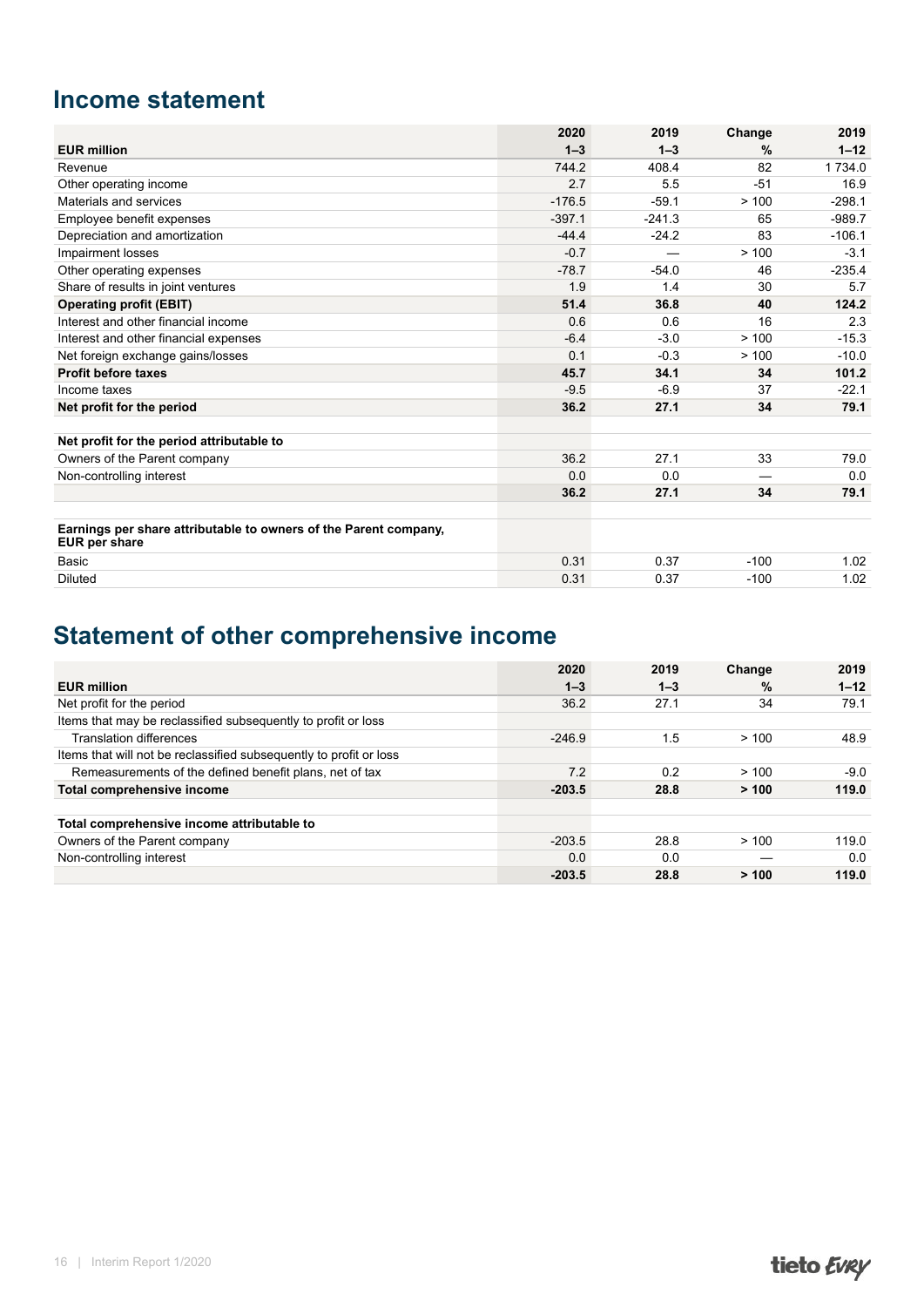### <span id="page-17-0"></span>**Statement of financial position**

#### **Assets**

|                                          | 2020     | 2019   | Change        | $2019^{1}$ |
|------------------------------------------|----------|--------|---------------|------------|
| <b>EUR million</b>                       | 31 Mar   | 31 Mar | $\frac{0}{0}$ | 31 Dec     |
| Goodwill                                 | 1850.4   | 442.4  | >100          | 2 0 5 3 5  |
| Other intangible assets                  | 375.7    | 45.4   | >100          | 423.9      |
| Property, plant and equipment            | 102.7    | 87.4   | 18            | 111.2      |
| Right-of-use assets                      | 259.1    | 156.7  | 65            | 292.1      |
| Interests in joint ventures              | 19.5     | 15.3   | 28            | 23.1       |
| Deferred tax assets                      | 22.2     | 22.7   | $-2$          | 39.3       |
| Defined benefit plan assets              | 0.8      | 4.0    | $-81$         | 0.0        |
| Finance lease receivables                | 3.6      | 0.6    | >100          | 3.8        |
| Other financial assets at amortized cost | 9.7      | 0.5    | >100          | 10.3       |
| Other financial assets at fair value     | 0.6      | 0.5    | 8             | 0.6        |
| Other non-current receivables            | 27.6     | 15.4   | 79            | 37.6       |
| <b>Total non-current assets</b>          | 2671.9   | 790.9  | > 100         | 2 995.4    |
|                                          |          |        |               |            |
| Inventories                              | 4.4      |        | 100           | 5.2        |
| Trade and other receivables              | 632.2    | 419.2  | 51            | 655.5      |
| Financial assets at fair value           | 28.0     | 5.6    | >100          | 13.6       |
| Finance lease receivables                | 1.9      | 0.7    | >100          | 1.8        |
| Current tax assets                       | 18.1     | 9.4    | 92            | 15.7       |
| Cash and cash equivalents                | 171.7    | 186.3  | $-8$          | 164.6      |
| <b>Total current assets</b>              | 856.3    | 621.3  | 38            | 856.4      |
|                                          |          |        |               |            |
| Assets held for sale                     |          |        | $-100$        | 19.6       |
|                                          |          |        |               |            |
| <b>Total assets</b>                      | 3 5 28.2 | 1412.2 | > 100         | 3 871.4    |

#### **Equity and Liabilities**

|                                                        | 2020     | 2019   | Change | 2019    |
|--------------------------------------------------------|----------|--------|--------|---------|
| <b>EUR million</b>                                     | 31 Mar   | 31 Mar | %      | 31 Dec  |
| Share capital, share issue premiums and other reserves | 116.0    | 117.6  | $-1$   | 117.5   |
| Invested unrestricted equity reserve                   | 1 203.5  | 12.8   | >100   | 1 203.5 |
| Retained earnings                                      | 167.0    | 272.0  | $-39$  | 370.6   |
| Equity attributable to owners of the Parent company    | 1486.4   | 402.4  | > 100  | 1691.6  |
| Non-controlling interest                               | 0.0      | 0.0    |        | 0.0     |
| <b>Total equity</b>                                    | 1486.5   | 402.5  | > 100  | 1691.7  |
|                                                        |          |        |        |         |
| Loans                                                  | 591.2    | 184.7  | >100   | 591.5   |
| Lease liabilities                                      | 196.5    | 114.0  | 72     | 222.9   |
| Deferred tax liabilities                               | 74.1     | 37.7   | 97     | 91.8    |
| Provisions                                             | 3.1      | 2.2    | 41     | 9.1     |
| Defined benefit obligations                            | 28.6     | 7.9    | >100   | 41.6    |
| Other non-current liabilities                          | 27.7     | 3.1    | >100   | 36.7    |
| <b>Total non-current liabilities</b>                   | 921.2    | 349.6  | > 100  | 993.6   |
|                                                        |          |        |        |         |
| Trade and other payables                               | 637.0    | 484.0  | 32     | 695.1   |
| Financial liabilities at fair value                    | 8.5      | 0.4    | >100   | 19.0    |
| Current tax liabilities                                | 4.4      | 4.8    | -8     | 8.0     |
| Loans                                                  | 381.9    | 119.1  | >100   | 372.6   |
| Lease liabilities                                      | 70.3     | 43.5   | 62     | 75.4    |
| Provisions                                             | 18.3     | 8.3    | >100   | 13.0    |
| <b>Total current liabilities</b>                       | 1 120.5  | 660.1  | 70     | 1 183.1 |
|                                                        |          |        |        |         |
| Liabilities attributable to assets held for sale       |          |        | $-100$ | 3.1     |
|                                                        |          |        |        |         |
| <b>Total equity and liabilities</b>                    | 3 5 28.2 | 1412.2 | > 100  | 3871.4  |

<sup>1)</sup> 2019 comparative figures are restated during 2020 to reflect changes in the provisional values of assets acquired and liabilities assumed in the EVRY merger. More information in Notes to the<br>Interim financial statemen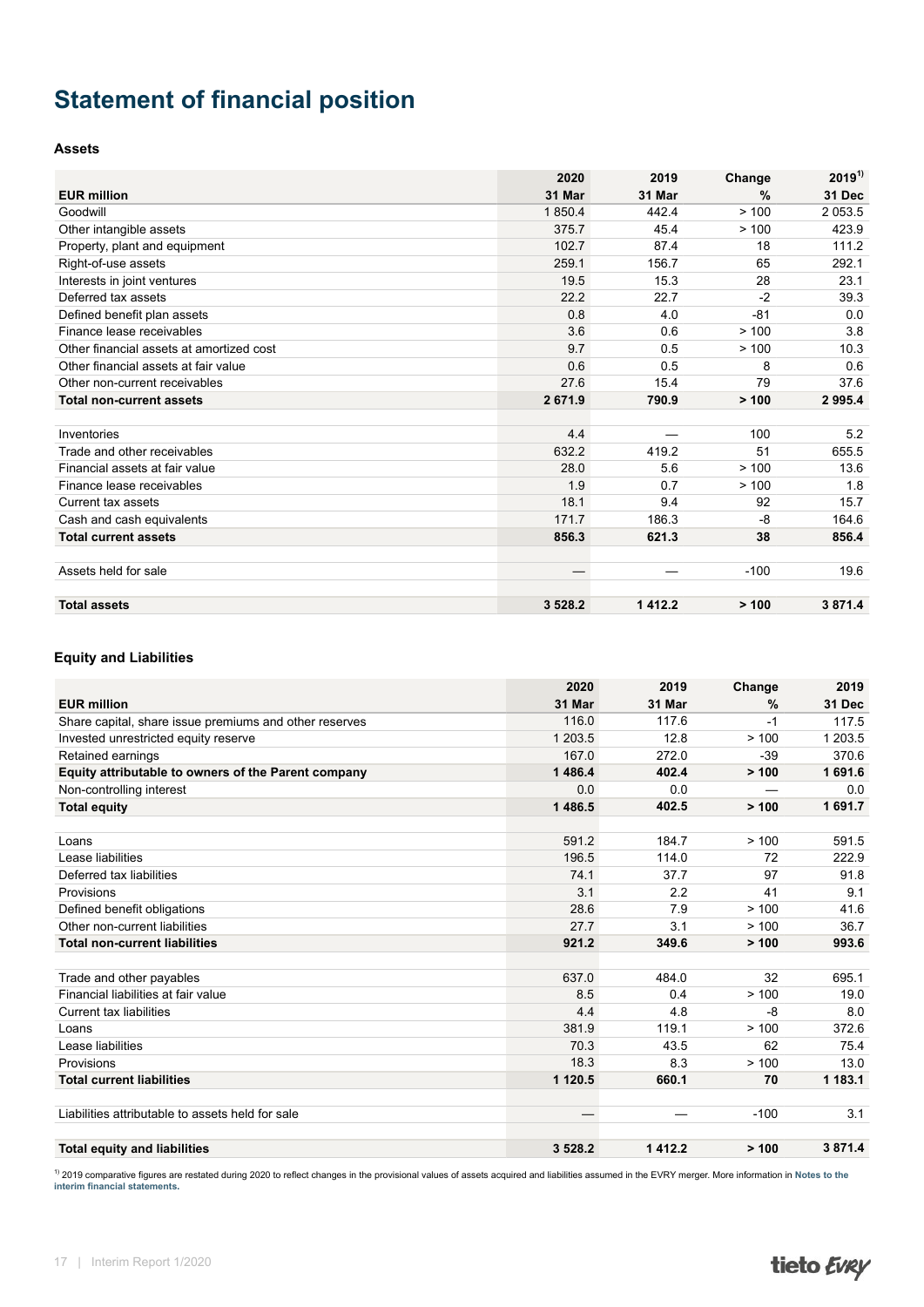### <span id="page-18-0"></span>**Statement of changes in shareholders' equity**

| <b>Owners of the Parent company</b>                                       |                         |                                                     |               |                                      |                                                    |                           |              |                                      |                        |
|---------------------------------------------------------------------------|-------------------------|-----------------------------------------------------|---------------|--------------------------------------|----------------------------------------------------|---------------------------|--------------|--------------------------------------|------------------------|
| <b>EUR million</b>                                                        | <b>Share</b><br>capital | <b>Share</b><br>premium<br>and<br>other<br>reserves | Own<br>shares | Trans-<br>lation<br>differ-<br>ences | Invested<br>unre-<br>stricted<br>equity<br>reserve | Re-<br>tained<br>earnings | <b>Total</b> | Non-<br>control-<br>ling<br>interest | <b>Total</b><br>equity |
| 31 Dec 2019                                                               | 76.6                    | 40.9                                                | $-2.9$        | $-46.0$                              | 1 203.5                                            | 419.6                     | 1691.6       | 0.0                                  | 1 691.7                |
| <b>Comprehensive income</b>                                               |                         |                                                     |               |                                      |                                                    |                           |              |                                      |                        |
| Net profit for the period                                                 |                         |                                                     |               |                                      |                                                    | 36.2                      | 36.2         | 0.0                                  | 36.2                   |
| Other comprehensive income, net of tax                                    |                         |                                                     |               |                                      |                                                    |                           |              |                                      |                        |
| Remeasurements of the defined benefit plans,<br>net of tax                |                         |                                                     |               |                                      |                                                    | 7.2                       | 7.2          |                                      | 7.2                    |
| <b>Translation differences</b>                                            |                         | $-1.5$                                              |               | $-257.2$                             |                                                    | 11.8                      | $-246.9$     |                                      | $-246.9$               |
| Total comprehensive income                                                |                         | $-1.5$                                              | –             | $-257.2$                             |                                                    | 55.2                      | $-203.5$     | 0.0                                  | $-203.5$               |
| <b>Transactions with owners</b><br><b>Contributions and distributions</b> |                         |                                                     |               |                                      |                                                    |                           |              |                                      |                        |
| Share-based incentive plans                                               |                         | —                                                   | 3.4           |                                      |                                                    | $-4.2$                    | $-0.8$       |                                      | $-0.8$                 |
| Repurchase of own shares                                                  |                         | —                                                   | $-0.9$        |                                      |                                                    |                           | $-0.9$       |                                      | $-0.9$                 |
| <b>Total transactions with owners</b>                                     |                         | –                                                   | 2.5           |                                      |                                                    | $-4.2$                    | $-1.7$       | –                                    | $-1.7$                 |
| 31 Mar 2020                                                               | 76.6                    | 39.4                                                | $-0.4$        | $-303.2$                             | 1 203.5                                            | 470.5                     | 1486.4       | 0.0                                  | 1486.5                 |

|                                                                      | <b>Owners of the Parent company</b> |                                                     |               |                                      |                                                    |                           |          |                                      |                        |
|----------------------------------------------------------------------|-------------------------------------|-----------------------------------------------------|---------------|--------------------------------------|----------------------------------------------------|---------------------------|----------|--------------------------------------|------------------------|
| <b>EUR million</b>                                                   | <b>Share</b><br>capital             | <b>Share</b><br>premium<br>and<br>other<br>reserves | Own<br>shares | Trans-<br>lation<br>differ-<br>ences | Invested<br>unre-<br>stricted<br>equity<br>reserve | Re-<br>tained<br>earnings | Total    | Non-<br>control-<br>lina<br>interest | <b>Total</b><br>equity |
| 31 Dec 2018                                                          | 76.6                                | 41.5                                                | $-5.1$        | $-93.3$                              | 12.8                                               | 450.0                     | 482.5    | 0.0                                  | 482.5                  |
| <b>Comprehensive income</b>                                          |                                     |                                                     |               |                                      |                                                    |                           |          |                                      |                        |
| Net profit for the period                                            |                                     |                                                     |               |                                      |                                                    | 27.1                      | 27.1     | 0.0                                  | 27.1                   |
| Other comprehensive income, net of tax                               |                                     |                                                     |               |                                      |                                                    |                           |          |                                      |                        |
| Remeasurements of the defined benefit plans,<br>net of tax           |                                     |                                                     |               |                                      |                                                    | 0.2                       | 0.2      |                                      | 0.2                    |
| <b>Translation differences</b>                                       |                                     | $-0.4$                                              |               | 2.1                                  |                                                    | $-0.2$                    | 1.5      |                                      | 1.5                    |
| Total comprehensive income                                           |                                     | $-0.4$                                              |               | 2.1                                  | –                                                  | 27.1                      | 28.8     | 0.0                                  | 28.8                   |
| <b>Transactions with owners</b>                                      |                                     |                                                     |               |                                      |                                                    |                           |          |                                      |                        |
| <b>Contributions and distributions</b>                               |                                     |                                                     |               |                                      |                                                    |                           |          |                                      |                        |
| Share-based incentive plans                                          |                                     |                                                     | 2.2           |                                      |                                                    | $-3.9$                    | $-1.7$   |                                      | $-1.7$                 |
| <b>Dividends</b>                                                     |                                     |                                                     |               |                                      |                                                    | $-107.2$                  | $-107.2$ |                                      | $-107.2$               |
| Changes in ownership interests                                       |                                     |                                                     |               |                                      |                                                    |                           |          |                                      |                        |
| Acquisition of non-controlling interest without<br>change in control |                                     |                                                     |               |                                      |                                                    |                           |          |                                      |                        |
| <b>Total transactions with owners</b>                                |                                     | –                                                   | 2.2           |                                      | –                                                  | $-111.1$                  | $-108.9$ | _                                    | $-108.9$               |
| 31 Mar 2019                                                          | 76.6                                | 41.1                                                | $-2.9$        | $-91.2$                              | 12.8                                               | 366.1                     | 402.4    | 0.0                                  | 402.5                  |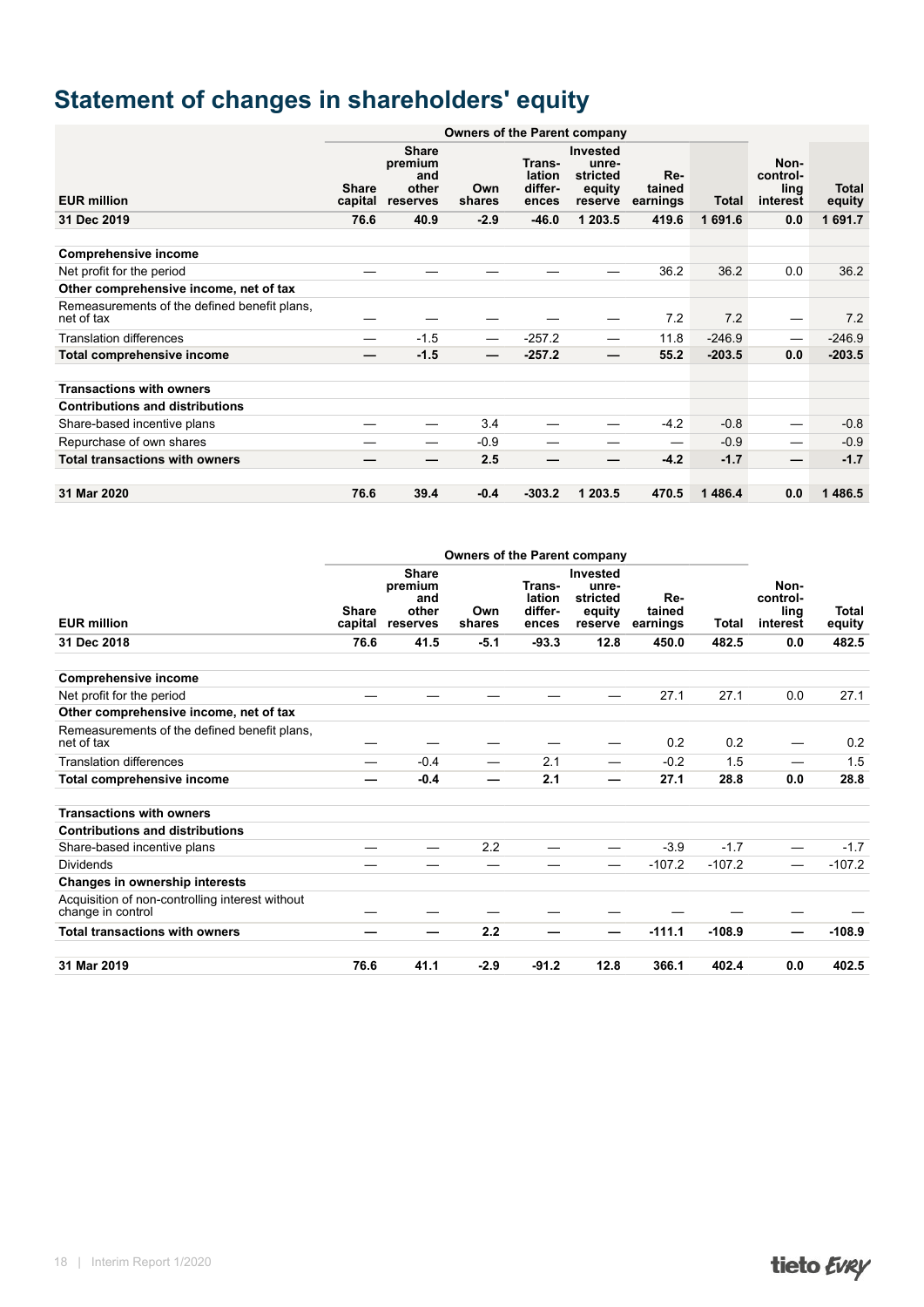### <span id="page-19-0"></span>**Statement of cash flows**

|                                                                                            | 2020    | 2019     | 2019             |
|--------------------------------------------------------------------------------------------|---------|----------|------------------|
| <b>EUR million</b>                                                                         | $1 - 3$ | $1 - 3$  | $1 - 12$         |
| Cash flow from operating activities                                                        |         |          |                  |
| Net profit for the period                                                                  | 36.2    | 27.1     | 79.1             |
| Adjustments                                                                                |         |          |                  |
| Depreciation, amortization and impairment losses                                           | 45.1    | 24.2     | 109.2            |
| Profit/loss on sale of property, plant and equipment, subsidiaries and business operations |         | 0.0      |                  |
| Share of results in joint ventures                                                         | $-1.9$  | $-1.4$   | $-5.7$           |
| Other adjustments                                                                          | 2.9     | 0.1      | 28.9             |
| Net financial expenses                                                                     | 5.6     | 2.7      | 23.0             |
| Income taxes                                                                               | 9.5     | 6.9      | 22.1             |
| Change in net working capital                                                              | $-40.2$ | $-2.8$   | 66.7             |
| Cash generated from operating activities before interests and taxes                        | 57.3    | 56.9     | 323.3            |
| Net financial expenses paid                                                                | $-19.2$ | $-3.5$   | $-17.2$          |
| Dividends received                                                                         | 4.3     | 2.2      | 3.6              |
| Income taxes paid                                                                          | $-11.7$ | $-12.4$  | $-31.4$          |
| Cash flow from operating activities                                                        | 30.7    | 43.3     | 278.4            |
|                                                                                            |         |          |                  |
| Cash flow from investing activities                                                        |         |          |                  |
| Acquisition of subsidiaries and business operations, net of cash acquired                  |         | $-0.7$   | $-175.7$         |
| Repayment of EVRY loans                                                                    |         |          | $-534.2$         |
| Capital expenditure                                                                        | $-24.6$ | $-9.4$   | $-51.4$          |
| Disposal of subsidiaries and business operations, net of cash disposed                     | 15.3    | 0.3      | 0.3              |
| Proceeds from sale of property, plant and equipment                                        | 1.8     |          | 0.1              |
| Change in loan receivables                                                                 | $-0.4$  | 0.3      | $-1.4$           |
| Cash flow from investing activities                                                        | $-8.0$  | $-9.5$   | $-762.4$         |
|                                                                                            |         |          |                  |
| Cash flow from financing activities<br>Dividends paid                                      |         | $-0.1$   | $-107.4$         |
|                                                                                            | $-0.9$  |          |                  |
| Repurchase of own shares                                                                   |         | $-14.1$  |                  |
| Repayments of lease liabilities                                                            | $-17.7$ |          | $-50.3$<br>300.0 |
| Bridge loan related to merger                                                              | —       | $\equiv$ | $-100.0$         |
| Repayment of bond<br>Other short-term financing, net                                       | 9.1     | 1.3      | 40.7             |
| Proceeds from long-term borrowings                                                         |         |          | 400.0            |
|                                                                                            |         | $-12.9$  |                  |
| Cash flow from financing activities                                                        | $-9.4$  |          | 483.0            |
| Change in cash and cash equivalents                                                        | 13.4    | 20.9     | $-1.0$           |
|                                                                                            |         |          |                  |
| Cash and cash equivalents at the beginning of period                                       | 164.6   | 164.6    | 164.6            |
| Foreign exchange differences                                                               | $-6.3$  | 0.9      | 1.0              |
| Change in cash and cash equivalents                                                        | 13.4    | 20.9     | $-1.0$           |
| Cash and cash equivalents at the end of period                                             | 171.7   | 186.3    | 164.6            |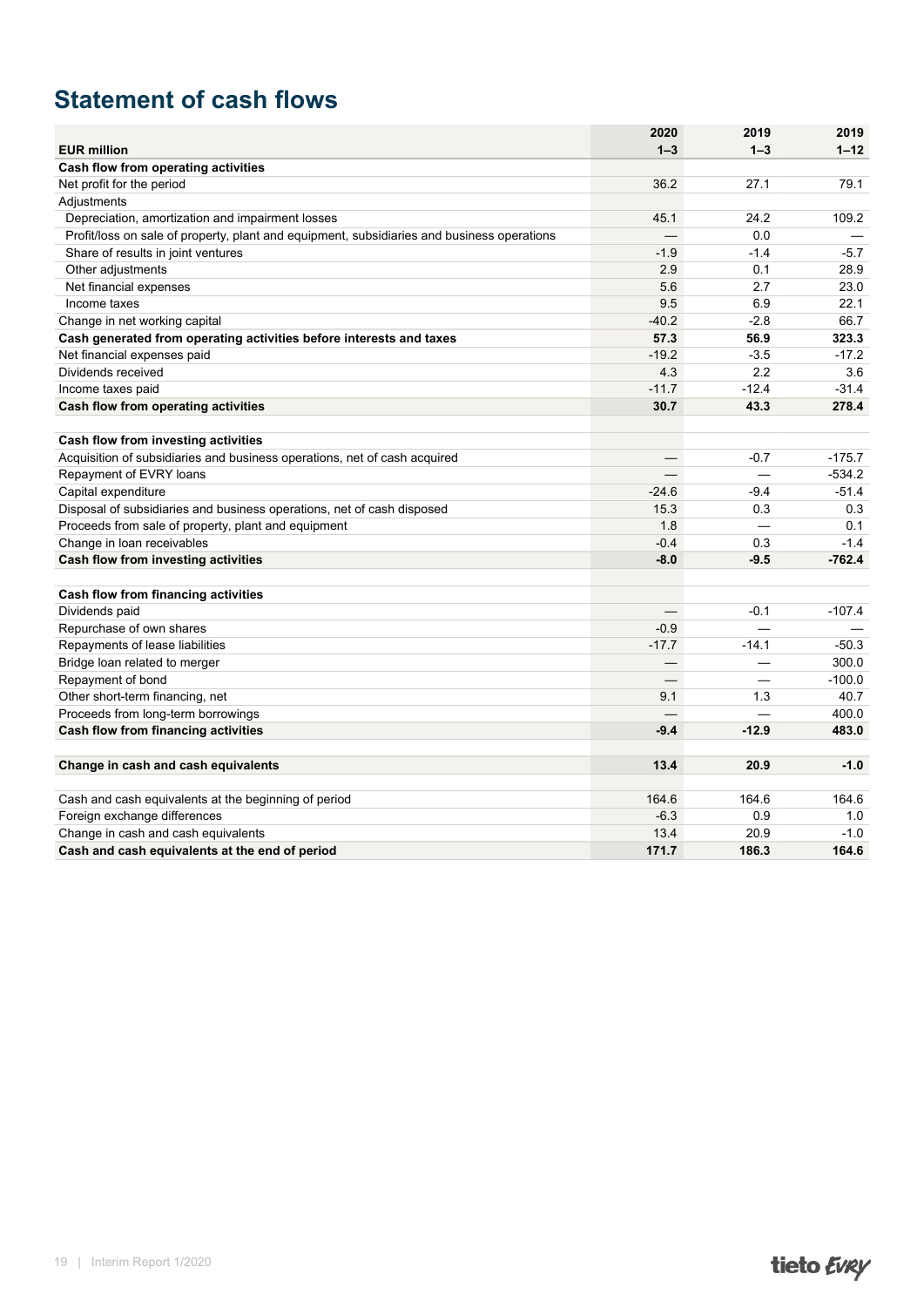### <span id="page-20-0"></span>**Notes to the interim financial statements**

This interim report is unaudited and it is prepared in accordance with IAS 34 Interim Financial Reporting, as adopted by the EU. The accounting policies adopted are consistent with those used in the annual financial statements for the year ended on 31 December 2019. Changes to IFRSs which have been effective from 1 January 2020 have had no material impact on the Group's financial statements.

All presented figures in this interim report have been rounded and consequently, the sum of individual figures can deviate from the presented sum figure. Key figures have been calculated using exact figures.

The sales and profitability of TietoEVRY are subject to seasonal variations. Usually, the third-quarter sales are affected by vacation period and the reversal of vacation accruals has a positive effect on profitability. Typically, the fourth-quarter sales and margins are positively affected by higher licence sales for TietoEVRY's industry-specific software.

Due to Covid-19 pandemic, the current economic outlook in TietoEVRY's main markets involves significant uncertainties. The financial impact was, however, limited in the first quarter.

Tieto and EVRY merged on 5 December 2019 and the consolidated financial statements of the Group include EVRY from that date onwards. Therefore, the historical financial information of Tieto does not give a comparable base for financial information of the present combined company. More information of the merger is disclosed in the annual financial statements for the year ended on 31 December 2019. As the merger was completed close to year-end 2019, the provisional amounts recognized will be adjusted within 12 months after the date of acquisition, to reflect new information obtained about facts and circumstances that existed at the date of acquisition. During the first quarter 2020 the acquired assets and liabilities were adjusted by EUR 12.3 million.

#### **Changes in Group structure**

The competition clearance for the EVRY merger from the Norwegian Competition Authority was subject to divestment of EVRY's case management and archiving systems for the public sector in Norway. EVRY had entered into an agreement with Karbon Invest AS to divest the business and in the 2019 statement of financial position the assets and related liabilities were presented on lines "Assets held for sale" and "Liabilities attributable to assets held for sale", respectively. The transaction was completed in February 2020. The cash received amounted to EUR 15.3 million. The sold assets were mostly intangible assets.

#### **Critical accounting estimates and assumptions**

The preparation of the financial statements in accordance with IFRS requires management to make estimates and assumptions that affect the reported amounts of assets and liabilities and disclosure of contingent assets and liabilities at the date of the financial statements and the reported amount of revenues and expenses during the reporting period. Although these estimates are based on management's best knowledge of current events and actions, actual results may differ from the estimates. The critical accounting estimates and assumptions are disclosed in the 2019 consolidated financial statements.

#### **Events after the end of the reporting period**

TietoEVRY is taking the next step in the integration and on 16 April, the company announced that it has initiated employee consultation processes with labour unions to ensure optimized operations and reduce overlaps. It is estimated that the measures to optimize functions and roles will affect globally up to 570 roles in total, including up to 260 in Sweden, 160 in Norway, 80 in Finland and 70 in other countries. The consultation processes will be conducted according to the legislation and practices in each country and are expected to be concluded by the end of the second quarter 2020.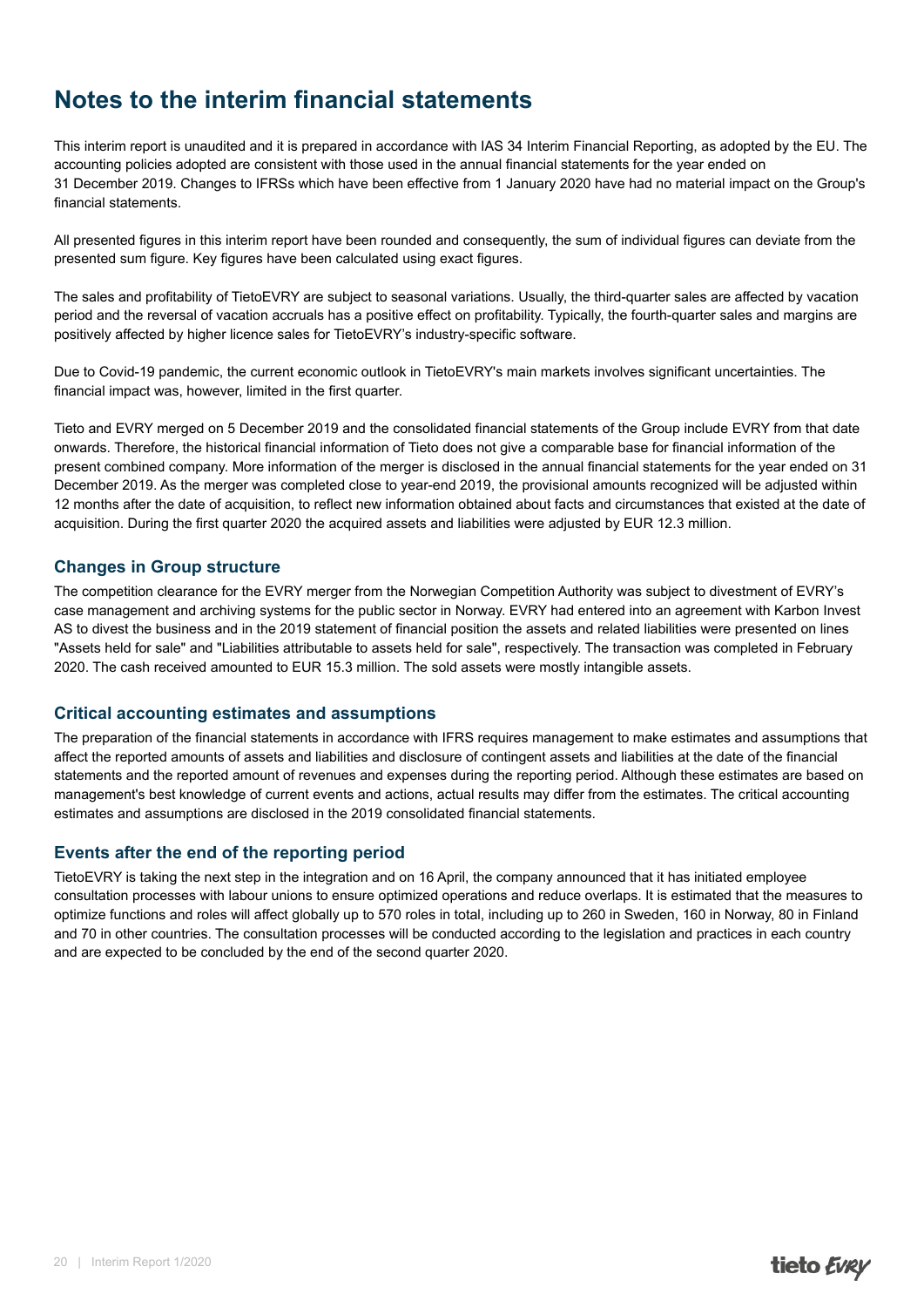### <span id="page-21-0"></span>**Segment information**

The reportable segments of TietoEVRY in these interim consolidated financial statements consist of Digital Experience, Hybrid Infra, Industry Software, Product Development Services and EVRY.

#### **Digital Experience**

The Digital Experience business includes consulting services, including design of service experiences, smart use of data, IT architecture consulting, business process and change management as well as system integration services and application development and management. The segment currently focuses on Finland and Sweden, and it serves customers also in Norway, Austria, the Baltic countries and Russia. Services are delivered primarily by employees based in the Nordic countries but also through delivery centres in the Baltic countries and India. The business has the largest market share in Finland.

#### **Hybrid Infra**

The Hybrid Infra business provides enterprises with life cycle management of IT infrastructure, covering a wide variety of different technologies. The hybrid infrastructure foundation is to ensure Nordic customers' business continuity and renewal and services include capacity services, hybrid cloud orchestration, and managed security services. The business has a clear geographical focus in Finland, Sweden and Norway, and the Group is positioned as the leading provider in Finland and is among top 3 providers in Sweden. Services are delivered from both onshore locations in the Nordic countries and the main offshore delivery centre in the Czech Republic.

#### **Industry Software**

Industry Software provides with industry-specific software products for business-critical processes of clients in the financial services, public and healthcare and welfare sectors as well as in the forest industry and the energy and oil and gas segments. Customers are in the Nordic countries while the Group also has industry software for its global customers in the payments segment and the oil and gas and forest sectors. Majority of the business continues to be license-based while the share of software as a service is on the rise. In the license-based business revenue comprises solution installations and license fees as well as maintenance, which is typically based on multi-year agreements.

#### **Product Development Services**

Industry Software provides with industry-specific software products for business-critical processes of clients in the financial services, public and healthcare and welfare sectors as well as in the forest industry and the energy and oil and gas segments. Customers are in the Nordic countries while the Group also has industry software for its global customers in the payments segment and the oil and gas and forest sectors. Majority of the business continues to be license-based while the share of software as a service is on the rise. In the license-based business revenue comprises solution installations and license fees as well as maintenance, which is typically based on multi-year agreements.

#### **EVRY**

The business of EVRY consist of a comprehensive portfolio of services and software designed to meet all customer needs, including advisory and consulting services, industry-specific software and the design, implementation and maintenance of customized solutions and IT operations.

**Other operations** consist of investments and revenue from few specific projects that aim to scale and create future business for the Group. In addition, Group level costs, e.g. costs related to Global management, Group's share of support functions and other nonallocated costs are reported under Other operations.

#### **Customer revenue by segments**

|                                     | 2020    | 2019    | Change | 2019        |
|-------------------------------------|---------|---------|--------|-------------|
| <b>EUR million</b>                  | $1 - 3$ | $1 - 3$ | %      | $1 - 12$    |
| <b>Digital Experience</b>           | 123.4   | 129.7   | -5     | 483.1       |
| Hybrid Infra                        | 134.7   | 129.0   | 4      | 531.4       |
| <b>Industry Software</b>            | 117.1   | 112.7   | 4      | 455.5       |
| <b>Product Development Services</b> | 37.8    | 36.8    | 3      | 142.9       |
| <b>EVRY</b>                         | 331.2   |         | 100    | 119.9       |
| <b>Segments total</b>               | 744.2   | 408.1   | 82     | 1 7 3 2 . 7 |
| Other operations                    | 0.0     | 0.3     | $-100$ | 1.4         |
| <b>Group total</b>                  | 744.2   | 408.4   | 82     | 1 734.0     |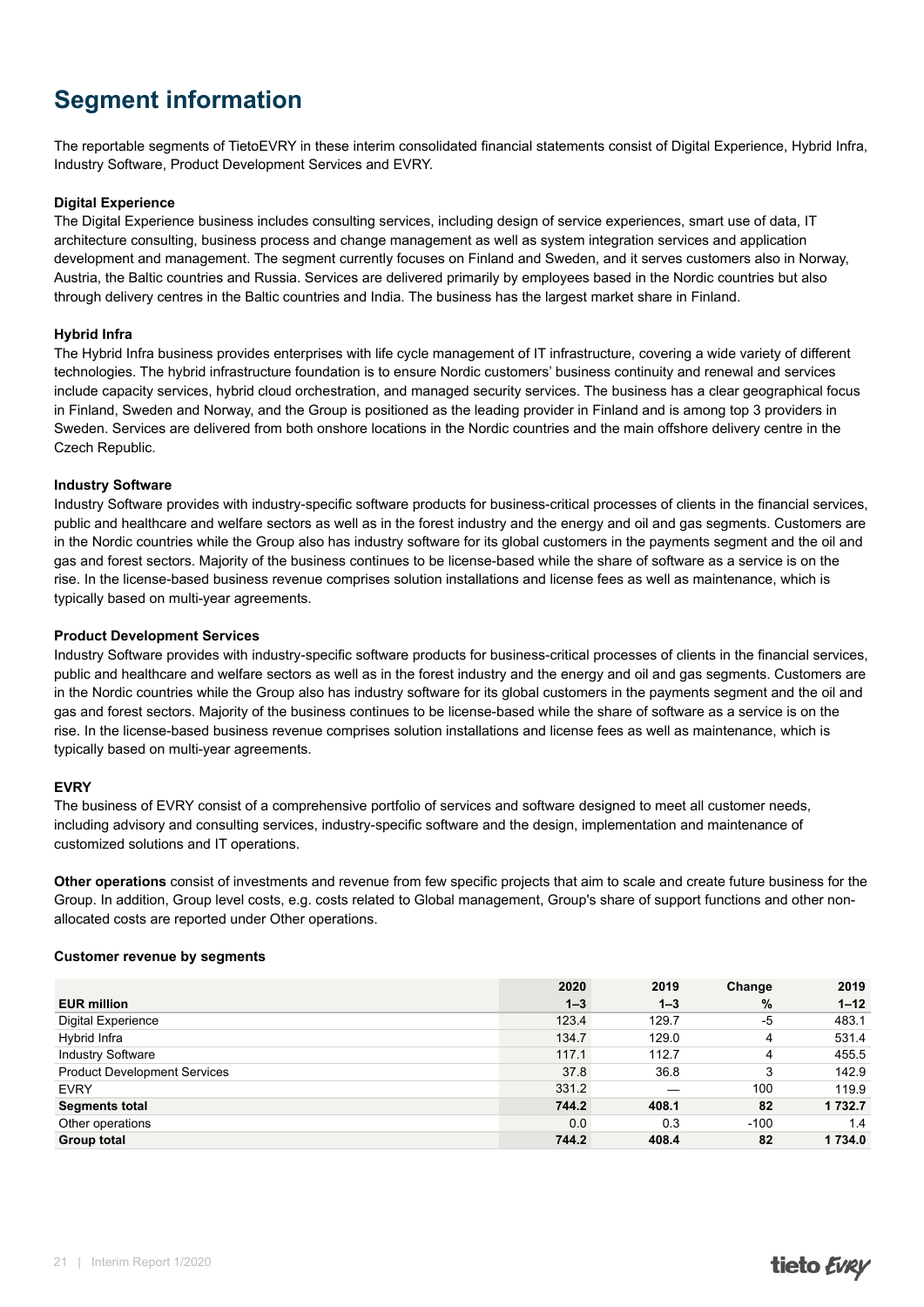#### **Customer revenue by country**

|                    | 2020    | 2019    | Change | <b>Share</b> | 2019     | <b>Share</b> |
|--------------------|---------|---------|--------|--------------|----------|--------------|
| <b>EUR million</b> | $1 - 3$ | $1 - 3$ | %      | %            | $1 - 12$ | %            |
| Finland            | 182.9   | 177.0   | 3      | 25           | 706.8    | 41           |
| Sweden             | 238.7   | 158.5   | 51     | 32           | 639.5    | 37           |
| Norway             | 265.1   | 40.1    | >100   | 36           | 245.5    | 14           |
| Other              | 57.6    | 32.9    | 75     |              | 142.2    | 8            |
| Group total        | 744.2   | 408.4   | 82     | 100          | 1734.0   | 100          |

#### **Customer revenue from long-term fixed-price contracts by segment**

|                                     | 2020    | 2019    | 2019     |
|-------------------------------------|---------|---------|----------|
| <b>EUR million</b>                  | $1 - 3$ | $1 - 3$ | $1 - 12$ |
| <b>Digital Experience</b>           | 0.5     | 2.1     | 6.8      |
| Hybrid Infra                        | 0.4     | $-1.5$  | 0.6      |
| <b>Industry Software</b>            | 2.8     | 2.1     | 12.9     |
| <b>Product Development Services</b> | 0.4     | 0.4     | 3.8      |
| <b>EVRY</b>                         | 5.0     |         | 3.5      |
| <b>Group total</b>                  | 9.2     | 3.0     | 27.6     |

TietoEVRY does not have individual significant customers as defined in IFRS 8.

#### **Operating profit (EBIT) by segment**

|                                     | 2020    | 2019    | Change | 2019     |
|-------------------------------------|---------|---------|--------|----------|
| <b>EUR million</b>                  | $1 - 3$ | $1 - 3$ | %      | $1 - 12$ |
| <b>Digital Experience</b>           | 14.6    | 18.0    | $-19$  | 43.5     |
| Hybrid Infra                        | 16.0    | 8.2     | 94     | 51.4     |
| <b>Industry Software</b>            | 11.4    | 13.8    | $-17$  | 58.1     |
| <b>Product Development Services</b> | 4.6     | 4.5     |        | 13.7     |
| <b>EVRY</b>                         | 15.6    |         | 100    | $-0.4$   |
| <b>Segments total</b>               | 62.1    | 44.5    | 40     | 166.3    |
| Other operations                    | $-10.8$ | $-7.7$  | $-39$  | $-42.1$  |
| Group total                         | 51.4    | 36.8    | 40     | 124.2    |

#### **Operating margin (EBIT) by segment**

|                                     | 2020    | 2019    | Change | 2019     |
|-------------------------------------|---------|---------|--------|----------|
| %                                   | $1 - 3$ | $1 - 3$ | pp     | $1 - 12$ |
| <b>Digital Experience</b>           | 11.8    | 13.9    | $-2$   | 9.0      |
| Hybrid Infra                        | 11.9    | 6.4     | 5      | 9.7      |
| <b>Industry Software</b>            | 9.7     | 12.2    | $-3$   | 12.8     |
| <b>Product Development Services</b> | 12.1    | 12.3    |        | 9.6      |
| <b>EVRY</b>                         | 4.7     |         | 100    | $-0.3$   |
| <b>Operating margin (EBIT)</b>      | 6.9     | 9.0     | $-2$   | 7.2      |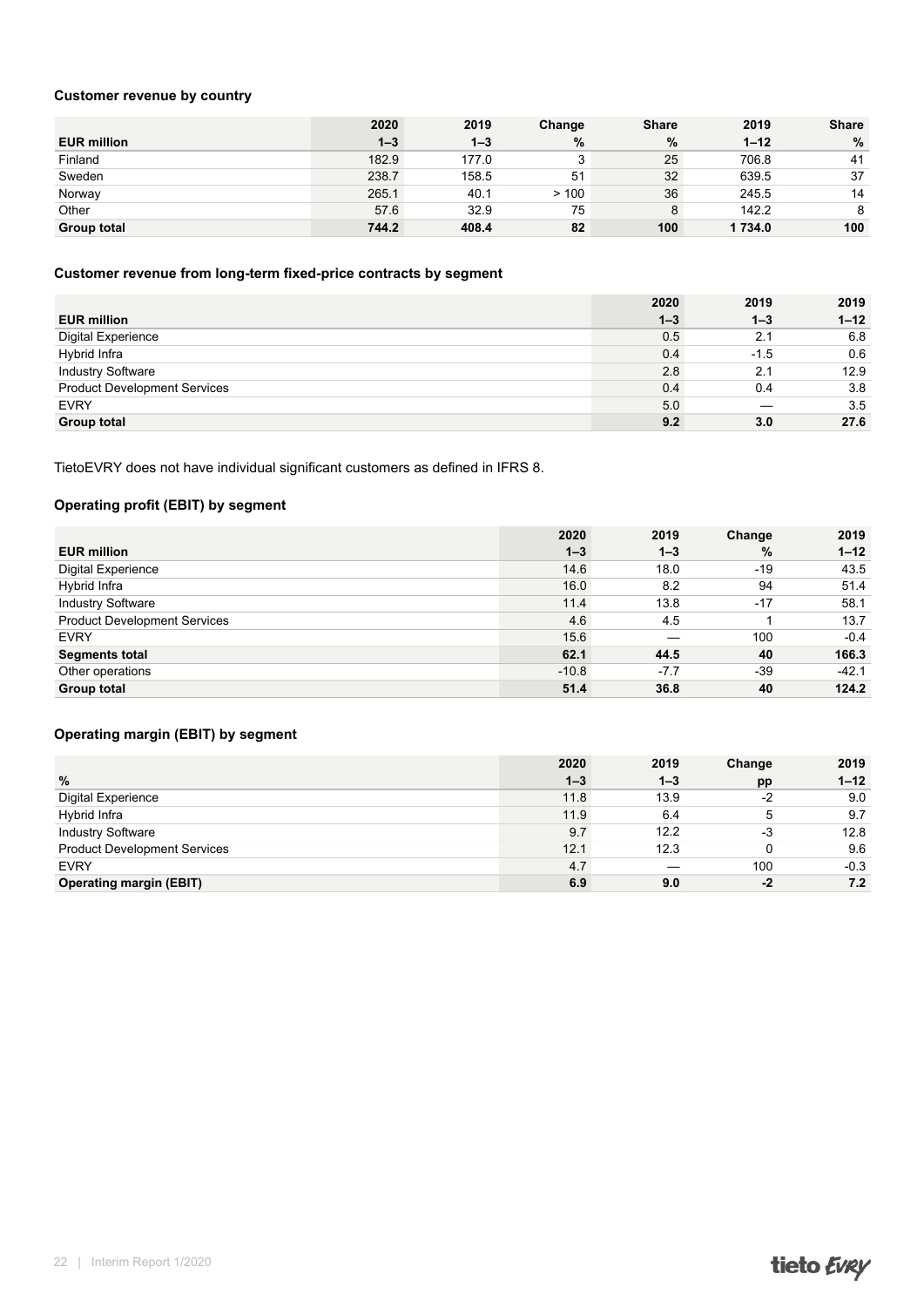#### **Personnel by segment**

|                                     | End of period |         |        |                |          | Average |         |  |
|-------------------------------------|---------------|---------|--------|----------------|----------|---------|---------|--|
|                                     | 2020          | 2019    | Change | <b>Share</b>   | 2019     | 2020    | 2019    |  |
|                                     | $1 - 3$       | $1 - 3$ | %      | $\%$           | $1 - 12$ | $1 - 3$ | $1 - 3$ |  |
| Digital Experience                  | 5 1 4 2       | 5 2 5 9 | $-2$   | 21             | 5 1 3 3  | 5 1 5 1 | 5 2 8 0 |  |
| Hybrid Infra                        | 3 2 5 1       | 3527    | -8     | 13             | 3 1 9 2  | 3 2 4 9 | 3527    |  |
| <b>Industry Software</b>            | 4 2 9 4       | 4 0 9 3 | 5      | 18             | 4 2 6 3  | 4 2 8 3 | 4 0 7 2 |  |
| <b>Product Development Services</b> | 1677          | 1624    | 3      | $\overline{7}$ | 1700     | 1687    | 1626    |  |
| EVRY <sup>1</sup>                   | 9 2 2 6       |         | 100    | 38             | 9 2 7 6  | 9 1 7 3 |         |  |
| <b>Segments total</b>               | 23 590        | 14 504  | 63     | 97             | 23 563   | 23 543  | 14 506  |  |
| Other operations                    | 754           | 771     | $-2$   | 3              | 759      | 752     | 772     |  |
| <b>Group total</b>                  | 24 344        | 15 275  | 59     | 100            | 24 3 22  | 24 295  | 15 278  |  |

#### Personnel by country<sup>1)</sup>

|                    |         | Average |        |                |          |         |         |
|--------------------|---------|---------|--------|----------------|----------|---------|---------|
|                    | 2020    | 2019    | Change | <b>Share</b>   | 2019     | 2020    | 2019    |
|                    | $1 - 3$ | $1 - 3$ | %      | $\%$           | $1 - 12$ | $1 - 3$ | $1 - 3$ |
| Sweden             | 4 6 8 0 | 3 1 2 4 | 50     | 19             | 4 7 8 0  | 4 6 8 4 | 3 1 2 6 |
| Norway             | 4 3 8 3 | 609     | >100   | 18             | 4 4 2 7  | 4 3 8 5 | 605     |
| India              | 4 2 4 9 | 2720    | 56     | 17             | 4 2 2 1  | 4 2 4 4 | 2721    |
| Finland            | 3 2 4 9 | 3 3 5 6 | $-3$   | 13             | 3 2 6 1  | 3 2 6 2 | 3 3 8 4 |
| Czech Republic     | 2498    | 2593    | $-4$   | 10             | 2482     | 2 4 9 5 | 2567    |
| Ukraine            | 2071    |         | 100    | 9              | 1961     | 2 0 1 0 |         |
| Latvia             | 912     | 678     | 34     | $\overline{4}$ | 896      | 909     | 679     |
| Poland             | 757     | 677     | 12     | 3              | 758      | 761     | 673     |
| China              | 446     | 498     | $-10$  | $\overline{2}$ | 452      | 448     | 501     |
| Estonia            | 302     | 291     | 4      | $\mathbf{1}$   | 303      | 306     | 296     |
| Austria            | 174     | 170     | 2      | $\mathbf{1}$   | 175      | 174     | 168     |
| Lithuania          | 105     | 113     | $-7$   | $\mathbf 0$    | 104      | 104     | 115     |
| Other              | 518     | 447     | 16     | $\overline{2}$ | 502      | 513     | 441     |
| Group total        | 24 344  | 15 275  | 59     | 100            | 24 3 22  | 24 295  | 15 278  |
| Onshore countries  | 12 793  | 7507    | 70     | 53             | 12 940   | 12 810  | 7531    |
| Offshore countries | 11 551  | 7769    | 49     | 47             | 11 383   | 11 485  | 7746    |
| <b>Group total</b> | 24 344  | 15 275  | 59     | 100            | 24 3 22  | 24 295  | 15 278  |

 $1)$  1-12/2019 personnel figures for EVRY increased by 326 due to alignment of the definitions.

#### **Non-current assets by country**

|                          | 2020   | 2019   | Change | 2019   |
|--------------------------|--------|--------|--------|--------|
| <b>EUR million</b>       | 31 Mar | 31 Mar | %      | 31 Dec |
| Finland                  | 124.7  | 131.1  | -5     | 131.0  |
| Sweden                   | 106.3  | 89.3   | 19     | 113.9  |
| Norway                   | 453.1  | 22.7   | >100   | 526.4  |
| Other                    | 53.4   | 46.4   | 15     | 55.9   |
| Total non-current assets | 737.6  | 289.5  | > 100  | 827.3  |

Non-current assets include property, plant and equipment, right-of-use assets and intangible assets excluding goodwill.

The fair value of all allocated assets recognized in the merger are included in Norway's non-current assets prior the finalization of merger accounting and allocation to reportable segments.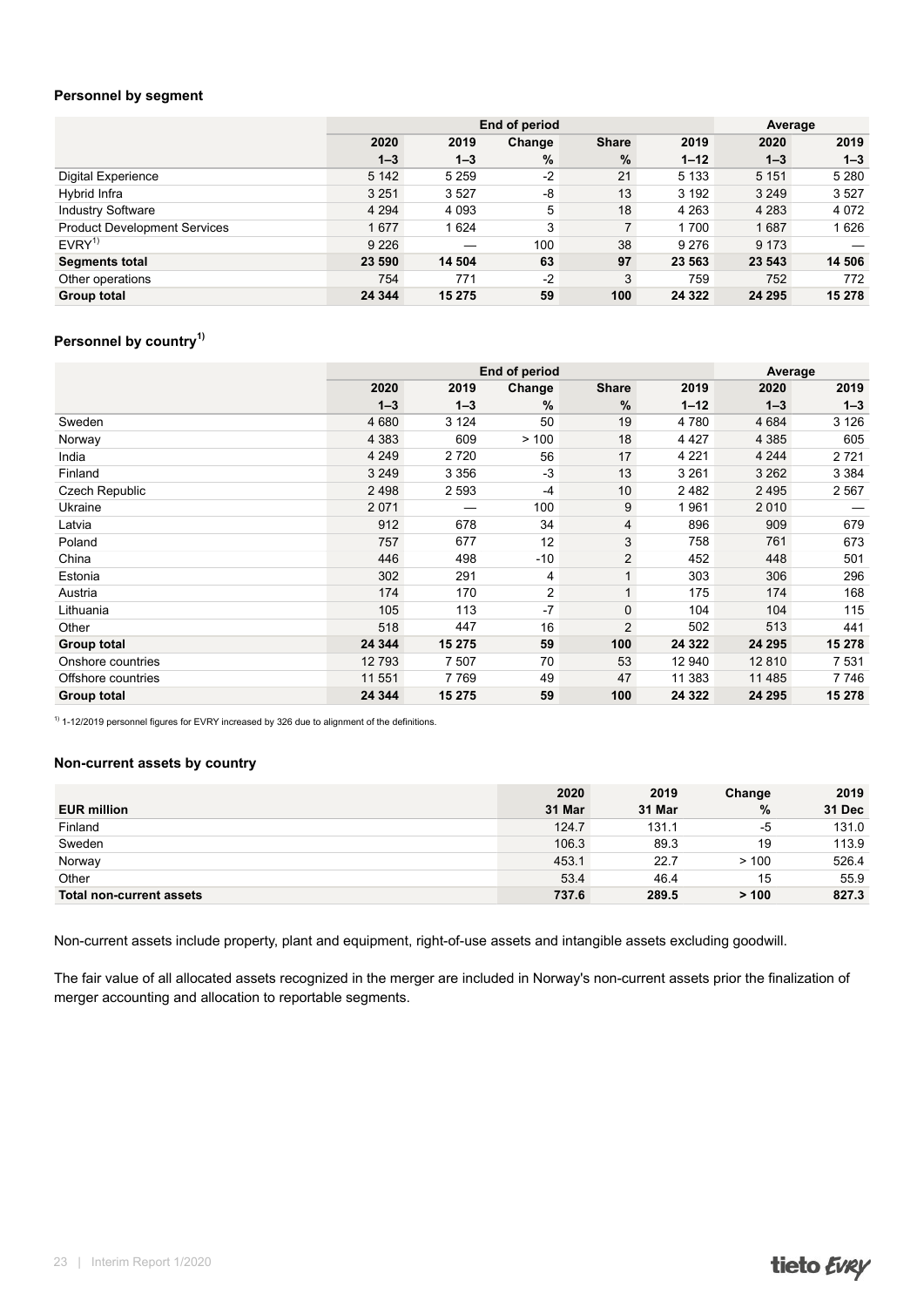#### <span id="page-24-0"></span>**Depreciation by segment**

|                                     | 2020    | 2019    | Change | 2019     |
|-------------------------------------|---------|---------|--------|----------|
| <b>EUR million</b>                  | $1 - 3$ | $1 - 3$ | %      | $1 - 12$ |
| <b>Digital Experience</b>           | 1.0     | 0.8     | 29     | 3.6      |
| Hybrid Infra                        | 9.4     | 10.0    | -6     | 39.3     |
| <b>Industry Software</b>            | 0.4     | 0.4     | 20     | 1.6      |
| <b>Product Development Services</b> | 0.1     | 0.0     | >100   | 0.3      |
| <b>EVRY</b>                         | 9.3     |         | 100    | 3.1      |
| <b>Segments total</b>               | 20.1    | 11.1    | 81     | 47.9     |
| Other operations                    | 10.0    | 9.9     | 2      | 40.2     |
| Group total                         | 30.1    | 21.0    | 44     | 88.1     |

#### **Amortization on intangible assets recognized at fair value from acquisitions by segment**

|                                     | 2020    | 2019    | Change | 2019     |
|-------------------------------------|---------|---------|--------|----------|
| <b>EUR million</b>                  | $1 - 3$ | $1 - 3$ | %      | $1 - 12$ |
| <b>Digital Experience</b>           | 0.3     | 0.4     | $-2$   | 1.4      |
| Hybrid Infra                        | –       |         |        | 0.1      |
| <b>Industry Software</b>            | 0.7     | 0.7     | $-4$   | 2.9      |
| <b>Product Development Services</b> |         |         |        |          |
| <b>EVRY</b>                         | 9.1     |         | 100    | 3.2      |
| <b>Segments total</b>               | 10.2    | 1.1     | > 100  | 7.5      |
| Other operations                    |         |         |        |          |
| <b>Group total</b>                  | 10.2    | 1.1     | > 100  | 7.5      |

#### **Amortization on other intangible assets by segment**

|                                     | 2020    | 2019    | Change | 2019     |
|-------------------------------------|---------|---------|--------|----------|
| <b>EUR million</b>                  | $1 - 3$ | $1 - 3$ | %      | $1 - 12$ |
| <b>Digital Experience</b>           | 0.0     | 0.1     | $-100$ | 0.3      |
| Hybrid Infra                        | 1.8     | 2.0     | -8     | 8.7      |
| <b>Industry Software</b>            | 0.2     | $-0.1$  | >100   | 0.2      |
| <b>Product Development Services</b> |         |         |        |          |
| <b>EVRY</b>                         | 2.0     |         | 100    | 0.9      |
| <b>Segments total</b>               | 4.0     | 2.0     | 98     | 10.1     |
| Other operations                    | 0.1     | 0.1     | $-34$  | 0.4      |
| <b>Group total</b>                  | 4.1     | 2.2     | 91     | 10.4     |

### **Net working capital in the statement of financial position**

|                                                            | 2020    | 2019   | Change | 2019    |
|------------------------------------------------------------|---------|--------|--------|---------|
| <b>EUR million</b>                                         | 31 Mar  | 31 Mar | $\%$   | 31 Dec  |
| Trade receivables                                          | 441.3   | 320.8  | 38     | 462.3   |
| Other working capital receivables                          | 237.2   | 117.2  | >100   | 237.5   |
| Working capital receivables included in assets             | 678.5   | 438.0  | 55     | 699.8   |
|                                                            |         |        |        |         |
| Trade payables                                             | 169.4   | 96.4   | 76     | 219.2   |
| Personnel related accruals                                 | 247.6   | 159.9  | 55     | 265.2   |
| <b>Provisions</b>                                          | 21.3    | 10.6   | >100   | 22.1    |
| Other working capital liabilities                          | 251.8   | 117.1  | >100   | 263.6   |
| Working capital liabilities included in liabilities        | 690.2   | 384.0  | 80     | 770.2   |
|                                                            |         |        |        |         |
| Net working capital in the statement of financial position | $-11.7$ | 54.0   | > 100  | $-70.4$ |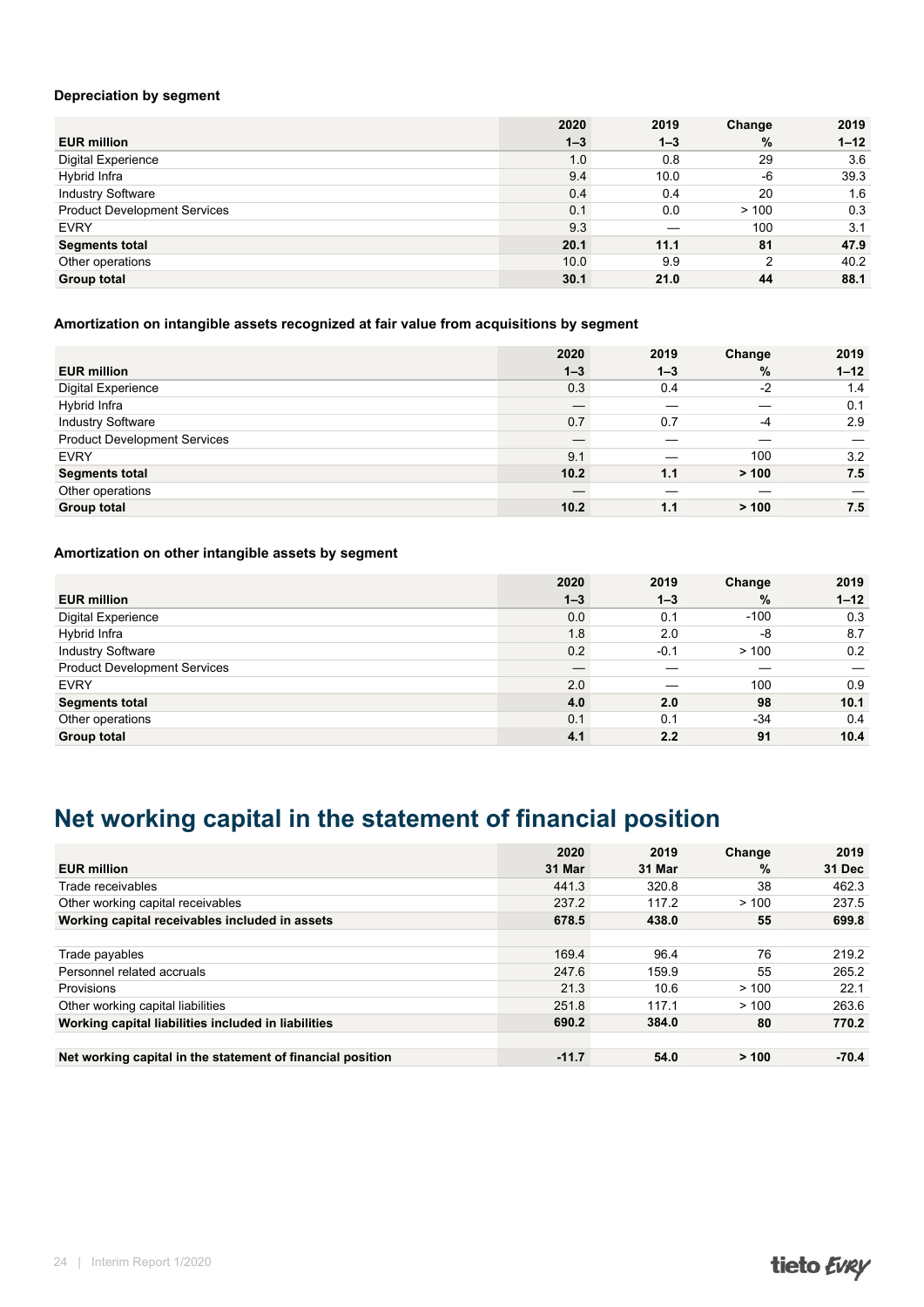### <span id="page-25-0"></span>**Derivatives**

#### **Nominal amounts of derivatives**

Includes the gross amount of all nominal values for contracts that have not yet been settled or closed. The amount of nominal value outstanding is not necessarily a measure or indication of market risk, as the exposure of certain contracts may be offset by other contracts. The decrease in overall level of derivatives is due to additional hedging volumes resulting from the merger with EVRY in comparative period ending 31 Dec 2019.

|                                                                                 | 2020   | 2019          |
|---------------------------------------------------------------------------------|--------|---------------|
| <b>EUR million</b>                                                              | 31 Mar | <b>31 Dec</b> |
| Forward contracts outside hedge accounting at fair value through profit or loss | 493.1  | 694.1         |
| Foreign exchange forward contracts                                              | 493.1  | 1 694.1       |

#### **Fair values of derivatives**

|                                                                                    |                                         | 31 Mar 2020                             |                    | 31 Dec 2019                      |                                         |                    |  |
|------------------------------------------------------------------------------------|-----------------------------------------|-----------------------------------------|--------------------|----------------------------------|-----------------------------------------|--------------------|--|
| <b>Fair values of derivatives</b>                                                  | <b>Gross</b><br>positive<br>fair values | <b>Gross</b><br>negative<br>fair values | Net fair<br>values | Gross<br>positive<br>fair values | <b>Gross</b><br>negative<br>fair values | Net fair<br>values |  |
| Forward contracts outside hedge accounting at fair value<br>through profit or loss | 10.3                                    | $-8.5$                                  | 1.8                | 4.3                              | $-19.0$                                 | $-14.7$            |  |
| Foreign exchange forward contracts                                                 | 10.3                                    | $-8.5$                                  | 1.8                | 4.3                              | $-19.0$                                 | $-14.7$            |  |

Derivatives are used for economic hedging purposes only.

Foreign exchange derivatives' fair values are calculated according to foreign exchange and interest rates on the closing date.

#### **Fair value measurement of financial assets and liabilities**

There have been no changes in fair value methodology and input levels: foreign exchange forward contracts are valued based on Level 2 inputs and Other financial assets at fair value through profit or loss' (EUR 0.6 million on 31 Mar 2020) fair value measurement is based on their initial value. The fair market value cannot be reliably estimated, due to lack of proper market for the assets.

Trade receivables sold under non-recourse factoring agreements (EUR 17.7 million on 31 Mar 2020) are classified as Financial assets at fair value through profit or loss. Group estimates that the carrying amount approximates the fair value due to their shortterm nature.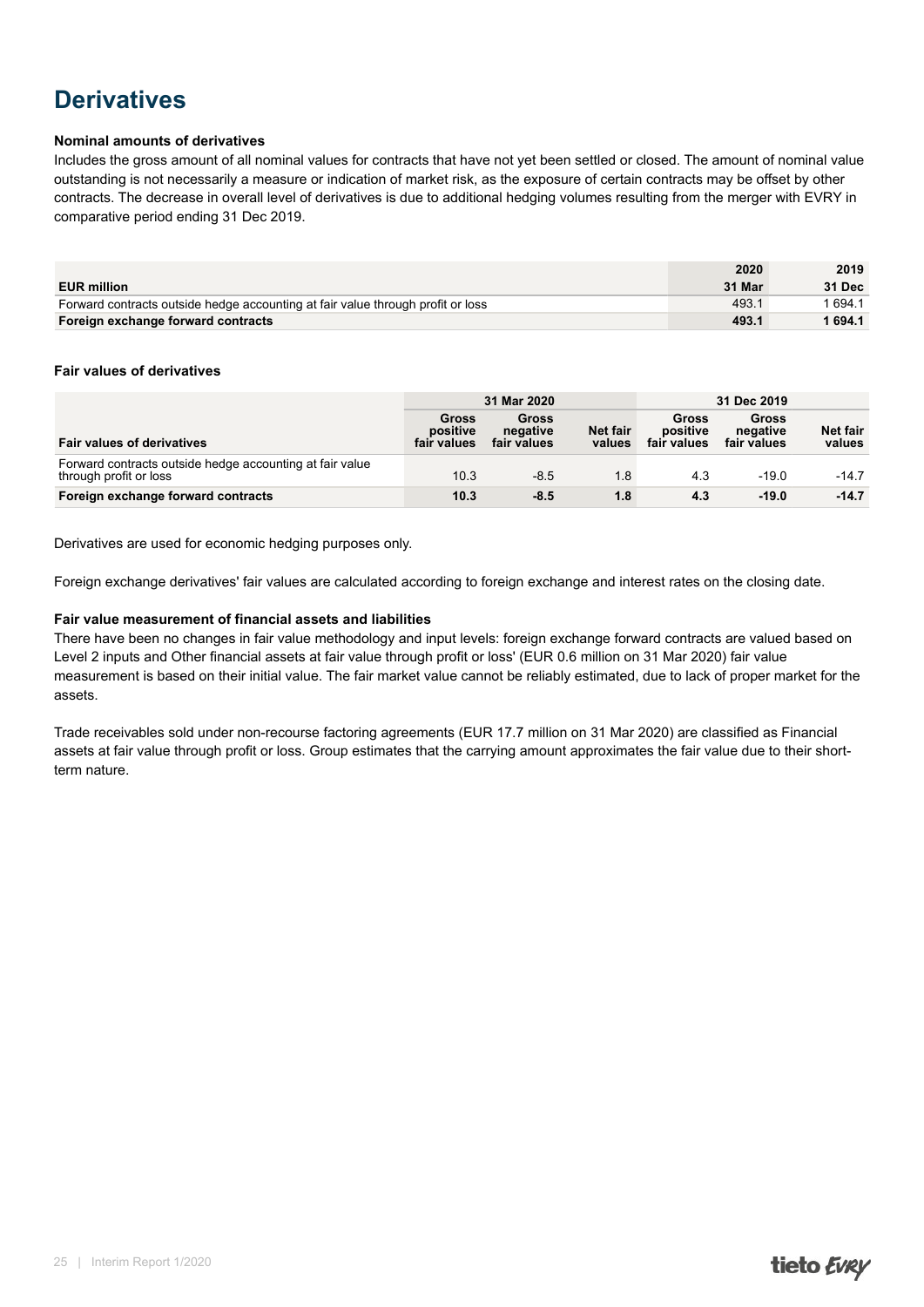### <span id="page-26-0"></span>**Commitments and contingencies**

|                                                 | 2020   | 2019   |
|-------------------------------------------------|--------|--------|
| <b>EUR million</b>                              | 31 Mar | 31 Dec |
| For TietoEVRY obligations                       |        |        |
| Guarantees <sup>1)</sup>                        |        |        |
| Performance guarantees                          | 6.4    | 7.0    |
| Lease and payment guarantees                    | 42.3   | 48.2   |
| Other                                           | 0.1    |        |
| Other TietoEVRY obligations                     |        |        |
| Rent commitments due in 1-5 years <sup>2)</sup> | 22.7   | 20.3   |
| Other                                           | 0.9    | 1.1    |
| On behalf of third parties                      |        |        |
| Guarantees <sup>1)</sup>                        |        |        |
| Performance guarantees                          | 23.5   | 24.9   |

<sup>1)</sup> In addition commitments of EUR 38.6 (41.9) million related to liabilities in the consolidated statement of financial position.<br><sup>2)</sup> Parent company has signed Provisional rent contract, where the existence of obligatio

TietoEVRY's ability to perform its obligations to customers can be affected by a failure by any significant supplier or partner to fulfil its obligations. Such failure may expose TietoEVRY to liabilities and impact the profitability of the company. The company has, for example, outsourced certain infrastructure operations to IBM, and a potential failure in deliveries by IBM under this agreement could lead to such consequences. In June 2019, IBM submitted a brief notice of arbitration to TietoEVRY, stating that the agreement is unbalanced and should be revised by the arbitrators. In October 2019, TietoEVRY submitted notices of arbitration against IBM in relation to a claim for reimbursement of disputed payments made by the company to IBM, as well as general failure by IBM to deliver its services in accordance with the terms of the Master Services Agreement. There is contact between the parties in respect of potential solutions to the challenges.

### **Number of shares**

|                                                | 2020        | 2019       | 2019        |
|------------------------------------------------|-------------|------------|-------------|
|                                                | $1 - 3$     | $1 - 3$    | $1 - 12$    |
| Outstanding shares, end of period              |             |            |             |
| Basic                                          | 118 443 930 | 73 937 007 | 118 253 526 |
| Effect of dilutive share-based incentive plans | 132 642     | 133 930    | 283 550     |
| Diluted                                        | 118 576 572 | 74 070 937 | 118 537 076 |
|                                                |             |            |             |
| Outstanding shares, average                    |             |            |             |
| Basic                                          | 118 297 465 | 73 848 481 | 77 193 387  |
| Effect of dilutive share-based incentive plans | 132 642     | 133 930    | 283 550     |
| Diluted                                        | 118 430 107 | 73 982 411 | 77 476 937  |
|                                                |             |            |             |
| Company's possession of its own shares         |             |            |             |
| End of period                                  | 16841       | 172 245    | 172 245     |
| Average                                        | 141 767     | 260 771    | 194 073     |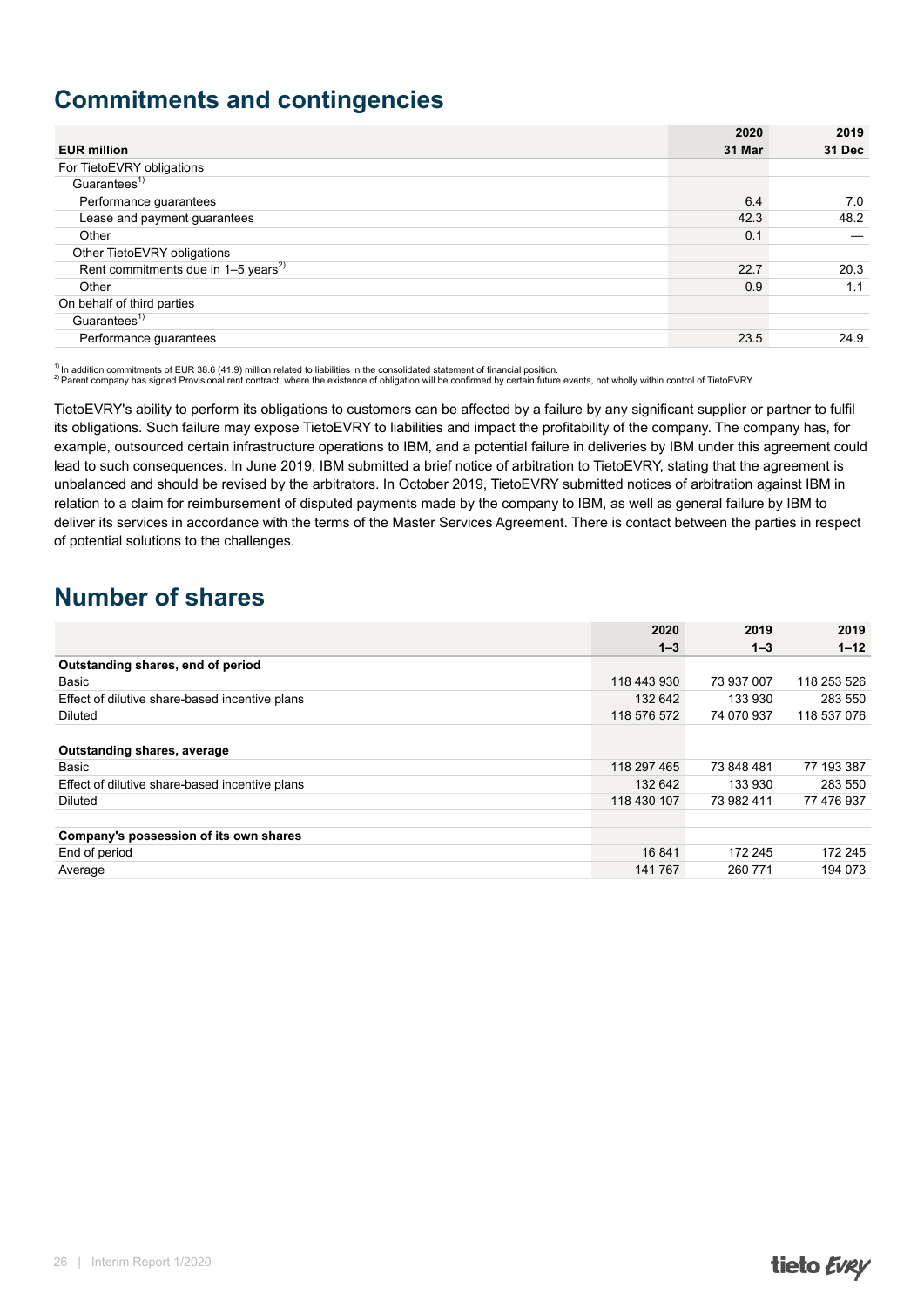### <span id="page-27-0"></span>**Alternative performance measures (APMs)**

TietoEVRY presents certain financial measures, which, in accordance with the "Alternative Performance Measures" guidance issued by the European Securities and Markets Authority, are not accounting measures defined or specified in IFRS and are, therefore, considered alternative performance measures. TietoEVRY believes that alternative performance measures provide meaningful supplemental information to the financial measures presented in the consolidated financial statements prepared in accordance with IFRS and increase the understanding of the profitability of TietoEVRY's operations. In addition, they are seen as useful indicators of the Group's financial position and ability to obtain funding. Alternative performance measures are not accounting measures defined or specified in IFRS and, therefore, they are considered non-IFRS measures, which should not be viewed in isolation or as a substitute to the IFRS financial measures.

#### **Adjusted operating profit (EBIT) by segment**

|                                     | 2020    | 2019    | Change | 2019     |
|-------------------------------------|---------|---------|--------|----------|
| <b>EUR million</b>                  | $1 - 3$ | $1 - 3$ | %      | $1 - 12$ |
| <b>Digital Experience</b>           | 15.6    | 19.3    | $-19$  | 61.0     |
| Hybrid Infra                        | 16.0    | 8.9     | 79     | 65.5     |
| <b>Industry Software</b>            | 12.1    | 14.0    | $-14$  | 63.0     |
| <b>Product Development Services</b> | 4.6     | 4.5     |        | 14.3     |
| <b>EVRY</b>                         | 34.8    |         | 100    | 14.1     |
| <b>Segments total</b>               | 83.0    | 46.8    | 78     | 217.9    |
| Other operations                    | $-4.9$  | $-5.8$  | 17     | $-21.6$  |
| <b>Group total</b>                  | 78.2    | 40.9    | 91     | 196.4    |

#### **Adjusted operating margin (EBIT) by segment**

|                                     | 2020    | 2019    | Change | 2019     |
|-------------------------------------|---------|---------|--------|----------|
| $\%$                                | $1 - 3$ | $1 - 3$ | pp     | $1 - 12$ |
| Digital Experience                  | 12.6    | 14.9    | $-2$   | 12.6     |
| Hybrid Infra                        | 11.8    | 6.9     | 5      | 12.3     |
| <b>Industry Software</b>            | 10.3    | 12.5    | -2     | 13.8     |
| <b>Product Development Services</b> | 12.1    | 12.3    | -0     | 10.0     |
| <b>EVRY</b>                         | 10.5    |         | 100    | 11.8     |
| Adjusted operating margin (EBIT)    | 10.5    | 10.0    | 0      | 11.3     |

#### **Reconciliation of adjusted operating profit**

|                                                         | 2020    | 2019    | 2019     |
|---------------------------------------------------------|---------|---------|----------|
|                                                         | $1 - 3$ | $1 - 3$ | $1 - 12$ |
| Operating profit (EBIT)                                 | 51.4    | 36.8    | 124.2    |
| + restructuring costs                                   | 1.2     | 3.1     | 27.9     |
| + premises related expenses                             |         |         |          |
| - capital gains                                         |         |         | 0.0      |
| +/- M&A related items                                   | 0.0     | 0.4     | 24.8     |
| + IBM partner agreement                                 | 6.8     |         | 2.7      |
| + TietoEVRY integration                                 | 7.5     |         | 4.9      |
| + amortization of acquisition-related intangible assets | 10.2    | 1.1     | 7.5      |
| $+/-$ other items                                       | 1.1     | $-0.4$  | 4.2      |
| Adjusted operating profit (EBIT)                        | 78.2    | 40.9    | 196.4    |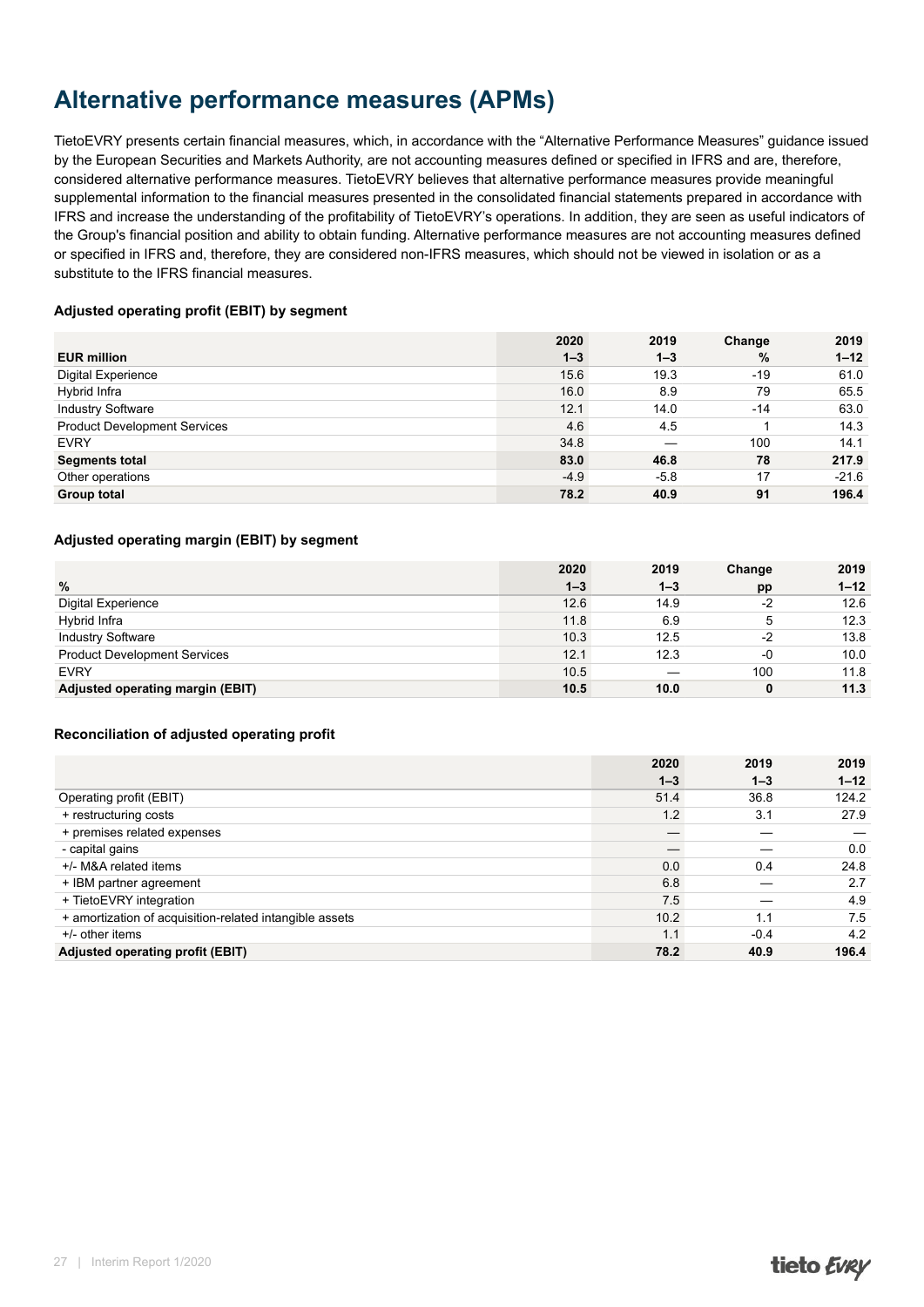#### **Other key figures**

| $1 - 12$<br>$1 - 3$<br>$1 - 3$<br>1.76<br>0.48<br>Adjusted earnings per share<br>0.41<br>Equity per share, EUR<br>12.55<br>14.31<br>5.44<br>9.3<br>Return on equity, 12-month rolling, %<br>7.3<br>30.4<br>Return on capital employed, 12-month rolling, %<br>7.9<br>6.8<br>22.3<br>43.1<br>44.2<br>Equity ratio, %<br>29.7<br>1 070.0<br>Interest-bearing net debt, EUR million<br>273.2<br>1 041.4<br>Gearing, %<br>70.1<br>67.9<br>63.3<br>Net debt/EBITD $A^{1}$<br>3.9<br>4.6<br>1.1<br>24.6<br>Capital expenditure, EUR million<br>9.4<br>51.4 |                           | 2020 | 2019 | 2019  |
|------------------------------------------------------------------------------------------------------------------------------------------------------------------------------------------------------------------------------------------------------------------------------------------------------------------------------------------------------------------------------------------------------------------------------------------------------------------------------------------------------------------------------------------------------|---------------------------|------|------|-------|
|                                                                                                                                                                                                                                                                                                                                                                                                                                                                                                                                                      |                           |      |      |       |
|                                                                                                                                                                                                                                                                                                                                                                                                                                                                                                                                                      |                           |      |      |       |
|                                                                                                                                                                                                                                                                                                                                                                                                                                                                                                                                                      |                           |      |      |       |
|                                                                                                                                                                                                                                                                                                                                                                                                                                                                                                                                                      |                           |      |      |       |
|                                                                                                                                                                                                                                                                                                                                                                                                                                                                                                                                                      |                           |      |      |       |
|                                                                                                                                                                                                                                                                                                                                                                                                                                                                                                                                                      |                           |      |      |       |
|                                                                                                                                                                                                                                                                                                                                                                                                                                                                                                                                                      |                           |      |      |       |
|                                                                                                                                                                                                                                                                                                                                                                                                                                                                                                                                                      |                           |      |      |       |
|                                                                                                                                                                                                                                                                                                                                                                                                                                                                                                                                                      |                           |      |      |       |
|                                                                                                                                                                                                                                                                                                                                                                                                                                                                                                                                                      |                           |      |      |       |
|                                                                                                                                                                                                                                                                                                                                                                                                                                                                                                                                                      |                           |      |      |       |
|                                                                                                                                                                                                                                                                                                                                                                                                                                                                                                                                                      | Acquisitions, EUR million |      | 0.7  | 175.7 |

<sup>1)</sup> EBITDA is 12-month average. 1-12/2019 and 1-3/2020 includes EVRY from 5 Dec 2019 onwards. Net debt includes the additional debt due to the merger.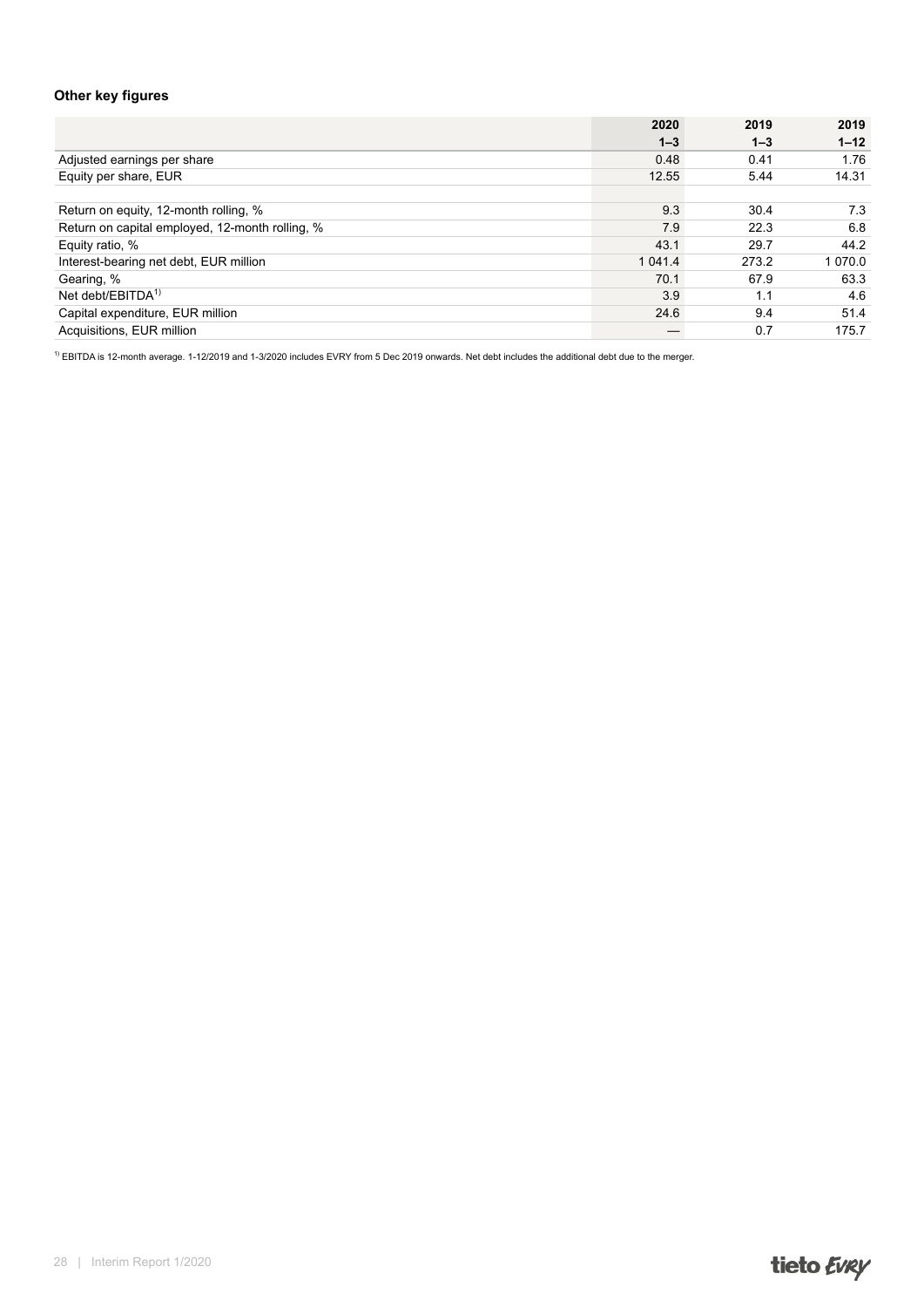#### **Calculation of alternative performance measures**

| Adjusted earnings per share      | $=$      | Net profit for the period excluding adjustments, net of tax                                                                                                                  |        |
|----------------------------------|----------|------------------------------------------------------------------------------------------------------------------------------------------------------------------------------|--------|
|                                  |          | Average number of shares                                                                                                                                                     |        |
| Adjustments                      | $=$      | Amortization of acquisition-related intangible assets + restructuring costs +<br>capital gains/losses + goodwill impairment charges + other items affecting<br>comparability |        |
| Adjusted operating profit (EBIT) | $\equiv$ | Operating profit + adjustments                                                                                                                                               |        |
| Adjusted operating profit        | $=$      | Adjusted operating profit (EBIT)                                                                                                                                             |        |
| margin (EBIT), %                 |          | Net sales                                                                                                                                                                    |        |
| Equity per share                 | $=$      | <b>Total equity</b>                                                                                                                                                          |        |
|                                  |          | Number of shares at the year-end                                                                                                                                             |        |
| Capital expenditure              | $=$      | Acquisitions of intangible assets and property, plant and equipment                                                                                                          |        |
| Acquisitions                     | $=$      | Acquisitions of subsidiaries and business operations, net of cash acquired                                                                                                   |        |
| Return on equity,                | $=$      | Profit before taxes and non-controlling interests - income taxes                                                                                                             | $*100$ |
| 12-month rolling, %              |          | Total equity (12-month average)                                                                                                                                              |        |
| Return on capital employed,      |          | Profit before taxes and non-controlling interests +                                                                                                                          |        |
| 12-month rolling, %              | $=$      | interest and other financial expenses                                                                                                                                        | $*100$ |
|                                  |          | Total assets - non-interest-bearing liabilities (12-month average)                                                                                                           |        |
| Equity ratio, %                  | $=$      | Total equity                                                                                                                                                                 | $*100$ |
|                                  |          | Total assets - advance payments                                                                                                                                              |        |
| Interest-bearing net debt        | $=$      | Interest-bearing liabilities - interest-bearing receivables -                                                                                                                |        |
|                                  |          | cash and cash equivalents - securities carried as current assets                                                                                                             |        |
| Net debt/EBITDA                  | $=$      | Interest-bearing net debt                                                                                                                                                    |        |
|                                  |          | EBITDA (12-month average, excluding capital gains)                                                                                                                           |        |
| Gearing, %                       | $=$      | Interest-bearing net debt                                                                                                                                                    | * 100  |
|                                  |          | Total equity                                                                                                                                                                 |        |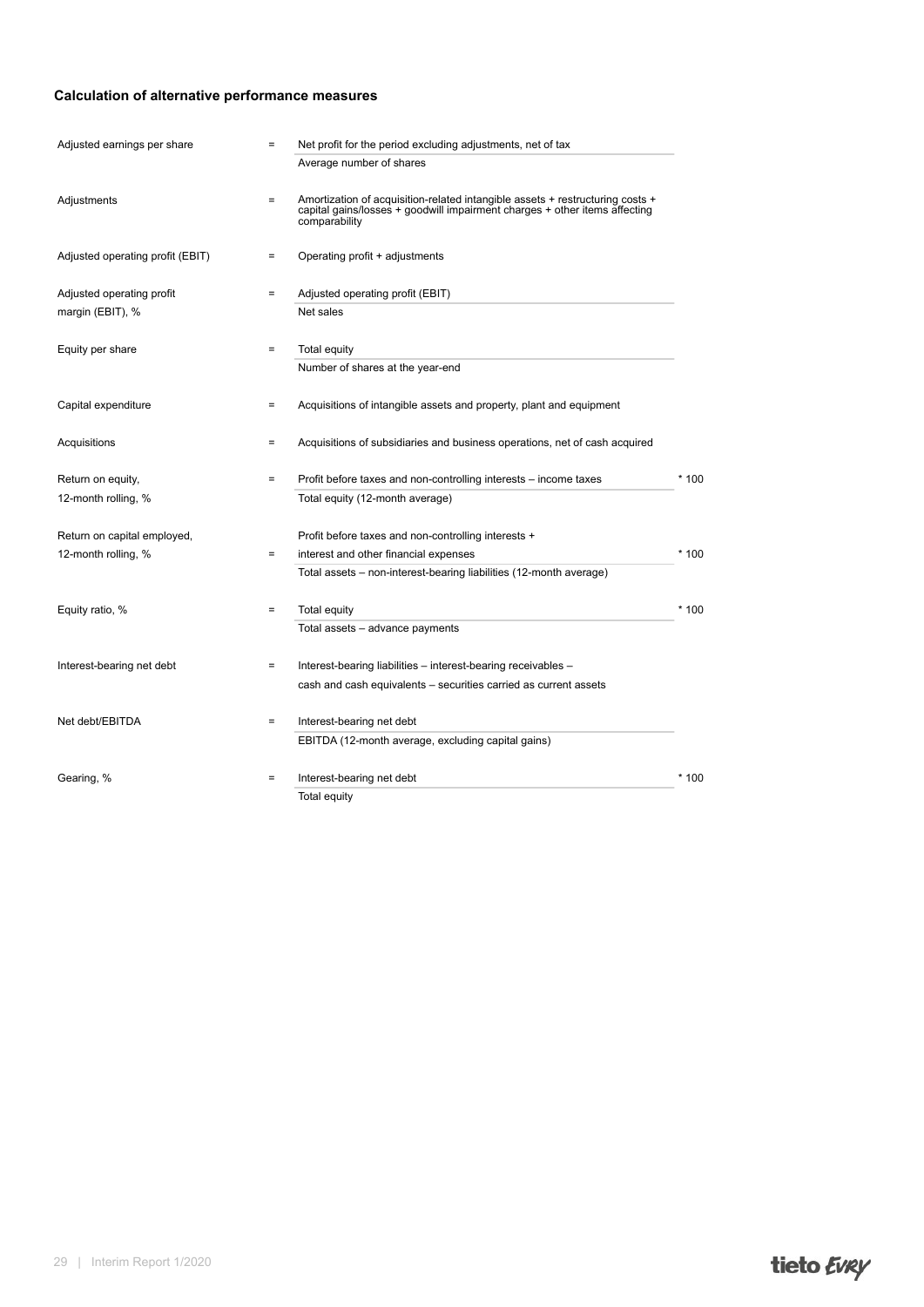### <span id="page-30-0"></span>**Quarterly figures**

#### **Key figures**

|                                                 | 2020       | 2019      | 2019    | 2019    | 2019    |
|-------------------------------------------------|------------|-----------|---------|---------|---------|
|                                                 | $1 - 3$    | $10 - 12$ | $7 - 9$ | $4 - 6$ | $1 - 3$ |
| Earnings per share, EUR                         |            |           |         |         |         |
| Basic                                           | 0.31       | 0.14      | 0.30    | 0.24    | 0.37    |
| <b>Diluted</b>                                  | 0.31       | 0.14      | 0.30    | 0.24    | 0.37    |
| Adjusted earnings per share                     | 0.48       | 0.50      | 0.45    | 0.42    | 0.41    |
| Equity per share, EUR                           | 12.55      | 14.31     | 5.70    | 5.62    | 5.44    |
| Return on equity, 12-month rolling, %           | 9.3        | 7.3       | 23.7    | 27.6    | 30.4    |
| Return on capital employed, 12-month rolling, % | 7.9        | 6.8       | 18.5    | 19.2    | 22.3    |
| Equity ratio, %                                 | 43.1       | 44.2      | 35.4    | 33.7    | 29.7    |
| Interest-bearing net debt, EUR million          | 1 0 4 1 .4 | 1 070.0   | 309.1   | 362.5   | 273.2   |
| Gearing, %                                      | 70.1       | 63.3      | 73.3    | 87.3    | 67.9    |
| Net debt/EBITDA $1$                             | 3.9        | 4.6       | 1.3     | 1.5     | 1.1     |
| Capital expenditure, EUR million                | 24.6       | 17.9      | 11.6    | 12.5    | 9.4     |
| Acquisitions, EUR million                       |            | 175.0     | 0.1     |         | 0.7     |

1) EBITDA is 12-month average. 10-12/2019 and 1-3/2020 includes EVRY from 5 Dec 2019 onwards. Net debt includes the additional debt due to the merger.

#### **Income statement**

|                                                  | 2020     | 2019      | 2019     | 2019     | 2019     |
|--------------------------------------------------|----------|-----------|----------|----------|----------|
| <b>EUR million</b>                               | $1 - 3$  | $10 - 12$ | $7 - 9$  | $4 - 6$  | $1 - 3$  |
| Revenue                                          | 744.2    | 542.8     | 379.6    | 403.2    | 408.4    |
| Other operating income                           | 2.7      | 3.9       | 2.7      | 4.9      | 5.5      |
| Materials and services                           | $-176.5$ | $-109.1$  | $-63.3$  | $-66.6$  | $-59.1$  |
| Employee benefit expenses                        | $-397.1$ | $-299.1$  | $-204.9$ | $-244.5$ | $-241.3$ |
| Depreciation, amortization and impairment losses | $-45.1$  | $-34.8$   | $-24.4$  | $-25.8$  | $-24.2$  |
| Other operating expenses                         | $-78.7$  | $-73.9$   | $-53.0$  | $-54.5$  | $-54.0$  |
| Share of results in joint ventures               | 1.9      | 1.7       | 1.1      | 1.4      | 1.4      |
| <b>Operating profit (EBIT)</b>                   | 51.4     | 31.5      | 37.8     | 18.1     | 36.8     |
| Financial income and expenses                    | $-5.6$   | $-12.4$   | $-8.8$   | 1.0      | $-2.7$   |
| <b>Profit before taxes</b>                       | 45.7     | 19.1      | 29.0     | 19.1     | 34.0     |
| Income taxes                                     | $-9.5$   | $-7.0$    | $-7.1$   | $-1.0$   | $-6.9$   |
| Net profit for the period                        | 36.2     | 12.0      | 21.9     | 18.0     | 27.1     |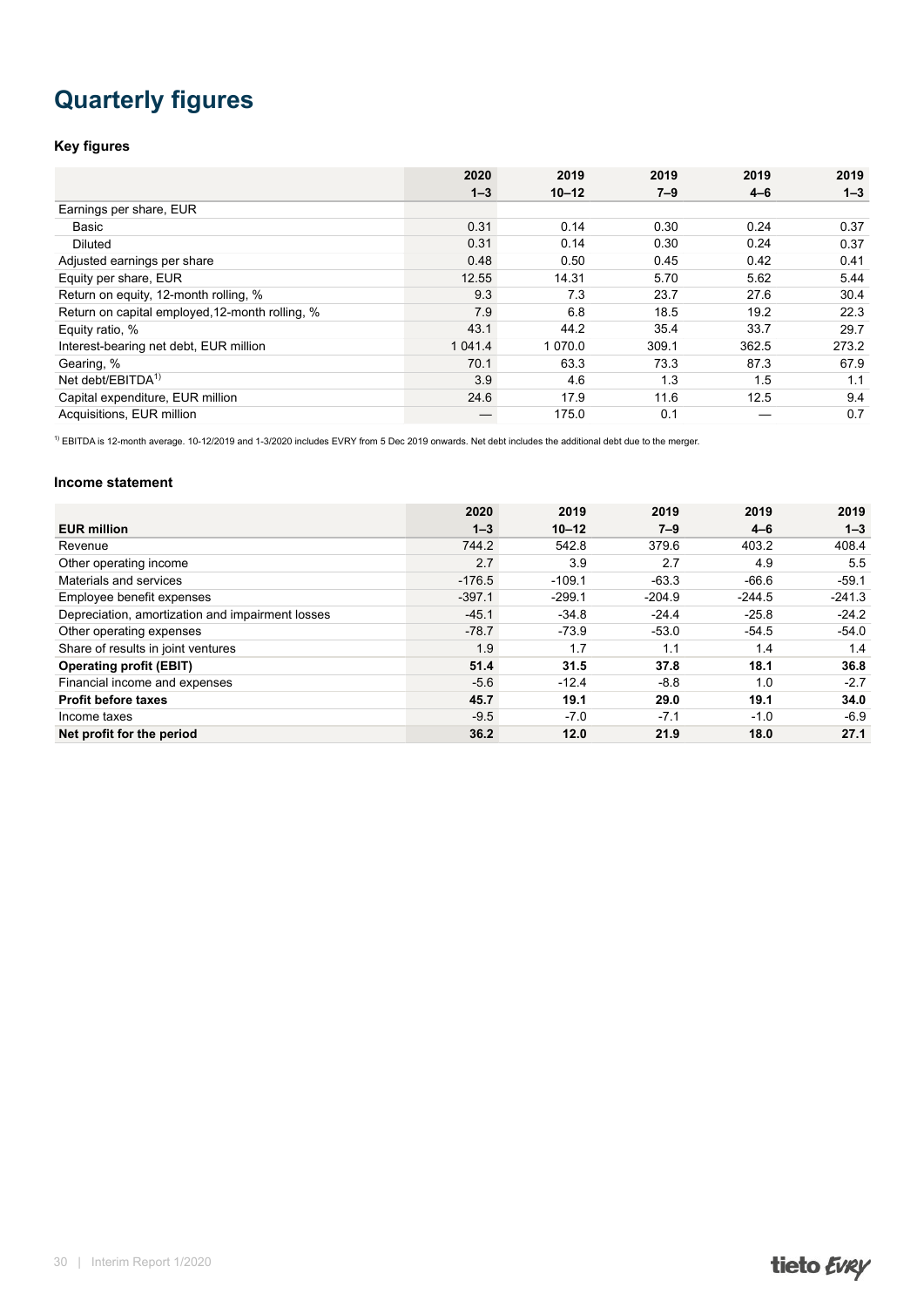#### **Statement of Financial Position**

|                                                  | 2020      | 2019       | 2019        | 2019    | 2019   |
|--------------------------------------------------|-----------|------------|-------------|---------|--------|
| <b>EUR million</b>                               | 31 Mar    | 31 Dec     | 30 Sep      | 30 Jun  | 31 Mar |
| Goodwill                                         | 1850.4    | 2 0 5 3 .5 | 435.9       | 439.3   | 442.4  |
| Other intangible assets                          | 375.7     | 423.9      | 46.4        | 44.3    | 45.4   |
| Property, plant and equipment                    | 102.7     | 111.2      | 83.0        | 86.7    | 87.4   |
| Right-of-use assets                              | 259.1     | 292.1      | 145.1       | 152.5   | 156.7  |
| Interests in joint ventures                      | 19.5      | 23.1       | 16.4        | 15.3    | 15.3   |
| Other non-current assets                         | 64.5      | 91.5       | 43.9        | 44.6    | 43.8   |
| <b>Total non-current assets</b>                  | 2671.9    | 2995.4     | 770.7       | 782.9   | 790.9  |
|                                                  |           |            |             |         |        |
| Trade receivables and other current assets       | 684.6     | 691.8      | 381.8       | 425.7   | 434.9  |
| Cash and cash equivalents                        | 171.7     | 164.6      | 79.2        | 71.7    | 186.3  |
| <b>Total current assets</b>                      | 856.3     | 856.4      | 461.0       | 497.4   | 621.3  |
| Assets held for sale                             |           | 19.6       |             |         |        |
| <b>Total assets</b>                              | 3528.2    | 3871.4     | 1 2 3 1 . 7 | 1 280.3 | 1412.2 |
|                                                  |           |            |             |         |        |
| <b>Total equity</b>                              | 1486.5    | 1691.7     | 421.8       | 415.3   | 402.5  |
|                                                  |           |            |             |         |        |
| Non-current loans                                | 787.7     | 814.5      | 287.4       | 293.6   | 298.7  |
| Other non-current liabilities                    | 133.5     | 179.1      | 55.2        | 49.9    | 50.9   |
| <b>Total non-current liabilities</b>             | 921.2     | 993.6      | 342.6       | 343.5   | 349.6  |
|                                                  |           |            |             |         |        |
| Trade payables and other current liabilities     | 650.0     | 722.1      | 345.3       | 362.6   | 489.2  |
| Provisions                                       | 18.3      | 13.0       | 15.0        | 13.6    | 8.3    |
| Current loans                                    | 452.2     | 448.0      | 107.1       | 145.3   | 162.6  |
| <b>Total current liabilities</b>                 | 1 1 2 0.5 | 1 183.1    | 467.3       | 521.5   | 660.1  |
| Liabilities attributable to assets held for sale |           | 3.1        |             |         |        |
| <b>Total equity and liabilities</b>              | 3528.2    | 3871.4     | 1 2 3 1 . 7 | 1 280.3 | 1412.2 |

#### **Statement of cash flows**

|                                                                        | 2020    | 2019      | 2019    | 2019     | 2019    |
|------------------------------------------------------------------------|---------|-----------|---------|----------|---------|
| <b>EUR million</b>                                                     | $1 - 3$ | $10 - 12$ | $7 - 9$ | $4 - 6$  | $1 - 3$ |
| Cash flow from operating activities                                    |         |           |         |          |         |
| Net profit for the period                                              | 36.2    | 12.1      | 21.9    | 18.0     | 27.1    |
| Adjustments                                                            | 61.3    | 81.0      | 39.7    | 24.2     | 32.5    |
| Change in net working capital                                          | $-40.2$ | 49.9      | 17.6    | 1.9      | $-2.8$  |
| Cash generated from operating activities before interests<br>and taxes | 57.3    | 143.1     | 79.2    | 44.2     | 56.9    |
| Net financial expenses paid                                            | $-19.2$ | $-7.7$    | $-3.8$  | $-2.3$   | $-3.5$  |
| Dividends received                                                     | 4.3     |           |         | 1.4      | 2.2     |
| Income taxes paid                                                      | $-11.7$ | $-7.1$    | $-5.8$  | $-6.1$   | $-12.4$ |
| Cash flow from operating activities                                    | 30.7    | 128.3     | 69.6    | 37.1     | 43.3    |
|                                                                        |         |           |         |          |         |
| Cash flow from investing activities                                    | $-8.0$  | $-724.4$  | $-12.9$ | $-15.6$  | $-9.5$  |
|                                                                        |         |           |         |          |         |
| Cash flow from financing activities                                    | $-9.4$  | 681.7     | $-48.9$ | $-136.9$ | $-12.9$ |
|                                                                        |         |           |         |          |         |
| Change in cash and cash equivalents                                    | 13.4    | 85.7      | 7.8     | $-115.4$ | 20.9    |
|                                                                        |         |           |         |          |         |
| Cash and cash equivalents at the beginning of period                   | 164.6   | 79.2      | 71.7    | 186.3    | 164.6   |
| Foreign exchange differences                                           | $-6.3$  | $-0.1$    | $-0.3$  | 0.7      | 0.9     |
| Change in cash and cash equivalents                                    | 13.4    | 85.7      | 7.8     | $-115.4$ | 20.9    |
| Cash and cash equivalents at the end of period                         | 171.7   | 164.6     | 79.2    | 71.7     | 186.3   |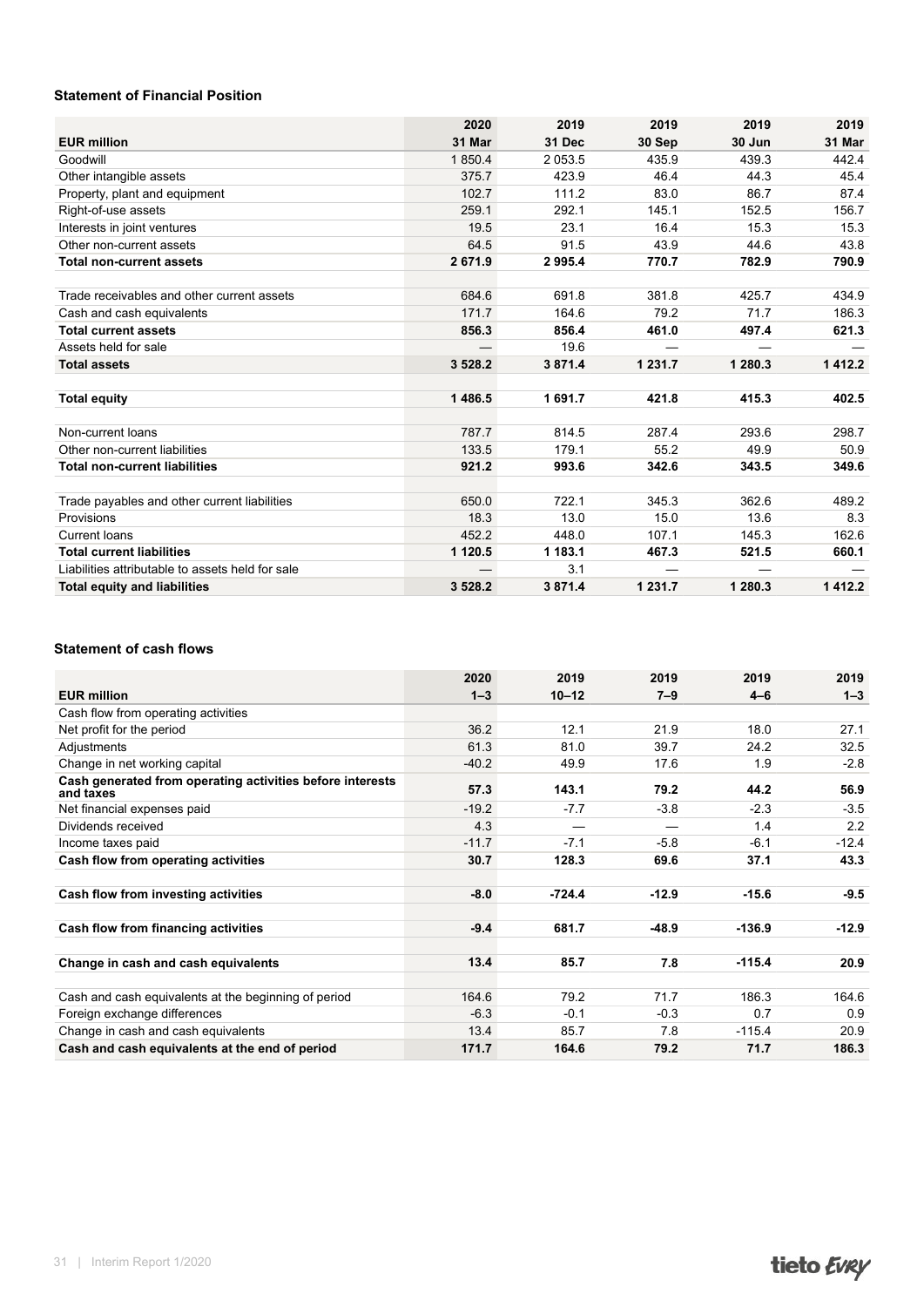### <span id="page-32-0"></span>**Quarterly figures by segments**

#### **Customer revenue by segment**

|                                     | 2020    | 2019      | 2019    | 2019    | 2019    |
|-------------------------------------|---------|-----------|---------|---------|---------|
| <b>EUR million</b>                  | $1 - 3$ | $10 - 12$ | $7 - 9$ | $4 - 6$ | $1 - 3$ |
| <b>Digital Experience</b>           | 123.4   | 122.6     | 107.6   | 123.2   | 129.7   |
| Hybrid Infra                        | 134.7   | 137.5     | 131.1   | 133.8   | 129.0   |
| <b>Industry Software</b>            | 117.1   | 124.6     | 107.0   | 111.2   | 112.7   |
| <b>Product Development Services</b> | 37.8    | 37.9      | 33.6    | 34.6    | 36.8    |
| <b>EVRY</b>                         | 331.2   | 119.9     |         |         |         |
| <b>Segments total</b>               | 744.2   | 542.4     | 379.4   | 402.8   | 408.1   |
| Other operations                    | 0.0     | 0.4       | 0.2     | 0.4     | 0.3     |
| Group total                         | 744.2   | 542.8     | 379.6   | 403.2   | 408.4   |

#### **Operating profit (EBIT) by segment**

|                                     | 2020    | 2019      | 2019    | 2019    | 2019    |
|-------------------------------------|---------|-----------|---------|---------|---------|
| <b>EUR million</b>                  | $1 - 3$ | $10 - 12$ | $7 - 9$ | $4 - 6$ | $1 - 3$ |
| <b>Digital Experience</b>           | 14.6    | 6.7       | 11.8    | 7.1     | 18.0    |
| Hybrid Infra                        | 16.0    | 18.9      | 18.1    | 6.2     | 8.2     |
| <b>Industry Software</b>            | 11.4    | 18.8      | 13.9    | 11.6    | 13.8    |
| <b>Product Development Services</b> | 4.6     | 3.2       | 3.3     | 2.7     | 4.5     |
| <b>EVRY</b>                         | 15.6    | $-0.4$    |         |         |         |
| <b>Segments total</b>               | 62.1    | 47.2      | 47.0    | 27.6    | 44.5    |
| Other operations                    | $-10.8$ | $-15.7$   | $-9.2$  | $-9.5$  | $-7.7$  |
| <b>Group total</b>                  | 51.4    | 31.5      | 37.8    | 18.1    | 36.8    |

#### **Operating margin (EBIT) by segment**

|                                     | 2020    | 2019      | 2019    | 2019    | 2019    |
|-------------------------------------|---------|-----------|---------|---------|---------|
| $\frac{9}{6}$                       | $1 - 3$ | $10 - 12$ | $7 - 9$ | $4 - 6$ | $1 - 3$ |
| <b>Digital Experience</b>           | 11.8    | 5.5       | 10.9    | 5.7     | 13.9    |
| Hybrid Infra                        | 11.9    | 13.7      | 13.8    | 4.6     | 6.4     |
| <b>Industry Software</b>            | 9.7     | 15.1      | 13.0    | 10.4    | 12.2    |
| <b>Product Development Services</b> | 12.1    | 8.5       | 9.7     | 7.8     | 12.3    |
| <b>EVRY</b>                         | 4.7     | $-0.3$    |         |         |         |
| <b>Operating margin (EBIT)</b>      | 6.9     | 5.8       | 10.0    | 4.5     | 9.0     |

#### **Adjusted operating profit (EBIT) by segment**

|                                     | 2020    | 2019      | 2019    | 2019    | 2019    |
|-------------------------------------|---------|-----------|---------|---------|---------|
| <b>EUR million</b>                  | $1 - 3$ | $10 - 12$ | $7 - 9$ | $4 - 6$ | $1 - 3$ |
| <b>Digital Experience</b>           | 15.6    | 15.5      | 15.6    | 10.6    | 19.3    |
| Hybrid Infra                        | 16.0    | 21.8      | 20.4    | 14.5    | 8.9     |
| <b>Industry Software</b>            | 12.1    | 20.6      | 16.3    | 12.2    | 14.0    |
| <b>Product Development Services</b> | 4.6     | 3.8       | 3.2     | 2.7     | 4.5     |
| <b>EVRY</b>                         | 34.8    | 14.1      |         |         |         |
| <b>Segments total</b>               | 83.0    | 75.8      | 55.4    | 39.9    | 46.8    |
| Other operations                    | $-4.9$  | $-4.4$    | $-5.4$  | $-5.9$  | $-5.8$  |
| <b>Group total</b>                  | 78.2    | 71.4      | 50.1    | 34.0    | 40.9    |

#### **Adjusted operating margin (EBIT) by segment**

|                                     | 2020    | 2019      | 2019    | 2019    | 2019    |
|-------------------------------------|---------|-----------|---------|---------|---------|
| $\%$                                | $1 - 3$ | $10 - 12$ | $7 - 9$ | $4 - 6$ | $1 - 3$ |
| <b>Digital Experience</b>           | 12.6    | 12.7      | 14.5    | 8.6     | 14.9    |
| Hybrid Infra                        | 11.8    | 15.8      | 15.5    | 10.8    | 6.9     |
| <b>Industry Software</b>            | 10.3    | 16.5      | 15.2    | 10.9    | 12.5    |
| <b>Product Development Services</b> | 12.1    | 10.1      | 9.6     | 7.9     | 12.3    |
| <b>EVRY</b>                         | 10.5    | 11.8      |         |         |         |
| <b>Operating margin (EBIT)</b>      | 10.5    | 13.1      | 13.2    | 8.4     | 10.0    |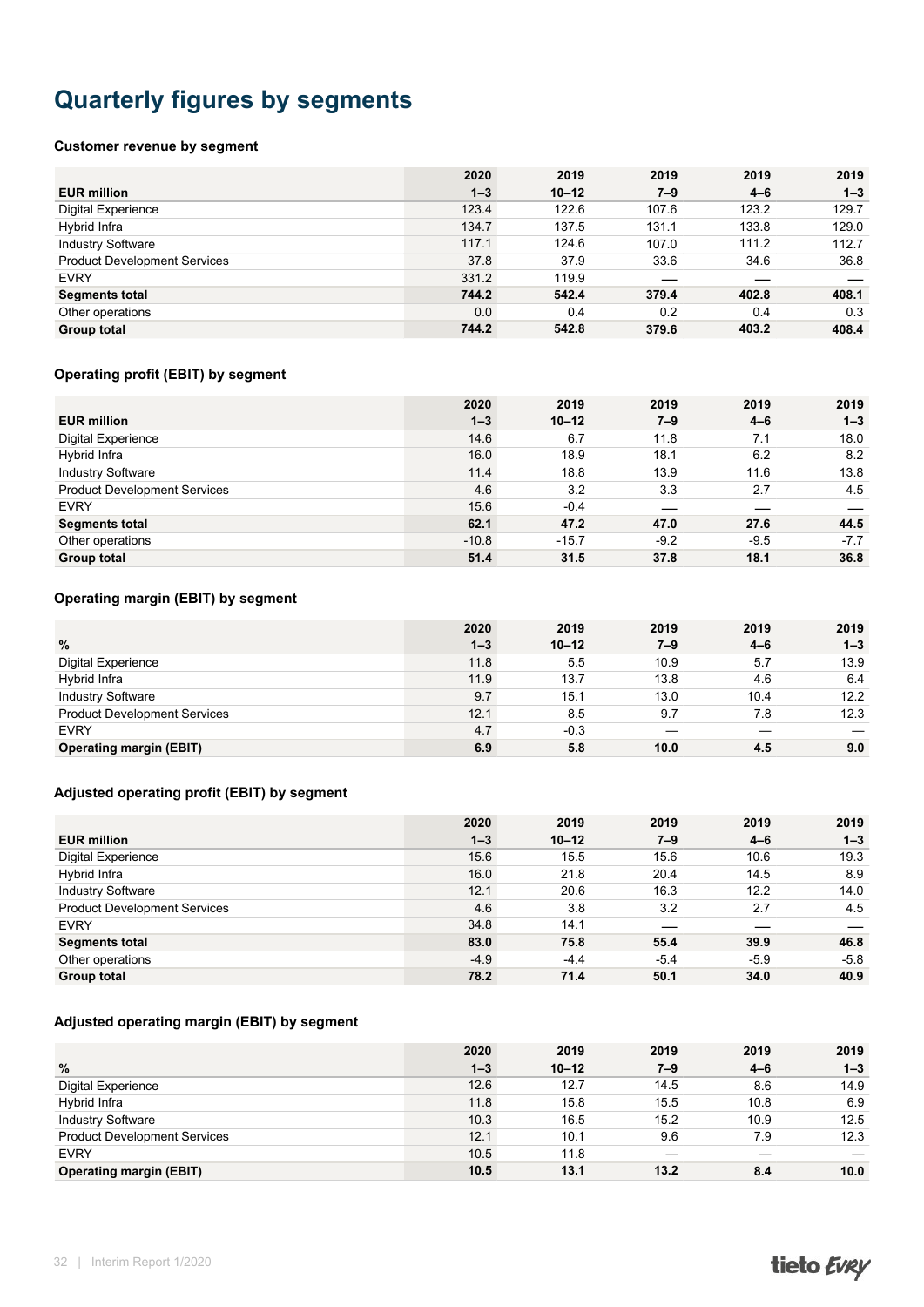### <span id="page-33-0"></span>**Major shareholders on 31 Mar 2020**

|                                                           | <b>Shares</b> | $\%$  |
|-----------------------------------------------------------|---------------|-------|
| Apax Guernsey (Holdco) PCC Ltd <sup>1)</sup>              | 19872767      | 16.8  |
| Solidium Oy<br>2                                          | 11 857 918    | 10.0  |
| Cevian Capital Partners Ltd<br>3                          | 11 004 295    | 9.3   |
| Silchester International Investors LLP <sup>2)</sup><br>4 | 9 5 26 4 11   | 8.0   |
| Ilmarinen Mutual Pension Insurance Company<br>5           | 2917768       | 2.5   |
| Folketrygdfondet<br>6                                     | 2 2 7 3 3 2 8 | 1.9   |
| Swedbank Robur fonder                                     | 2 086 087     | 1.8   |
| Elo Mutual Pension Insurance Company<br>8                 | 1717953       | 1.5   |
| Nordea funds<br>9                                         | 929 612       | 0.8   |
| 10 The State Pension fund                                 | 858 000       | 0.7   |
| Top 10 shareholders total                                 | 63 044 139    | 53.2  |
| - of which nominee registered                             | 29 399 178    | 24.8  |
|                                                           |               |       |
| Nominee registered other                                  | 41 224 412    | 34.8  |
| <b>Others</b>                                             | 14 157 220    | 12.0  |
| <b>Total</b>                                              | 118 425 771   | 100.0 |

Based on the ownership records of Euroclear Finland Oy, Euroclear Sweden AB and Norwegian Central Securities Depository (VPS).

<sup>1)</sup> On 20 December 2019, Apax Guernsey (Holco) PCC Ltd announced that its holding in TietoEVRY Corporation was 19 872 767 shares, which represents 16.8% of the shares and voting rights.<br><sup>2)</sup> On 5 December 2019, Silchester

#### **For further information, please contact:**

Tomi Hyryläinen, Chief Financial Officer, tel. +358 50 555 0363, [tomi.hyrylainen \(at\) tietoevry.com](mailto:tomi.hyrylainen@tietoevry.com) Kjell Arne Hansen, Investor Relations, tel. +47 9504 0372, [kjell.hansen \(at\) tietoevry.com](mailto:kjell.hansen@tietoevry.com)